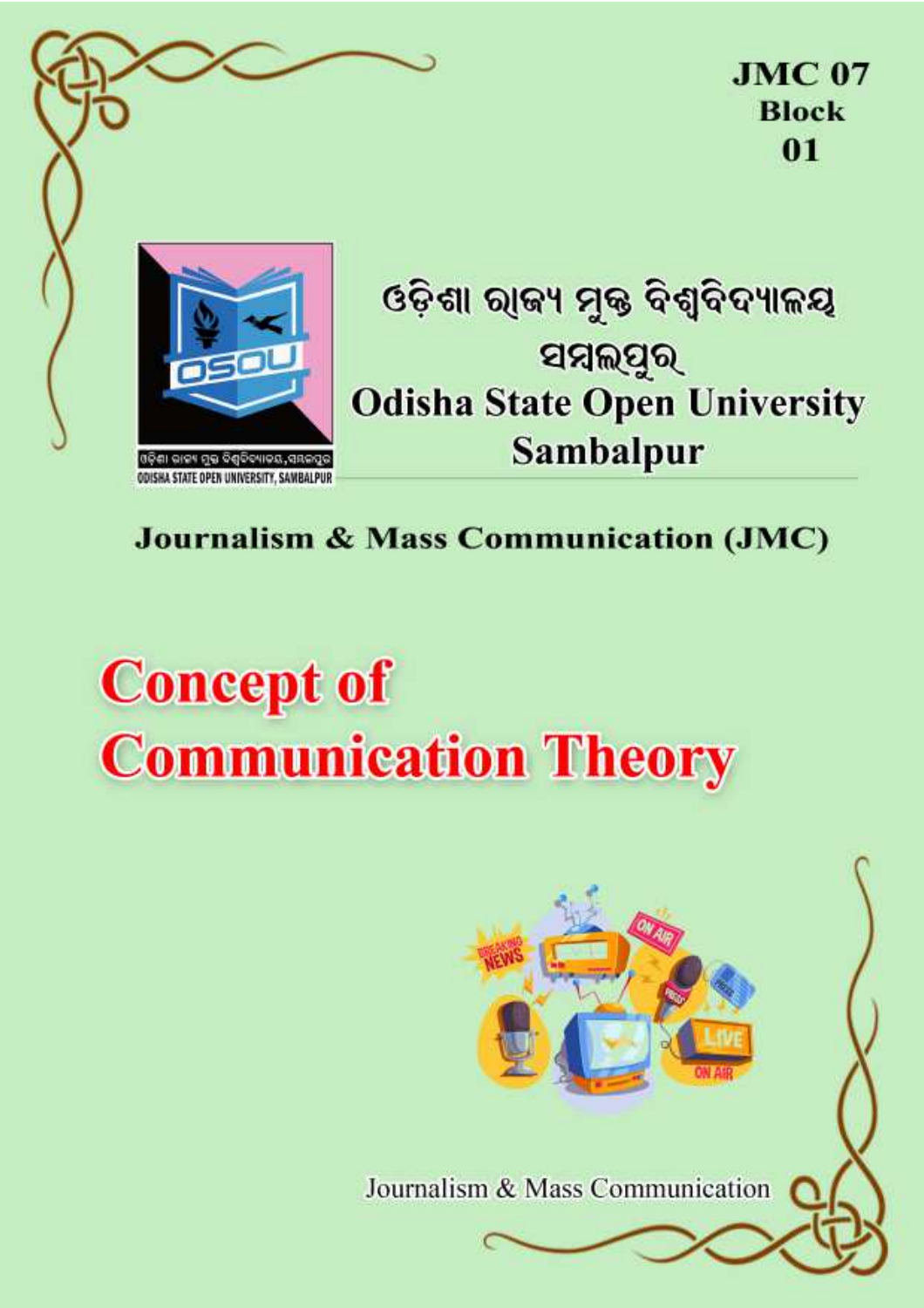<u> 1989 - Johann Barn, mars ann an t-Amhain ann an t-Amhain an t-Amhain an t-Amhain an t-Amhain ann an t-Amhain a</u>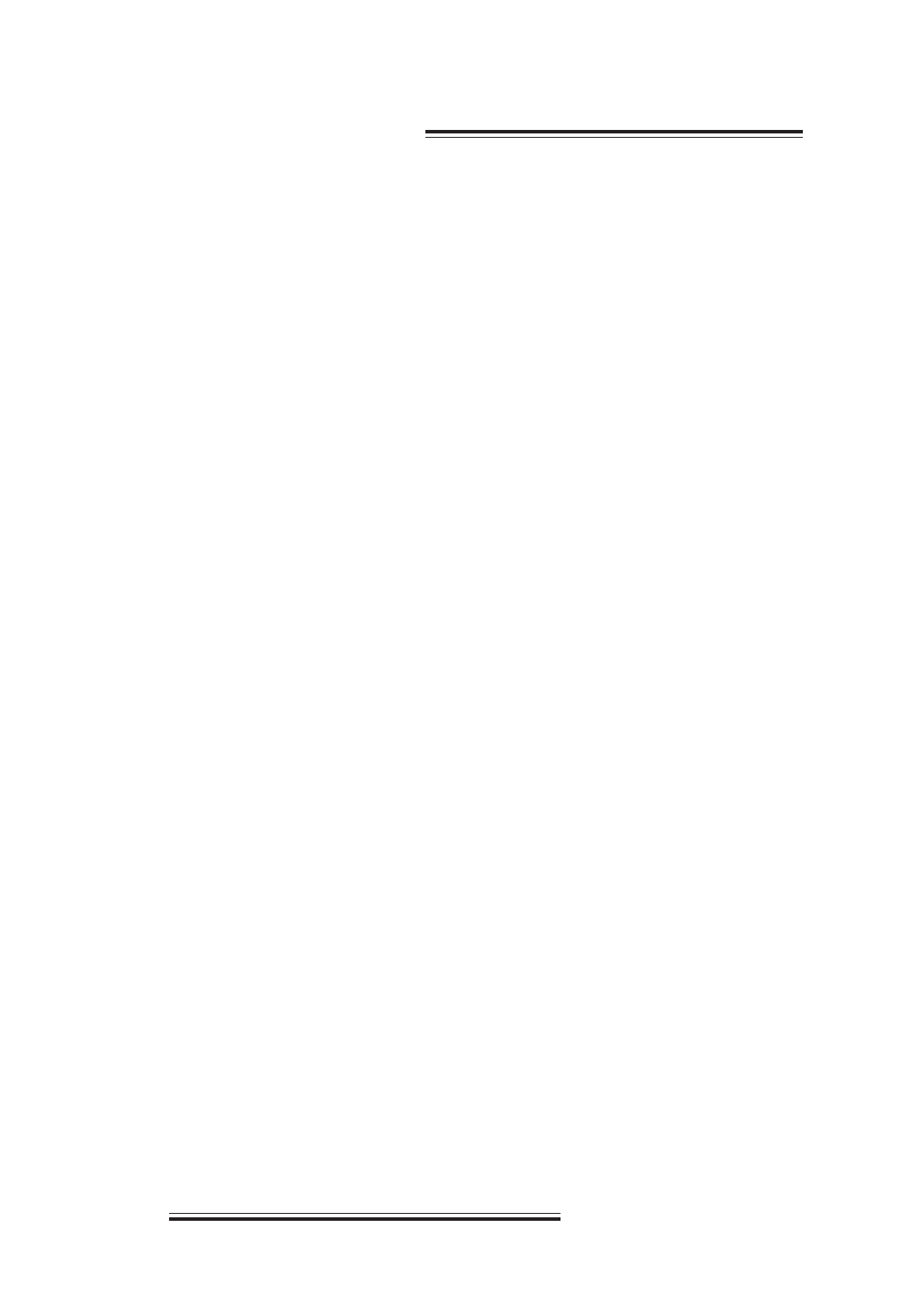

ଓଡ଼ିଶା ରାଜ୍ୟ ମୁକ୍ତ ବିଶ୍ୱବିଦ୍ୟାଳୟ, ସମୁଲପୁର, ଓଡ଼ିଶା Odisha State Open University, Sambalpur, Odisha Established by an Act of Government of Odisha.

### **JOURNALISM & MASS COMMUNICATION**

### **JMC-07**

### **CONCEPT OF COMMUNICATION THEORY**

**Block**

**1**

### **Concept of Communication Theory**

### **Unit-1**

**Importance of Communication Theory, Wwo Step Flow & Multistep Flow Theory, Individual Difference Theory,**

**Unit-2**

**Selectivity & Gatekeeping Theory, Diffusion of Innovation Theory, Personal Influence Theory**

#### **Unit-3**

**Authoritarian Theory, Libertarian Theory, Communist Media Theory, Social Responsibility Theory**

**Unit-4**

**Development Media Theory, Democratic Participation Theory, Communication Convergence.**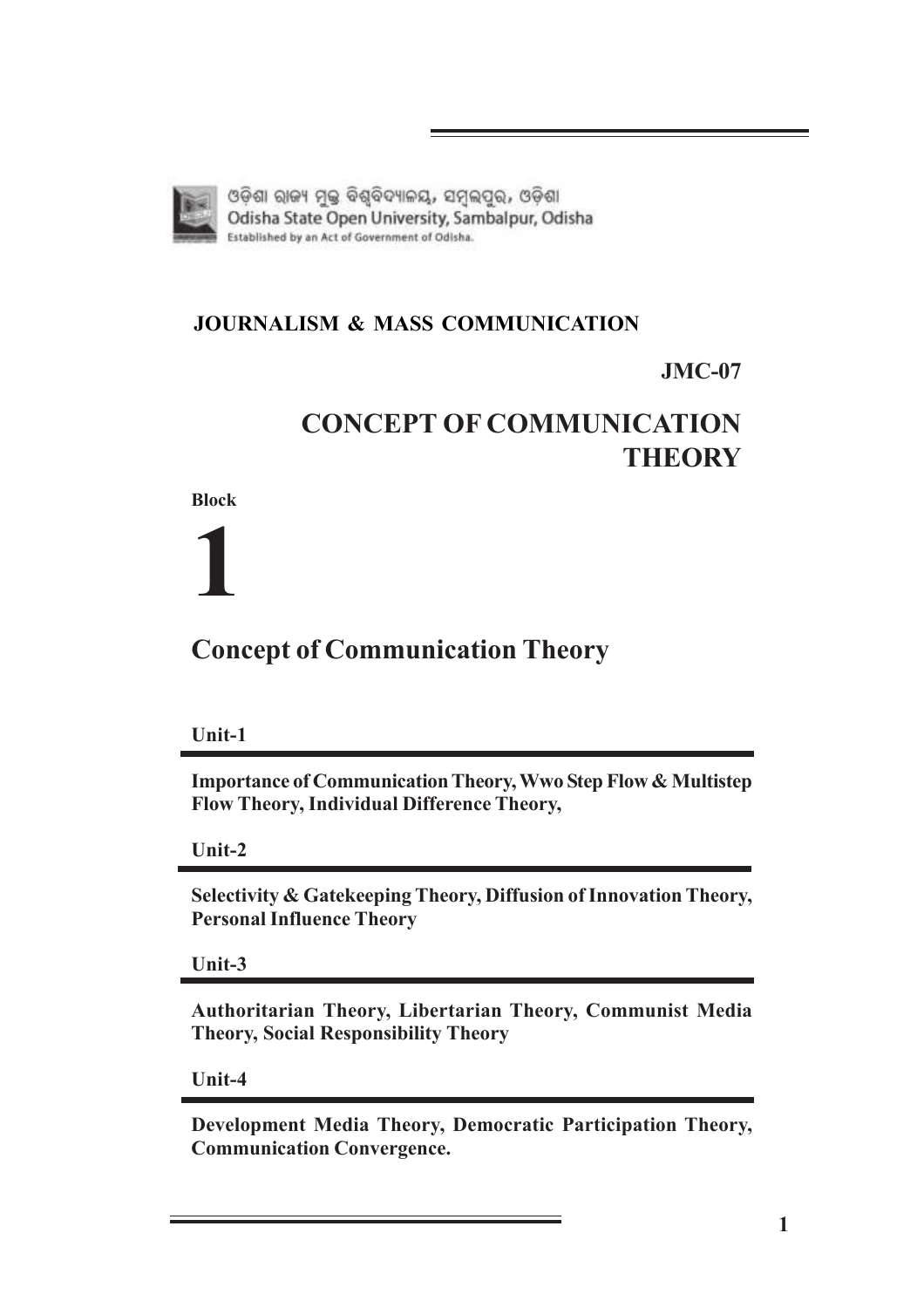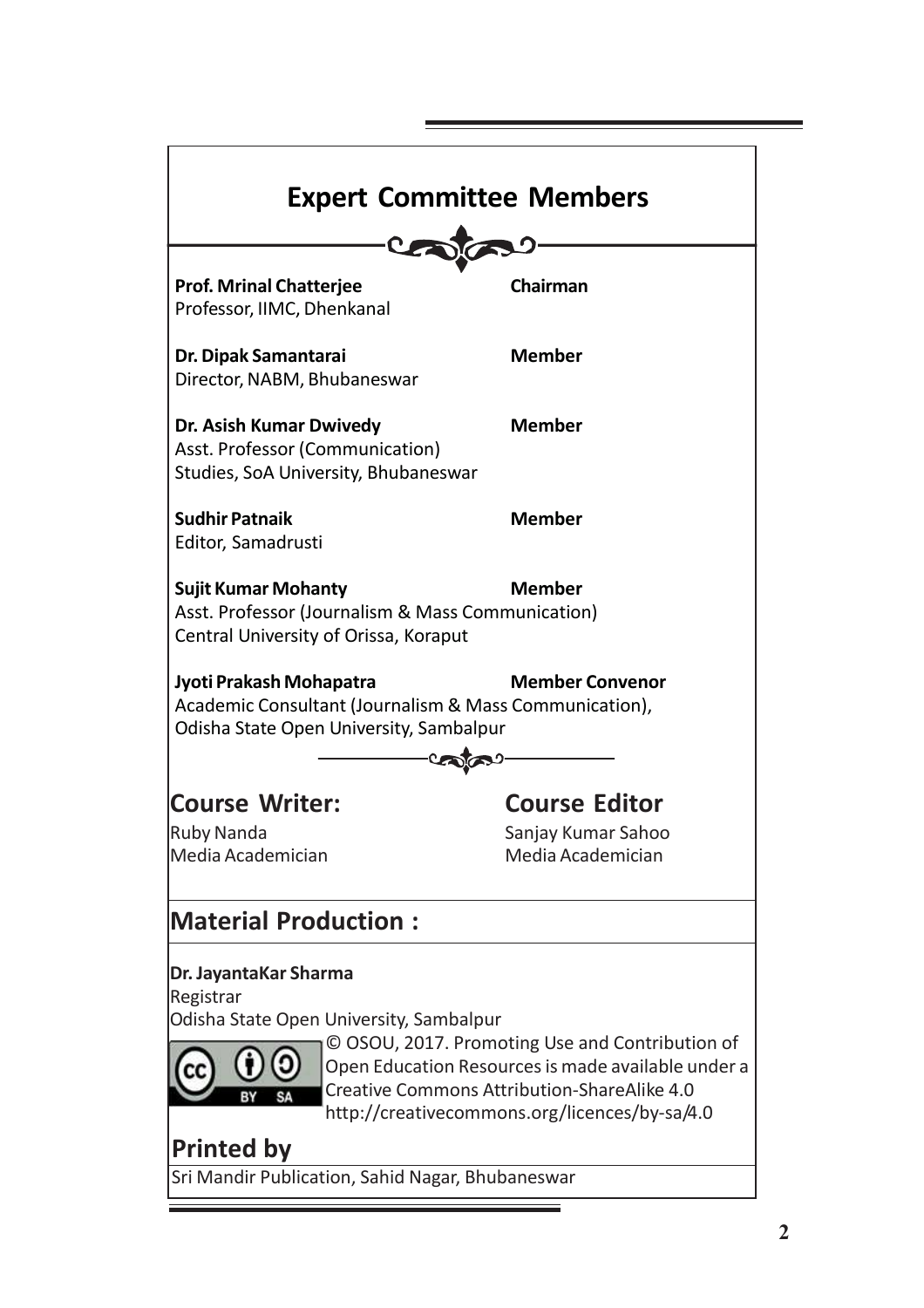### **JMC-07**

**Block**

# **1 Content**

### **UNIT 1**

| 1.0 | Unit structure                             | 05 |
|-----|--------------------------------------------|----|
| 1.1 | Learning Objectives                        | 05 |
| 1.2 | Introduction                               | 05 |
| 1.3 | Importance of Mass communication theory    | 06 |
| 1.4 | Brief History of Mass Communication Theory | 08 |
| 1.5 | Hypodermic Theory                          | 10 |
| 1.6 | Personal Influence Theory                  | 11 |
| 1.7 | Individual Difference Theory               | 13 |
| 1.8 | <b>Check Your Progress</b>                 | 16 |

### **UNIT 2**

| 2.0 | Unit structure                 | 17 |
|-----|--------------------------------|----|
| 2.1 | Learning Objectives            | 17 |
| 2.2 | Introduction                   | 18 |
| 2.3 | Gate keeping Theory            | 18 |
| 2.4 | Diffusion of Innovation Theory | 23 |
| 2.5 | <b>Agenda Setting Theory</b>   | 26 |
| 2.6 | <b>Framing Theory</b>          | 29 |
| 2.7 | Check your progress            | 31 |

### **UNIT 3**

| 3.0 | Unit structure                | 32 |
|-----|-------------------------------|----|
| 3.1 | Learning Objectives           | 32 |
| 3.2 | Introduction                  | 33 |
| 3.3 | <b>Authoritarian Theory</b>   | 33 |
| 3.4 | Libertarian Theory            | 34 |
| 3.5 | Soviet Communist media Theory | 37 |
| 3.6 | Social Responsibility Theory  | 41 |
| 3.7 | <b>Check your Progress</b>    | 43 |
|     |                               |    |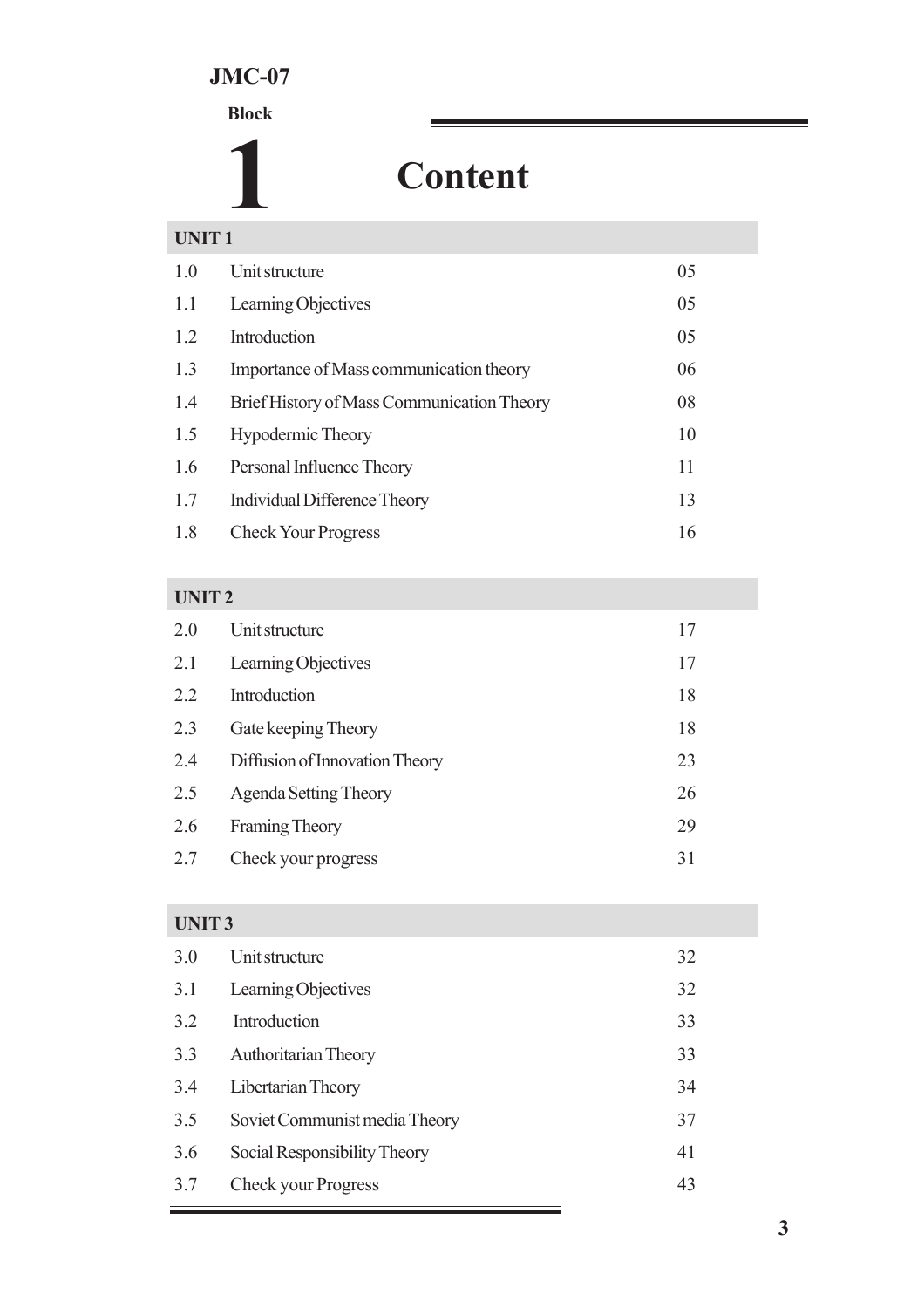| 4.0                                  | Unit structure                         | 44 |
|--------------------------------------|----------------------------------------|----|
| 4.1                                  | Learning Objectives                    | 44 |
| 4.2                                  | Introduction                           | 45 |
| 4.3                                  | Development Media theory               | 45 |
| 4.4                                  | Democratic Participation theory        | 50 |
| 4.5                                  | Communication/Media Convergence Theory | 52 |
| 4.6                                  | <b>Check Your Progress</b>             | 57 |
|                                      |                                        |    |
| <b>FURTHER READINGS</b>              |                                        | 58 |
| <b>ANSWER TO CHECK YOUR PROGRESS</b> |                                        | 58 |
| <b>MODEL QUESTIONS</b>               | 60                                     |    |
|                                      |                                        |    |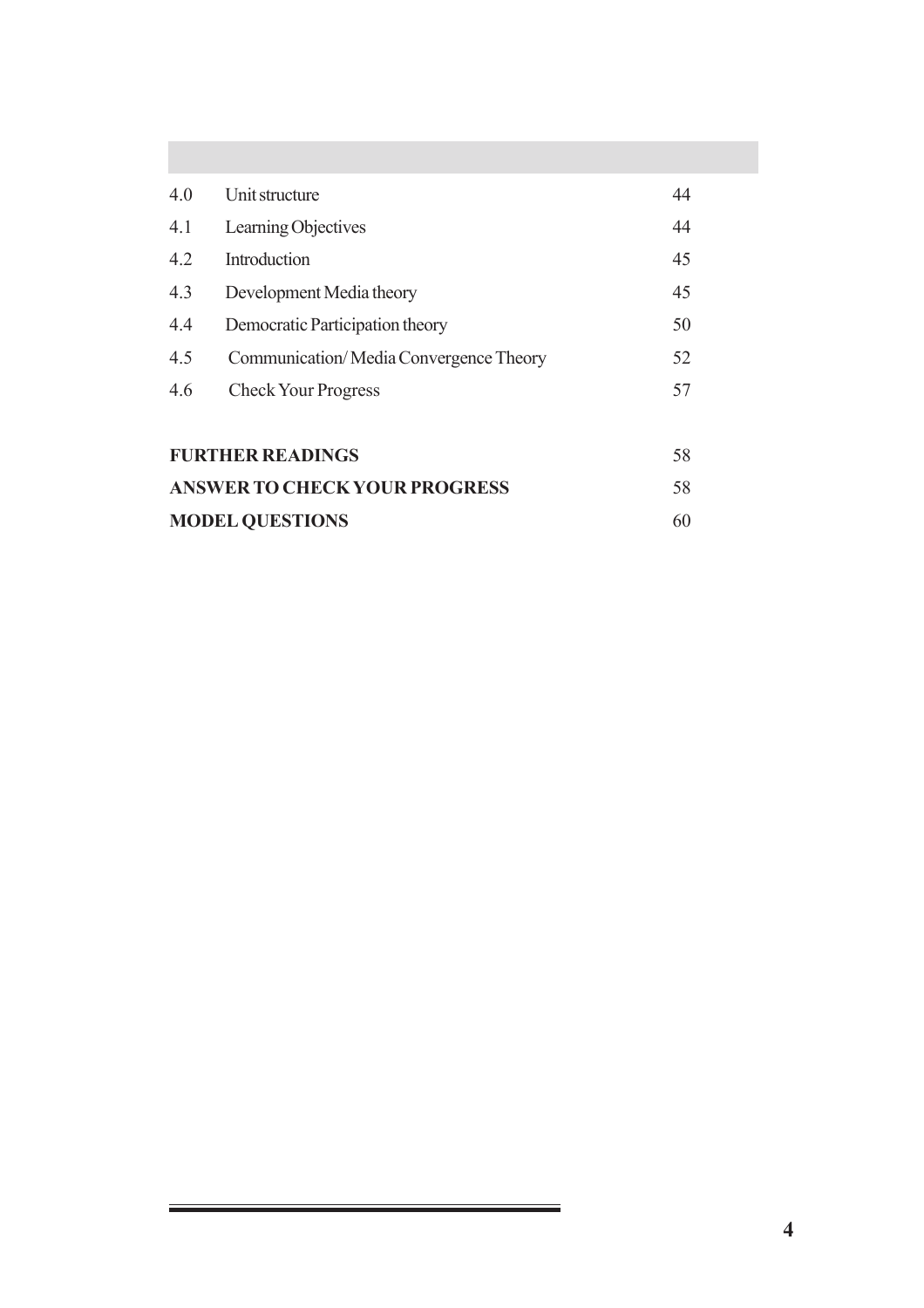# **UNIT – I**

# **1.0 UNIT STRUCTURE**

- 1.1 Learning Objectives
- 1.2 Introduction
- 1.3 Importance of Mass communication theory
- 1.4 Brief History of Mass Communication Theory
- 1.5 Hypodermic Theory
- 1.6 Personal Influence Theory
- 1.6.1 Two step flow
- 1.6.2 Multistep flow theory
- 1.7 Individual Difference Theory
- 1.7.1 Selective Exposure
- 1.7.2 Selective Perception
- 1.7.3 Selective Retention
- 1.8 Check Your Progress

### **1.1 LEARNING OBJECTIVES**

In this unit we will briefly study the history and importance of mass communication Theory. We will also discuss three early theories of Mass Media: Hypodermic or Bullet Theory, Individual Differences Theory and Personal Influence theory.

### **1.2 INTRODUCTION**

Mass Communication has an influential role in modern society. The Theories of Mass Communication explains the impact of mass media on society and public. The study of mass communication has led to the formulation of many theories. Since early 1900s, the mass communication theories are ever changing, because of changing technology and academic focus. Let us discuss why we should study Mass Communication Theory.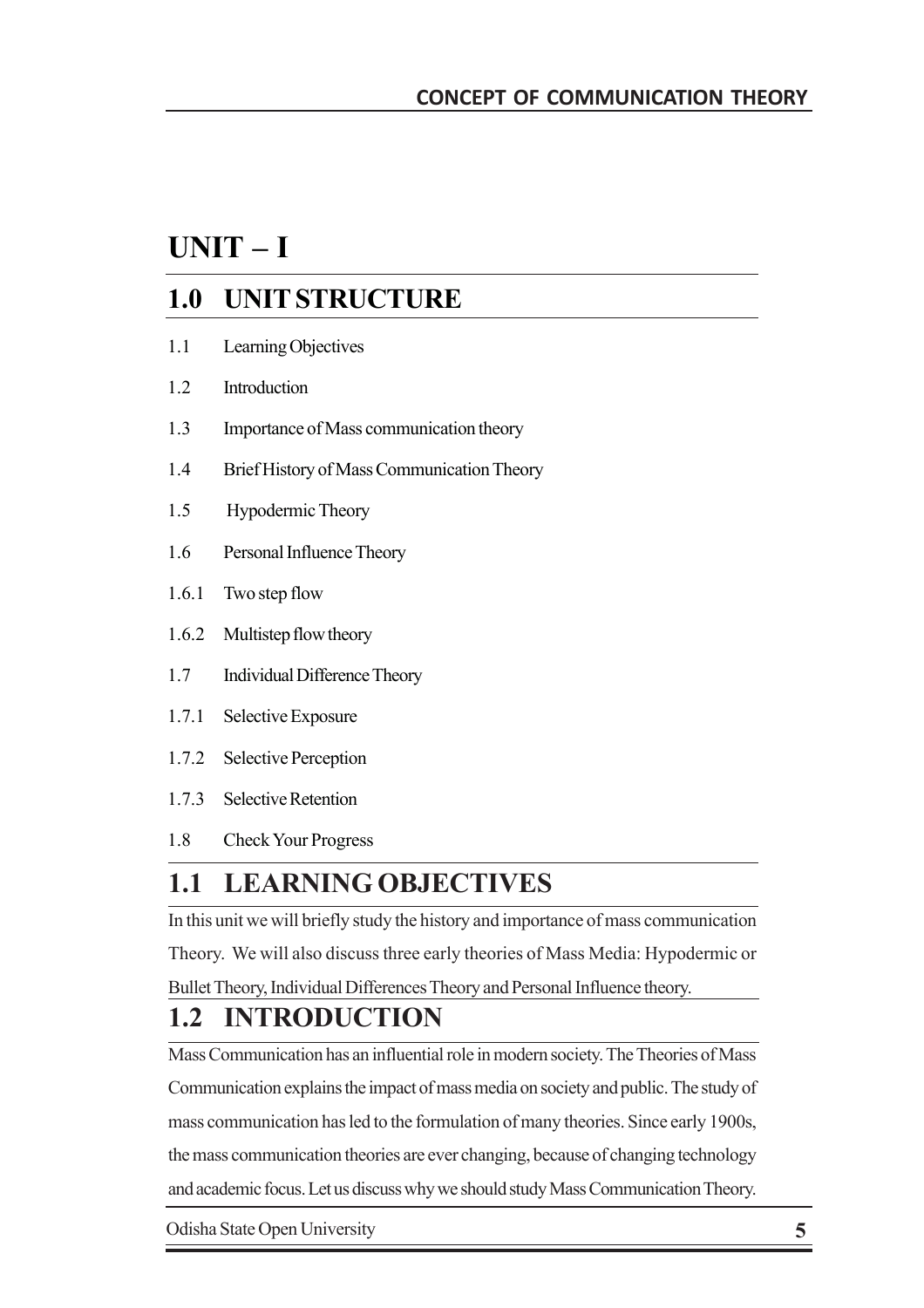### **1.3 IMPORTANCE OF MASS COMMUNICATION THEORY**

Mass Communication has been evolving through the ages. The immense technological change has completely changed or reinvented the way mass media is distributed and consumed today. New communication technologies are rapidly filling the gap between telephone and television. Technologies today are allowing the consumer more and more control over the creation and consumption of media. This has led to immense changes in the way the media industry affects us in our social relationships and our personal lives. According to Chaffee (2001) 'Contemporary media allow a greater quantity of information transmission and retrieval, place more control over both content creation and selection in the hands of their users, do so with less cost to the average consumer.'

A Mass Communication theory thus helps us understand these changes and its impact on our lives. Mass Communication theorists are, therefore, social researchers who try to apply scientific methods to study human behavior.

Mass Communication theory strives to formulate statements or propositions that will provide some explanation about usage, effect and impact of media on mankind.

The theory seeks to explain the effects of mass communication on society, audiences and people. These effects can either be intentionally or unintentionally applied to the messages by the sender.

Theory tries to explain the uses to which people put mass communication. Studying uses recognizes the active role of the audience within the process of mass communication. Mass Communication theory also seeks to explain learning from the mass media. It tries to find answers to questions like: How do audiences learn from the media? Is it positive or negative? Do media send a message to the audience? Definite answers are still being searched by communication scientists.

Theory explains the role of mass media in shaping audiences values and opinions. Like it or not audiences do learn from the media, they take on the views expressed in the media or seek out media sources which agree with and reinforce their own views.

Mass Communication theories help us in finding out the relation of mass media with power, its effect on politics, economics, culture and society, relation and effect of mass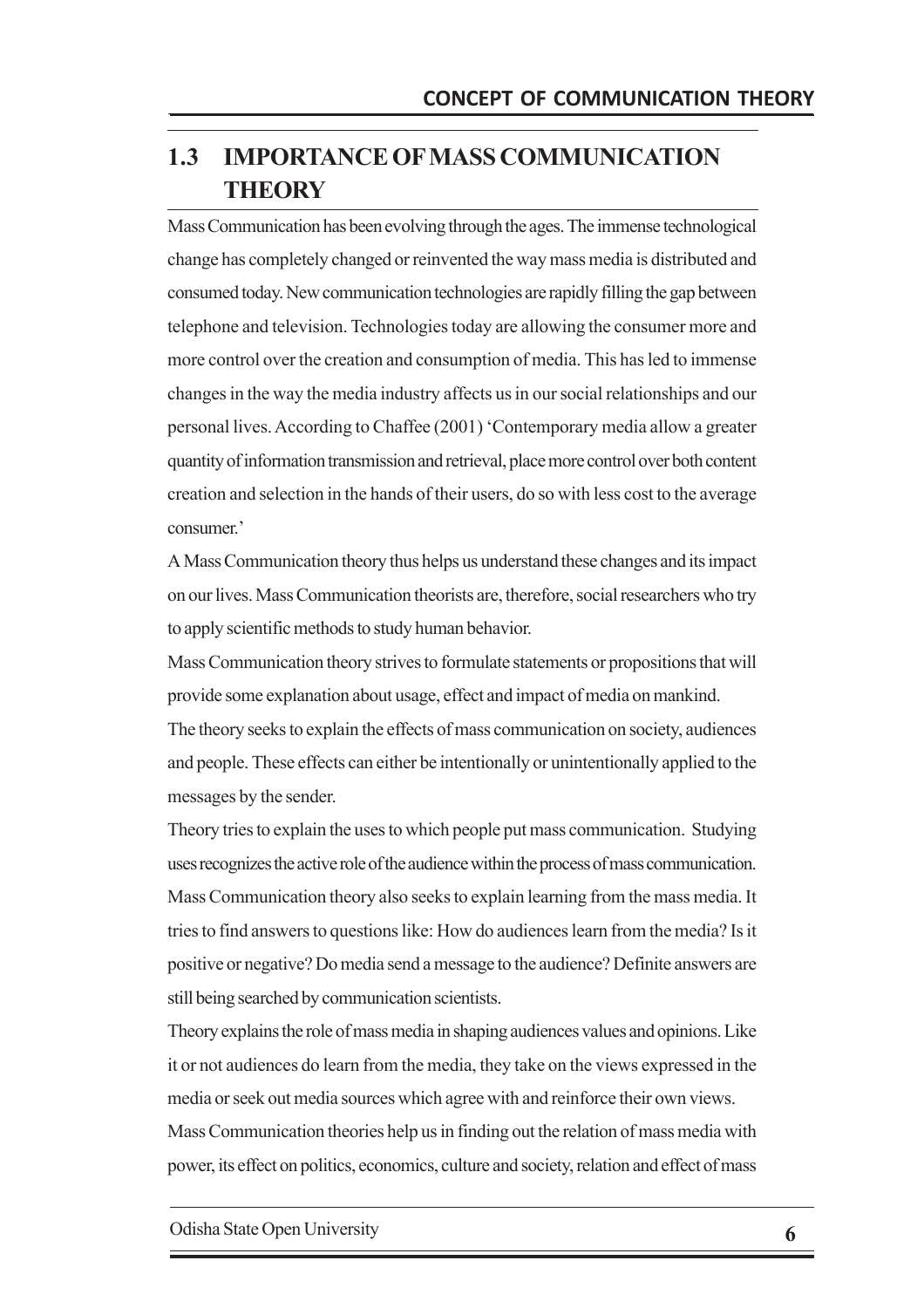media on the masses. Let us briefly learn more about them:

#### **a) Mass Media and Power**

Media has the power to bring change and set agenda. Mass communication has the power to give a voice to an opinion and spread it. It is a powerful weapon of controlling information flow in the hands of its owners. It can give representation to the unrepresented. Then mass communication theories seek to study media and the power it wields.

#### **b) Mass Media and Politics**

Mass media has a great impact on the politics of a country and the world. It is known as the fourth pillar of a democracy. A free and fair press can spread correct information to the society. Media has the power to reshape political power. Media acts as the messenger of diverse political views. Media can be used to spread propaganda as during the World War I and II.

#### **c) Mass Media and Economics**

Media consumption, production and its distribution is highly dependent on economical conditions. The process of globalization has increased by the proliferation of satellite channels, easy access through the internet and international print media. Economics plays an important part in how media is transmitted, what makes news and what does not make news. Today controlling information has become more expensive than disseminating information.

#### **d) Mass Media and Culture**

Mass Media reinforces stereotypes and the established social norms of a society. It can also bring in new ideas and break old traditions. Mass media can show a particular culture as subservient to another. Today, mass media is creating a global or convergent culture.

#### **e) Mass Media and the Masses**

The relationship between mass media and masses is changing rapidly. Earlier, news was created and the masses consumed it. Today, the consumer is the news creator and transmitter. The reader can not only pick or choose the news they want to see, they can provide instant feedback and create news. Media creates a liberating effect on people.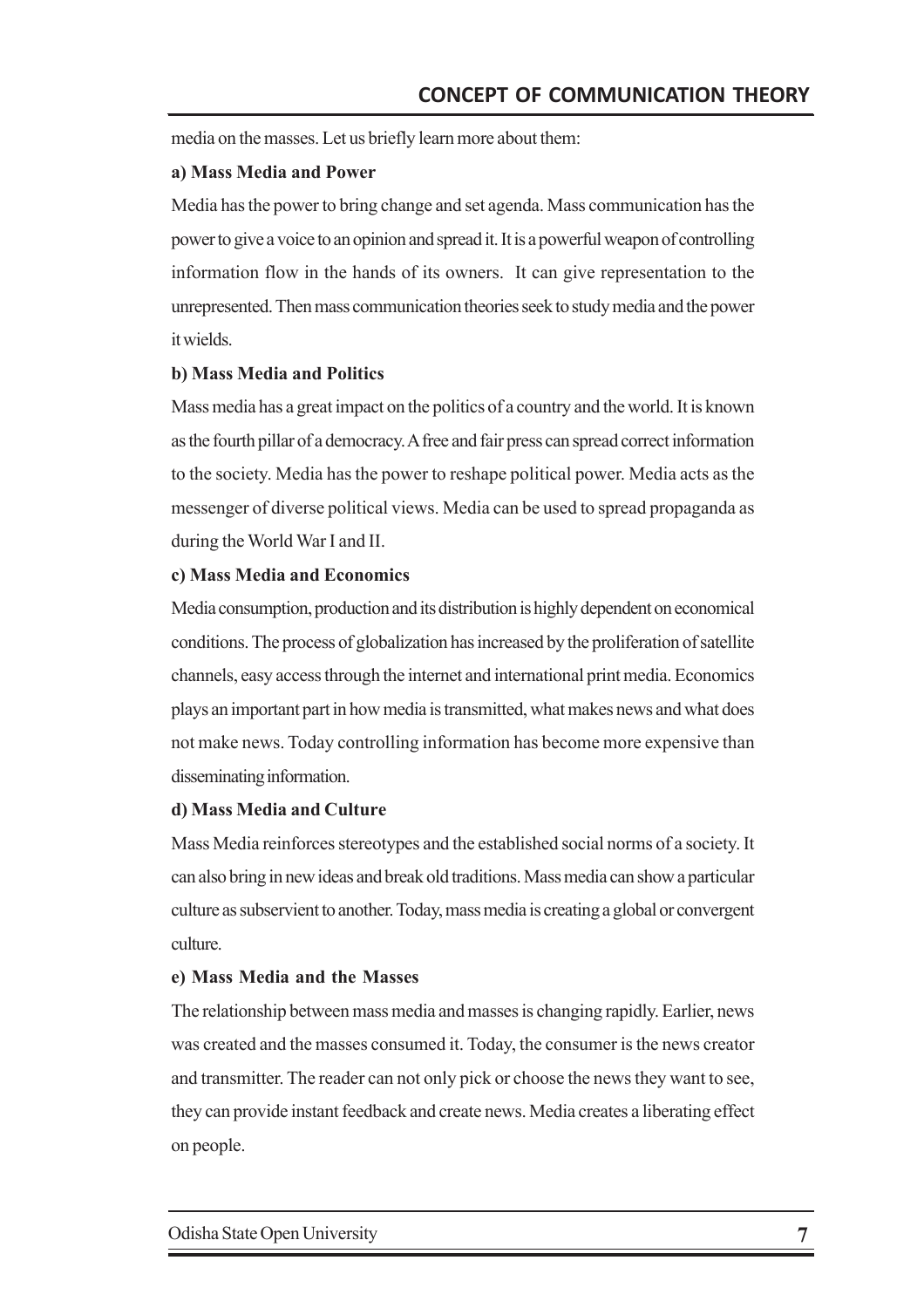### **1.4 BRIEF HISTORY OF MASS COMMUNICATION THEORY**

Mass Communication or Media theory can be divided into broadly four distinctive eras from the beginning in early 19th century. The history of Mass Communication theories can be broadly divided into four eras: The Era of Mass Society, The Era of Limited Effects, The Era of Cultural Theory and The Era of Meaning Making Perspectives on Media.

#### **i. The Era of Mass Society**

The idea of mass society developed at the latter half of 19th century, when rapid industrialization, large scale migration took place. The social thinkers blamed the media for negative influences of industrialization. The dominant perspective was Mass Society Theory. The idea that the media are corrupting influences that undermine the social order and that 'average' people are defenseless against their influence. The theory argues that media subverts and disrupts the existing social order. The audiences were considered as passive beings.

Behaviorism and Freudianism were combined to create propaganda theories which found the average person incapable of rational self control. The propaganda theories found people to be very susceptible to manipulation by media.

Harol Lasswell's Propaganda Theory borrowed this pessimistic vision of media and their role in creating modern social order. Lasswell argued that during troubled period people were easily affected by even crude forms of propaganda.

The theories that emerged during this time were Hypodermic needle theory or Magic bullet theory.

#### **ii. The Era of the Scientific Perspective/ Limited Effects Theory**

Beginning in 1940's, Paul Lazarsfeld and other researchers started a scientific approach towards mass communication. He carefully used empirical social research methods. He advocated conducting carefully designed, elaborate surveys and even field experiments to observe media influence and measure its magnitude.

By mid-1950's the empirical media researchers after interpreting the data collected found that mass media was not all powerful. But various other factors such as personal relationships and attitudes helped in resisting media. They found very little evidence to support mass society theorist. They concluded that the effect of media was limited on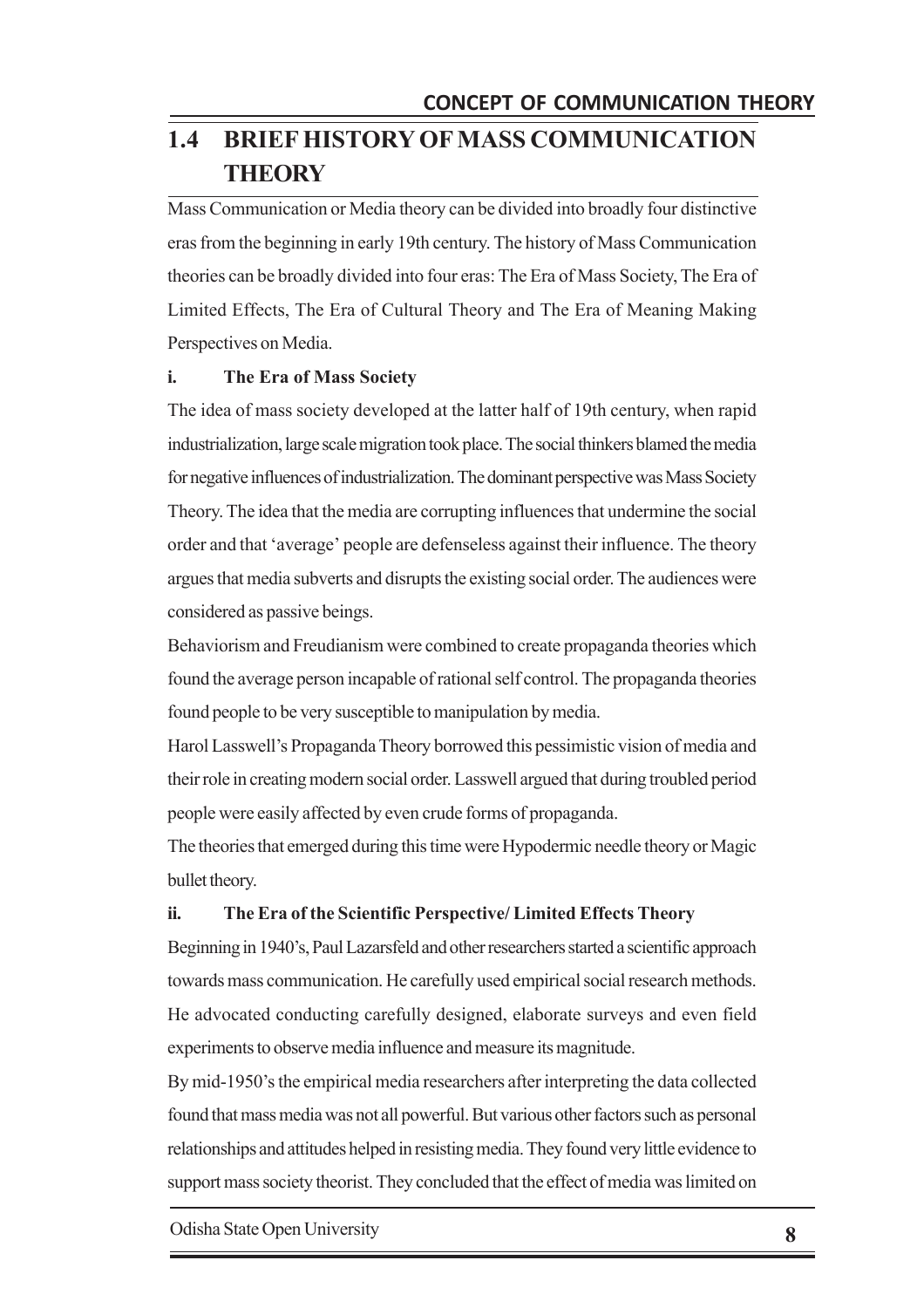an individual; this was later known as the Limited Effects Theory.

During the middle of 1960's the debate between mass media society and limited effects was over with the empirical evidence in support for the latter. Many communication scientists stopped looking for powerful media effects and concentrated instead on documenting minimal, limited effects.

The limited effects theory says that change in attitude due to media effects is therefore limited and rare. The World War II provided the best laboratory for propaganda research and Attitude Change theories. Carl Hovland and his team did intense experiments on attitude change.

One of the central tenants of attitude change theory, cognitive consistency, was adopted by mass communication theorists who gave rise to the Dissonance theory. The theory argues that when confronted by new/conflicting information people experience a kind of mental discomfort.

According to Kapler, selective processes protect media consumers from its impact. Attitude change researchers studied three types of selectivity: selective exposure, selective retention and selective perception. Information Flow theory, John Klapper's phenomenistic theory or reinforcement theory are some of the other theories of the age.

The limited effect communication researchers felt that there was nothing left to study. But many disagreed and the limited effects theory was challenged from various fronts.

#### **iii. The Era of Cultural Theory**

European social theorists known as the neo-Marxists argued that media helped dominant and social elites promote their ideas favourable to their interests. During 1960's and 1970's neo-Marxists in Britain developed two schools of social theory known as the British cultural studies and political economy theory. The British cultural studies focused in mass media and its role in promoting hegemonic worldview and a dominant culture among various subordinate groups in the society. While, the political economy theorists study the economic control by the elite class and show how it affects the mass media. In 1970's, American scholars began study on popular culture including television by adapting variety of theories and research methods. Horace Newcomb in his books *Television: The Critical View* and *Television: The Most Popular Art* summarizes the work of popular culture researchers, emphasizing that popular media content,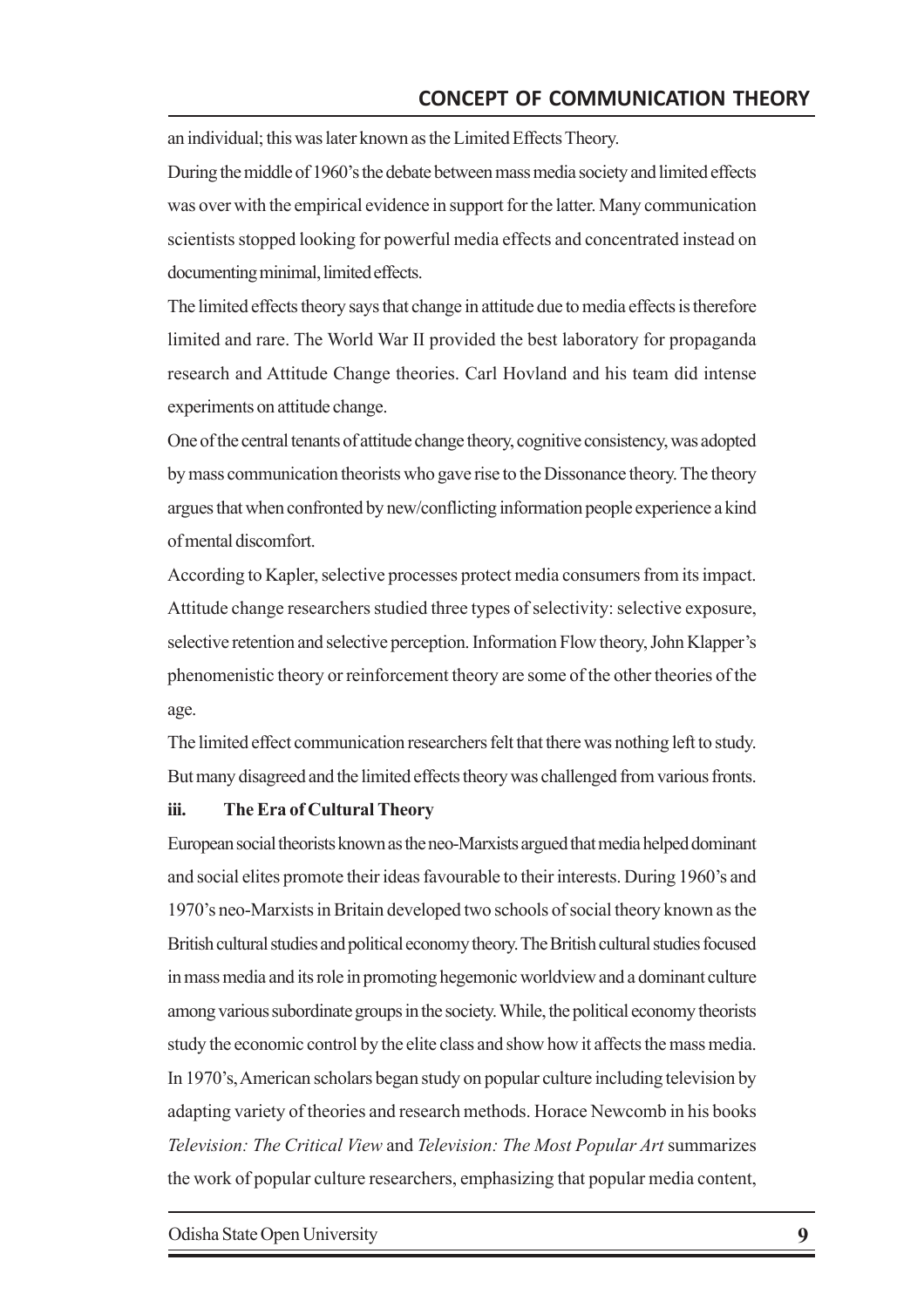specially TV programmes are much more complex then they appear on surface.

#### **iv. Emergence of meaning making perspectives on Media**

With the emergence of new technologies there has been a sea change in the way people consume media. These new perspectives can lead to the emergence of fourth media era. New perceptive are transforming about how we think about media effects, with researchers compellingly arguing that media influences individuals and impacts their social world. Framing theories and media literacy movement bring into focus how new media has powerful effects and is challenging the individuals beliefs and attitudes.

Contradicting the Limited Effects Theory at the centre of the new perspectives is the content creating and sharing audience. Media effect can be long term and are many ties a direct consequence of audiences' intent. Therefore, media is being used to serve a purpose such as gather information, seek entertainment or manage moods. Thus the various meaning-making perspectives claim that the people are using media to create meaning, to intentionally induce desired results leading to both intended and unintended results. There is a need to further study such intended and unintended consequences of media use.

### **1.5 HYPODERMIC OR BULLETTHEORY**

The Hypodermic needle theory or magic bullet theory is one of the earliest theories on media. The theory was developed during the WW II and is a reflection of the fear generated by media propaganda during those times. The hypodermic needle theory states that media has a direct, immediate and powerful effect on the audiences. The theory is a linear communication theory which postulates that media messages are directed injected into the brains of the audiences.

The theory suggests that mass media could directly influence a large number of people by 'shooting' or 'injecting' them with the information. The theory graphically suggests that the message in media is the bullet fired from media gun straight into the viewer's head. Or the hidden messages in media are injected into the individual passive audiences.

The Hypodermic needle theory was derived from three major events.

First, in 1927, Harold Lasswell, an American political scientist and propaganda theorist published a book called Propaganda Technique in World War. Writing about the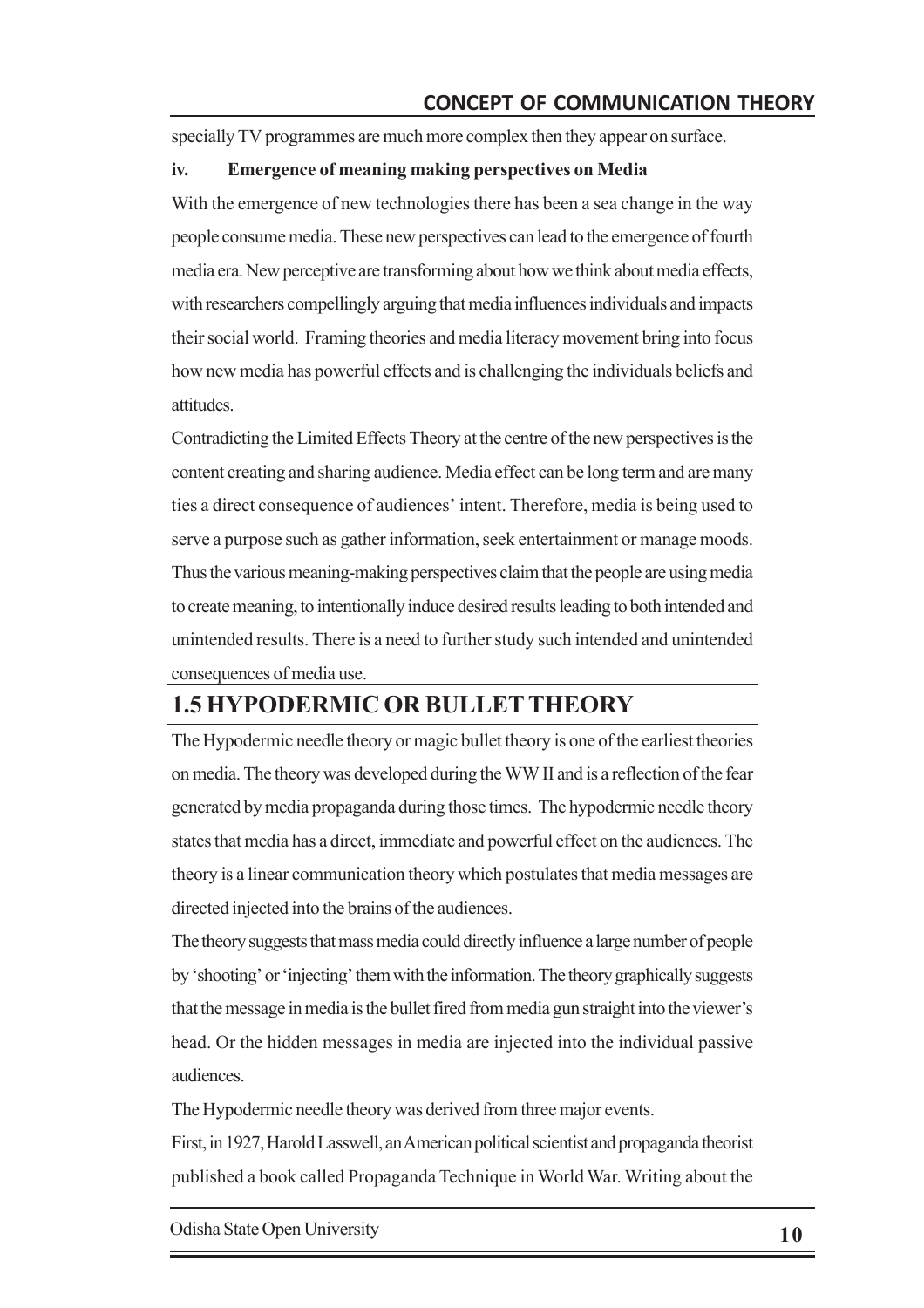effect of propaganda during World War I, Lasswell wrote that "Wilson brewed subtle poison", which was "injected into veins of a staggering people"

Second, the Payne Fund Studies, conducted between the years 1929-1932 to study the effect of movies on children also supported the idea that mass media had a great impact on the viewers. Although the studies were criticized for not following proper scientific methodology they are one of the earliest and most comprehensive media studies. The studies found that movies had wide influence on children behaviour.

Thirdly, a classic application of the theory was seen in 1938, a radio dramatization of HG Wells' War of the Worlds by Orson Welles and Mercury Theatre broadcast lead to mass hysteria where thousands believed that they were been attacked by Martians. Hypodermic Needle Theory talks of **direct influence effect** and describes the information is like a magic bullet injected into the targeted audiences mind. Hence media is dangerous and has a major impact on the consumer. It is like a drug that gets into the audiences mental system. Hypodermic theory believes that media can manipulate audiences at will. If an idea is constantly repeated the audiences tend it believe it, according to the theory. The Hypodermic theory is similar to mass society theory.

The limitations of the theory are that it considers media as all powerful and audiences are helpless before its assault. It also suggests that all consumers of media are same consumer media in a similar manner. Although the theory is no longer considered valid but it still has great influence about how we think about the influence of media.

### **1.6 PERSONAL INFLUENCE THEORY**

The personal influence theory was derived from the classic study of United States Presidential elections in 1940 by Paul Lazarsfeld, Bernard Berelson, and Hazel Gaudet. The two step flow of information hypothesis was derived from The People's Choice study conducted in 1944 by these three social scientists. These researchers hoped to find media directly affected the audience opinions. They were surprised to find this was not the case and personal contacts were mentioned more frequently than radio or newspaper as affecting their voting preferences. The informal discussions with political opinion leaders helped the voters finalize their voting preferences. The personal influence or two step theory, therefore, contradicts the hypodermic needle or magic bullet theory which states that people are passive consumers of media and are directly influenced by mass media.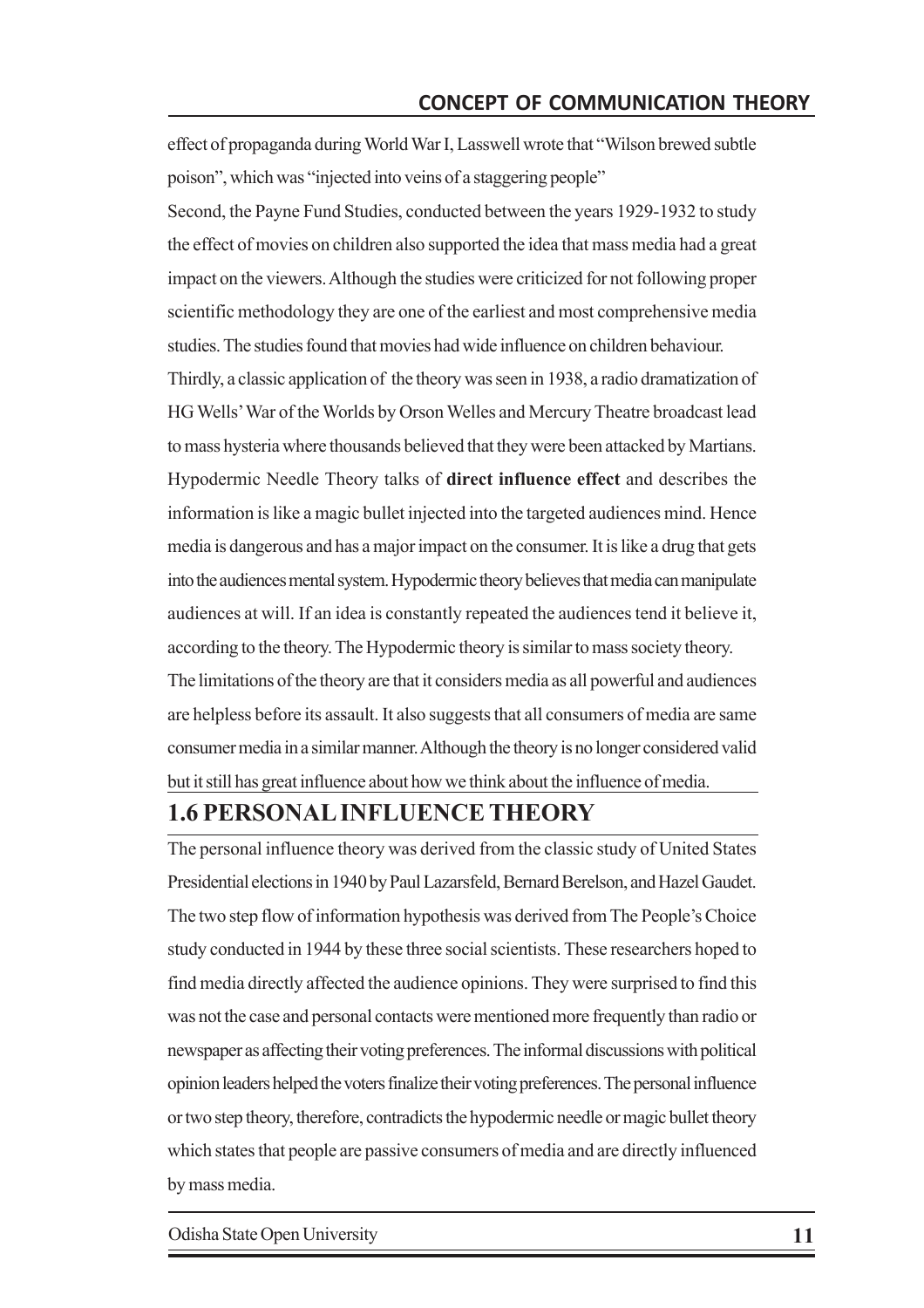#### **1.6.1 Two step flow Theory**

Paul Lazarsfeld and Elihu Katz are the founders of the Two Step Theory and their book *Personal Influence* (1955) is the handbook of the functional theory. The twostep theory claims that majority of people are indirectly influenced and informed by the media through opinions leaders in the society. The majority of people from their opinion based on the analysis and interpretation of media messages. 'Opinion leaders' are influential and well informed personalities who when exposed to a specific media content interpret it and form their own opinion. They now pass on this opinion to people in their social circle who become the 'opinion followers'. These opinion leaders have access to elite media sources as opposed to general main stream media.

The two step flow of communication model hypothesizes that ideas flow from mass media to opinion leaders and from them to a wider population. The two step flow of information 'personal influence' means the process intervening between media's





- Opinion leaders  $\bullet'$  = individuals in social contact with opinion leaders

direct message and the audience's reaction. These opinion leaders are similar to ones they influence in interests, personality, and socio-economic status. They hold a respected position in the society who relies on them for ideas, information and guidance. They influence others to change their attitudes and opinions.

#### **1.6.2 Multistep flow Theory**

The Two Step Flow Theory gave way to the Multi Step Flow Theory. It was observed that the influence from the media can be multi directional and it is not necessarily downwards but can be upwards or even backwards to the media as well. The Two Step Flow led to the change in name basically because of the opinion leaders who are more than just a second hand. This caused the description "Multi Directional" because the multistep had to do with more than one opinion leader, they could be two, three, four, five or even six people. Many a time, the information reaching the audience is altogether different from the original piece of information. That is, opinion leaders who pass the information add their own interpretation to it giving it a new meaning and making the information distorted.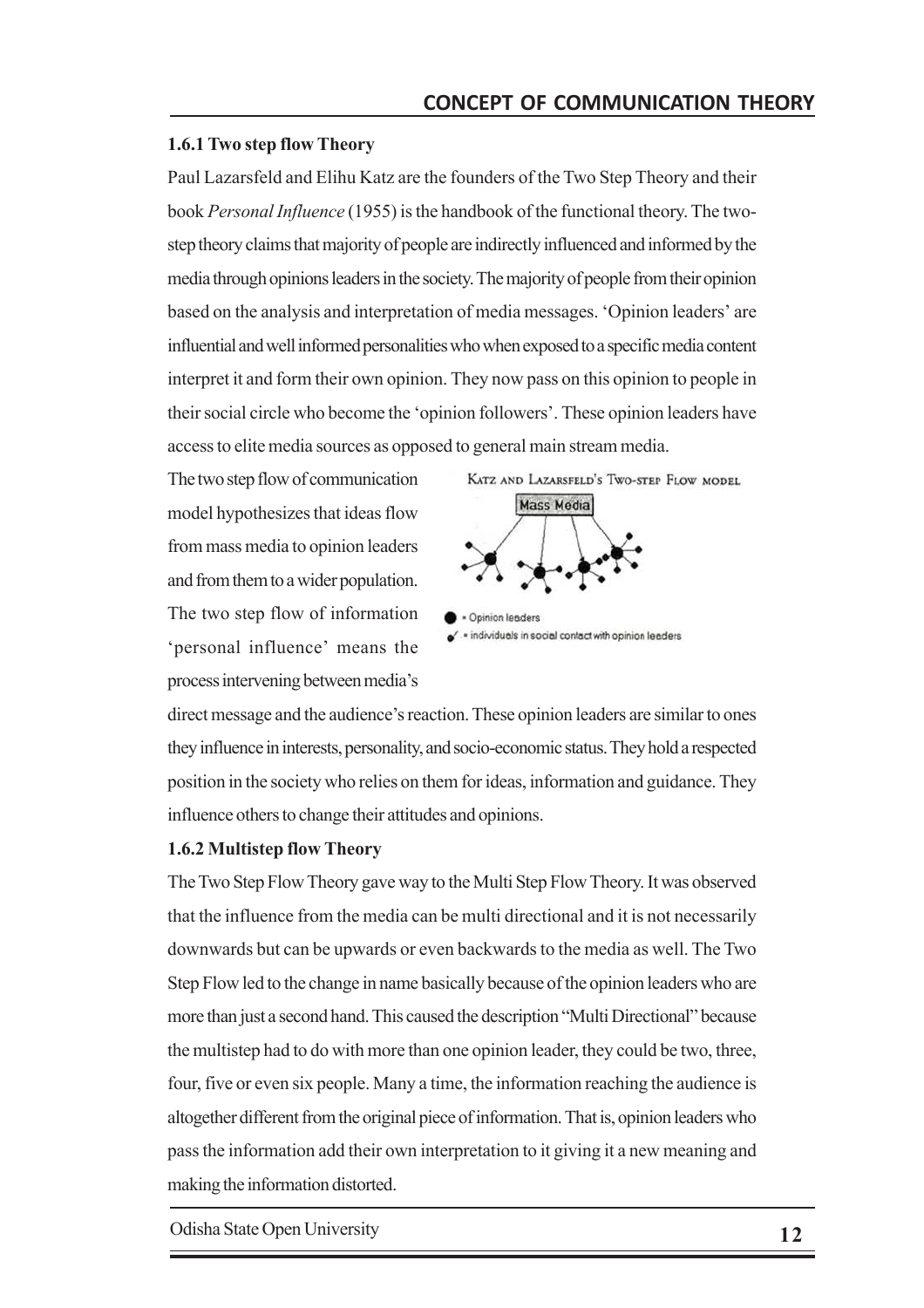### **CONCEPT OF COMMUNICATION THEORY**



In the figure Step 1a and 1b information through/from mass media flows simultaneously to the Opinion Leaders, Opinion Receivers/Seekers, and Information Receivers. Opinion Seekers are those who solicit information and advice from Opinion Leaders. Information receivers are those among the masses who neither influence nor are influenced by others). In Step 2, both information and influence are transmitted from the Opinion Leaders to the Opinion Receivers/Seekers. Step 3 completes the twoway exchange and illustrates the transfer of information and influence from Opinion Receivers to Opinion Leaders.

The audiences here are active because they send feedback to the media suggesting, appreciating or criticizing things or events. There is peer to peer discussion as well, where the audiences with similar opinion share insights with each other.

The multi-step flow is also called diffusion of innovations theory which gives it a new dimension and understanding. This predicts that media and interpersonal contacts provide information and influence opinion and judgment. Its focus is on the media letting out information and in a point where the audience may be thrown in imbalance because the message or information is not in consistency with their culture or beliefs. The role of the opinion leaders come to play whereby they engage in face-to-face explanation with the people either to advise them or help them get cognition.

### **1.7 INDIVIDUAL DIFFERENCE THEORY**

Individual differences theory or Attitude change Theory of mass communication proposes that individuals respond differently to the mass media according to their psychological needs, and that individuals consume the mass media to satisfy those needs. The theory gives importance to the individual audiences and states that an individual's values, needs, beliefs and attitudes play a major role in how they react and use media.

The individual difference theory is an important theory based on psychological approach to understand mass media effects. According to this theory, different personality variables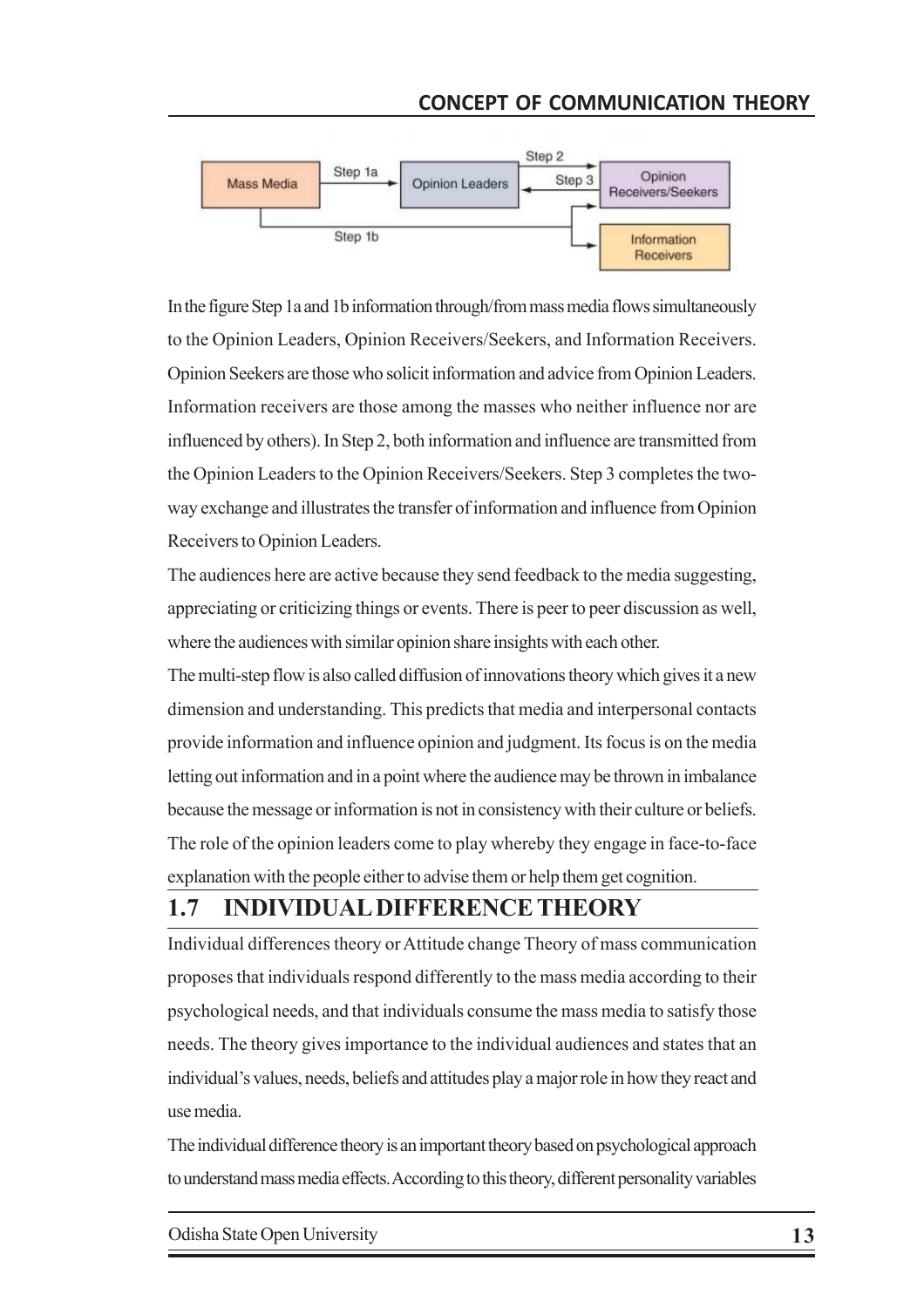result in different reactions to the same stimuli. In other words, the psychological makeup of a person is very much responsible for how he or she will consume media. Therefore, different people will react differently to same information or message. In other words, reaction of media message or content will differ according to motivation of audience members, their predisposition to accept or reject a given message, their prior believes, values, bias, intelligence level, moods etc.

A category for communication research generally known as attitude change research has focused on the phenomenon that different individuals may receive the same message but act on it quite differently. This research is grouped under the heading of selectivity. The studies of American researcher Carl Hovland in particular concluded that people are very selective in how they use media; in the topics they expose themselves to, in how they interpret information, and in how they retain information obtained through the media.

Thus, the theory points out that people are selective about their use of media. The most important aspects of selectivity are the theories of selective exposure, selective perception and selective retention. Selective exposure and selective perception act as barriers between message and effect, thus limiting the direct impact of mass communication on people.

#### **1.7.1 Selective Exposure theory**

Selective Exposure means that people expose themselves and access only those communications which are in accordance with their established beliefs and convictions. They tend to avoid those messages which are against their point of view. People seek out not only topics of interest to them but more importantly viewpoints with which they expect to agree. Thus, they use to the media to reinforce existing biases. On occasions when people seek out opposing points of view, they often do so for the purpose of hearing the arguments so that they can refute it later.

### **1.7.2. Selective Perception theory**

Selective perception observes that people often interpret facts to suit their existing biases. Once the individuals have selectively exposed themselves to the messages in accordance with their preference, they tend 'read into' the message whatever suits their needs. This process is called selective perception.

Selective perception implies that the audience members tend to misinterpret media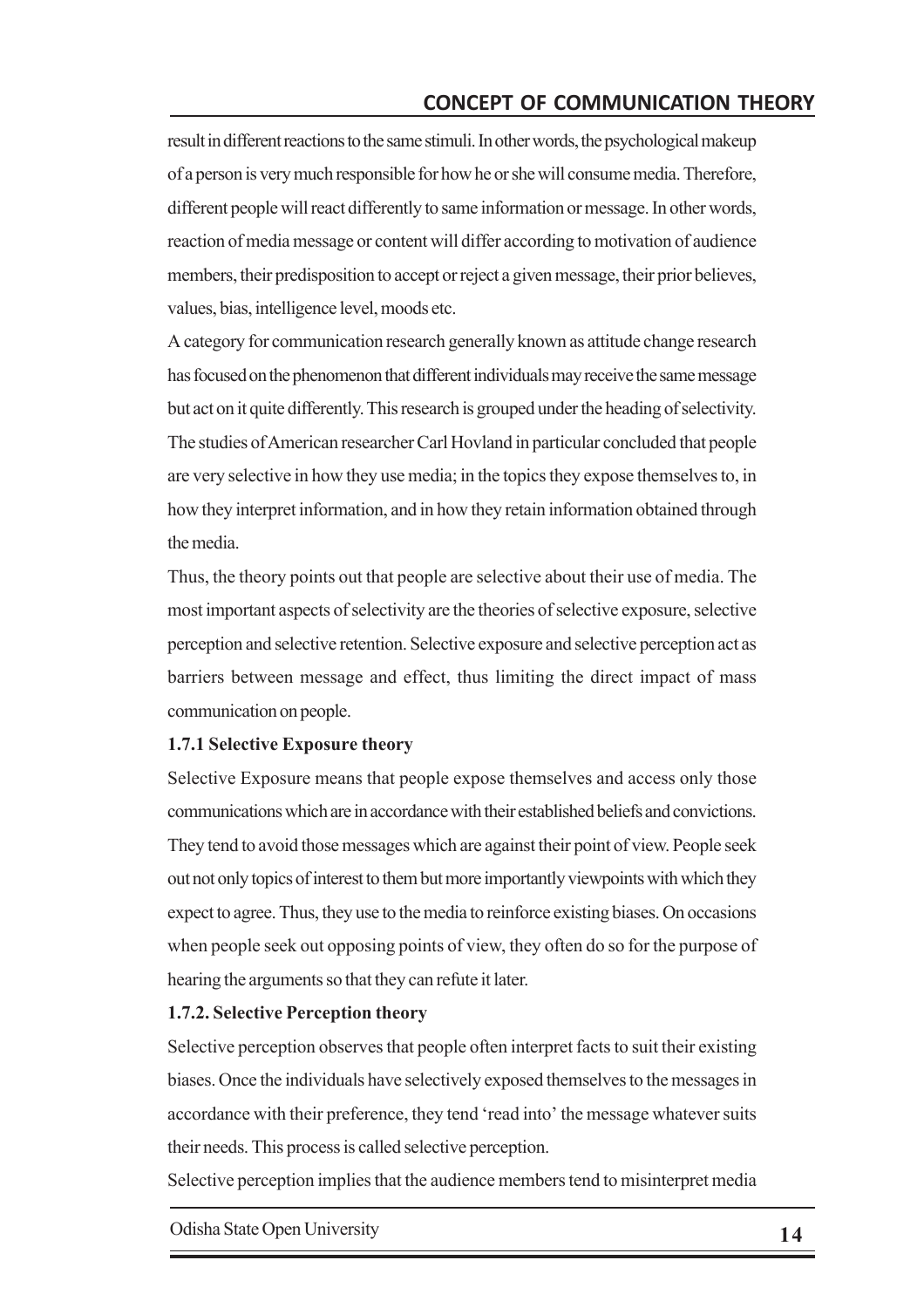messages according to their psychological predisposition. The famous "Mr Biggot experiments" are classic examples which show that prejudiced people misinterpreted the meanings of anti-prejudice propaganda in such a way that it reinforced their existing **biases** 

People hear what they want to hear and what they expect to hear. Thus the same information may carry different meaning for different people, particularly people with differing political, religious, cultural, ethnic, national or other substantial differences.

#### **1.7.3 Selective Retention Theory**

Selective retention notes that people remember messages that support their opinion longer than they remember opposing messages, which often unconsciously are forgotten and set aside. As with selective exposure and selective perception, selective retention is likely to reinforce existing beliefs and attitudes. Such tendencies make it less likely that the media can play a solo role in changing attitudes and behavior.

Melvin L.De Fleur and Sandra Ball Rokeach have concluded, "from the vast available content, individual members of the audience selectively attend to, interpret and retain messages, particularly if they are related to their interest, consistent with their attitude, congruent with beliefs and supportive of their values".

To sum up, Individual Differences Theory of mass communication proposes that individuals respond differently to the mass media according to their psychological needs, and that individuals consume the mass media to satisfy those needs. The need may be for information (e.g. providing statistics about players and teams), integrative (offering a sense of belonging to a group of similarly interested people), affective (e.g. by providing excitement), or escapist (helping to release pent-up emotions).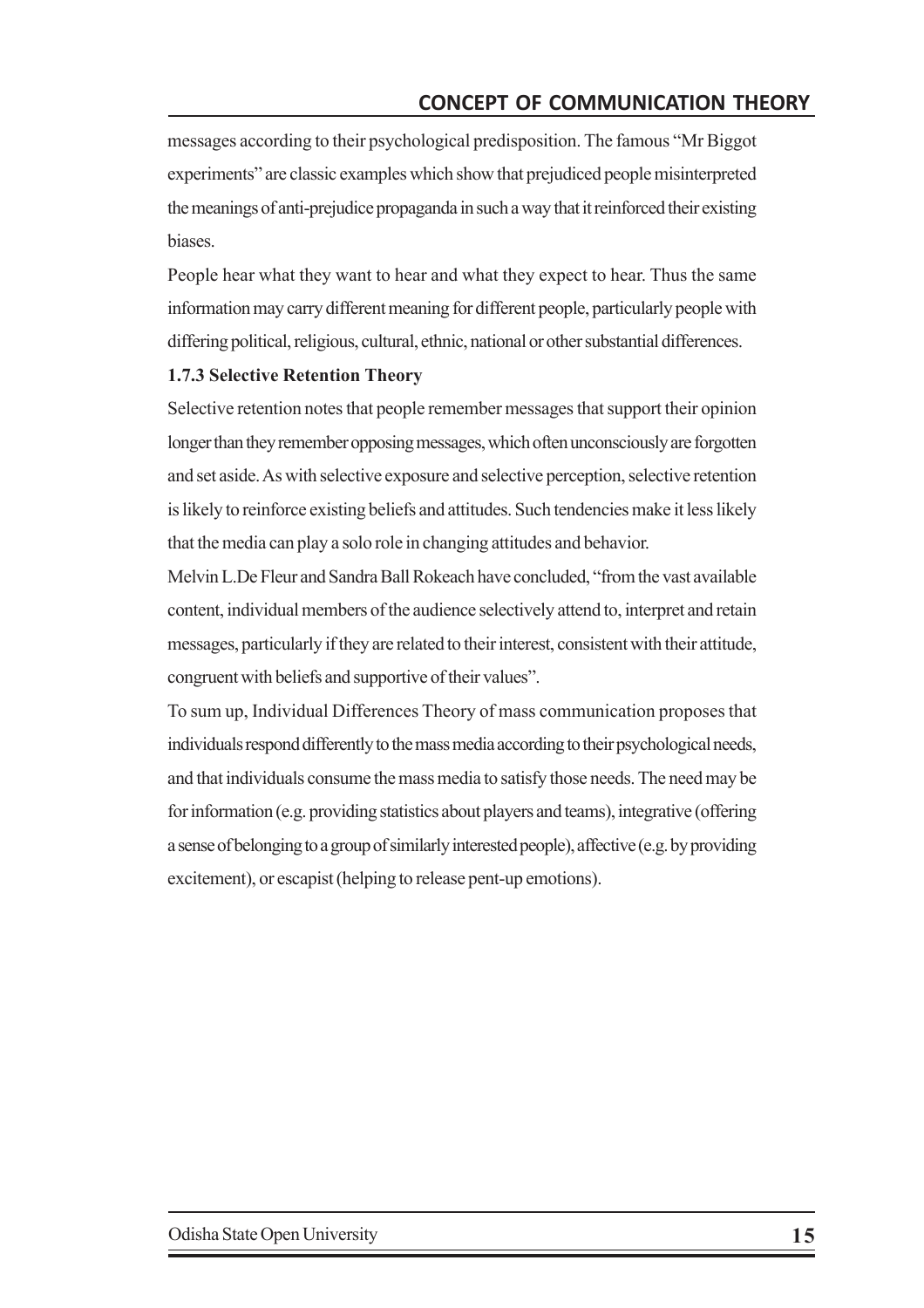# **Check Your Progress:**

800 1.1 What is Hypodermic Needle Theory?

1.2 Explain Two Step Theory of Mass Communication?

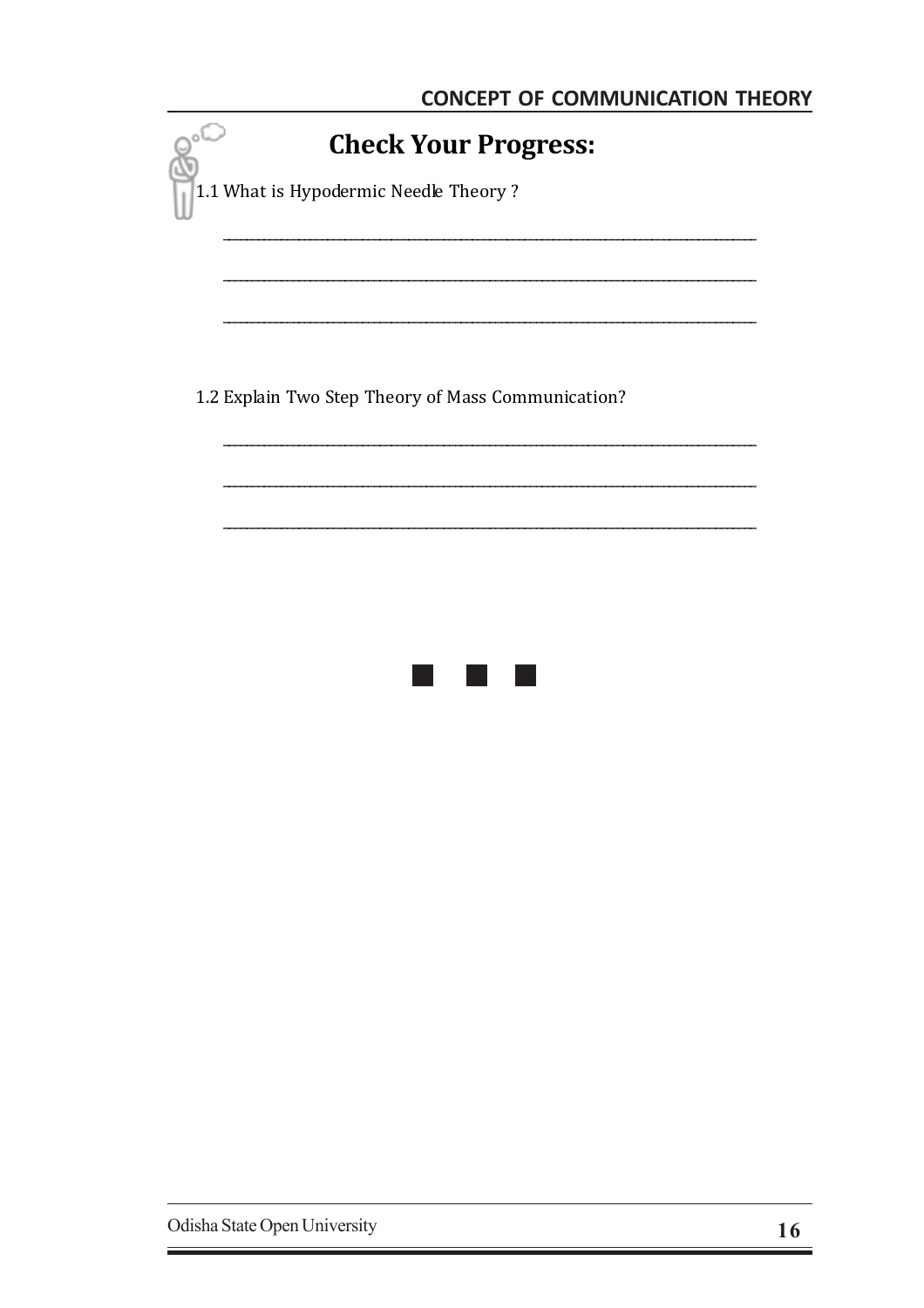# **UNIT – II**

### **2.0 UNIT STRUCTURE**

- 2.1 Learning Objectives
- 2.2 Introduction
- 2.3 Gate keeping Theory
- 2.3.1 Gatekeeping in Media
- 2.3.2 Audience Gatekeeping
- 2.3.3 Features of Gatekeeping Theory
- 2.3.4 Criteria for News Selectivity
- 2.3.5 Audience Gatekeeping
- 2.4 Diffusion of Innovation Theory
- 2.5 Agenda Setting Theory
- 2.5.1 Types of agenda-setting
- 2.5.2 Limitations of Agenda setting theory
- 2.6 Framing Theory
- 2.6.1 Types of Framework
- 2.6.2 Framing Techniques
- 2.7 Check your progress

### **2.1 LEARNING OBJECTIVE**

In this unit we will learn about the theories which explain how media controls the flow of information. We will discuss as Gatekeeping theory, Agenda Setting Theory and Framing Theories in detail.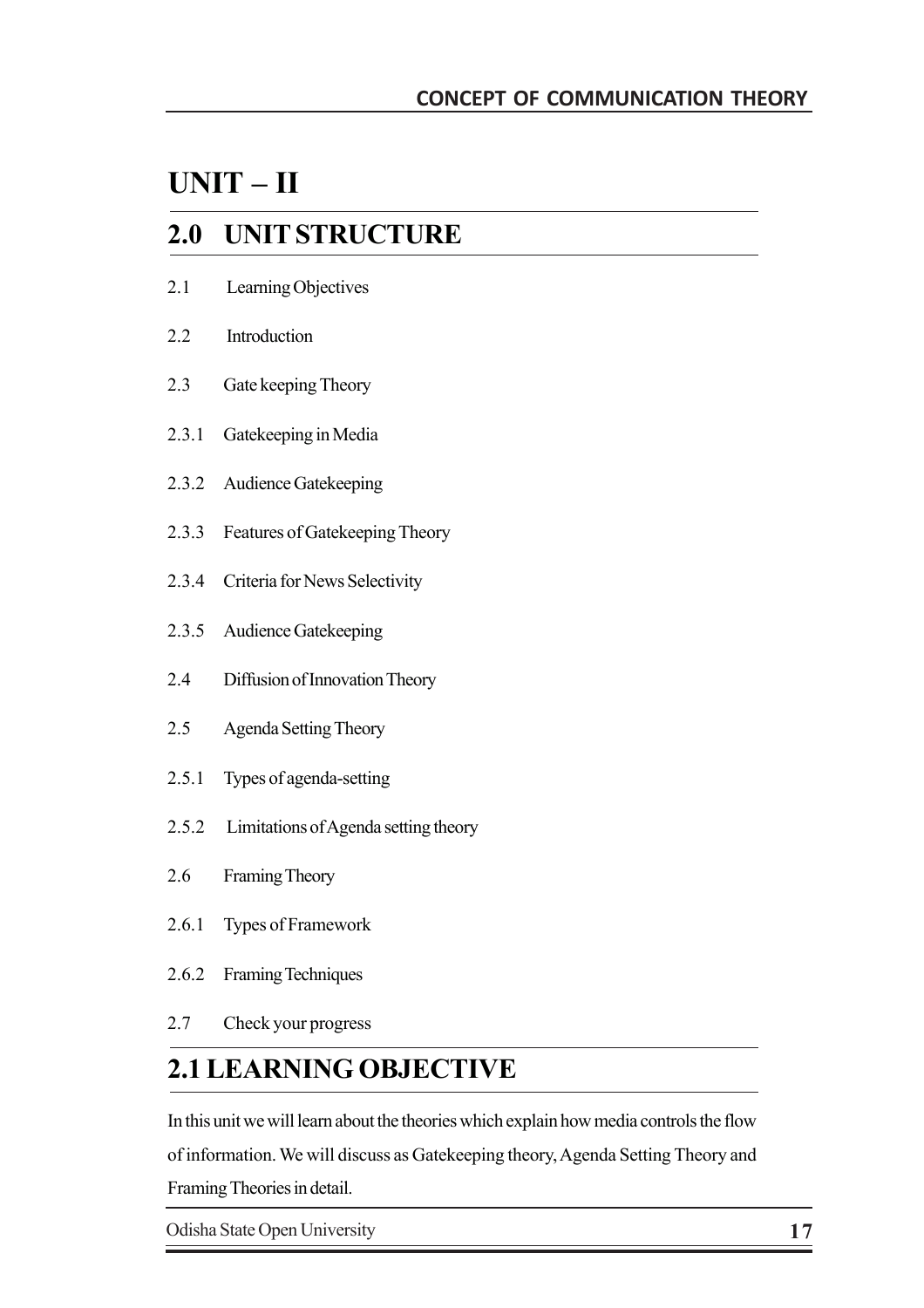# **2.2 INTRODUCTION**

The role of media in the social world is a very important topic for research. The early mass media theorists were concerned with the threat of propaganda in mass media. While, the modern mass media theorist have studies the power of media to create and disrupt social organizations. The theories Gatekeeping, Agenda Setting and Framing, which we will study in this unit, deal with how those in media decide what will be news, which news item will be given more importance and how it affects the audience. How news items are selected while others are rejected? How news is selected due to preconceived notions held by the journalist and editor?

# **2.3 GATEKEEPINGTHEORY**

The gatekeeper is the person who decides what shall pass through each of the several gates in a process. Kurt Lewin, a German psychologist, recognized that for food to go from a store or a garden to the dining table, there were various decision-making processes it had to pass on the way there. Entering or not entering a channel and moving from one section of a channel to another are affected by a 'gatekeeper'". Kurt Lewin used the term "gatekeeping," to describe a wife or mother as the person who decides which foods end up on the family's dinner table. Lewin's research demonstrated that not all members of a family have equal weight in making household food decisions,

and that the wife, who typically shops for and prepares the food controls the gates, based on a variety of considerations. This theory of channels and gatekeepers was known as Lewin's Field



**Gate Keeping Theory** 

Theory of Social Science in 1951.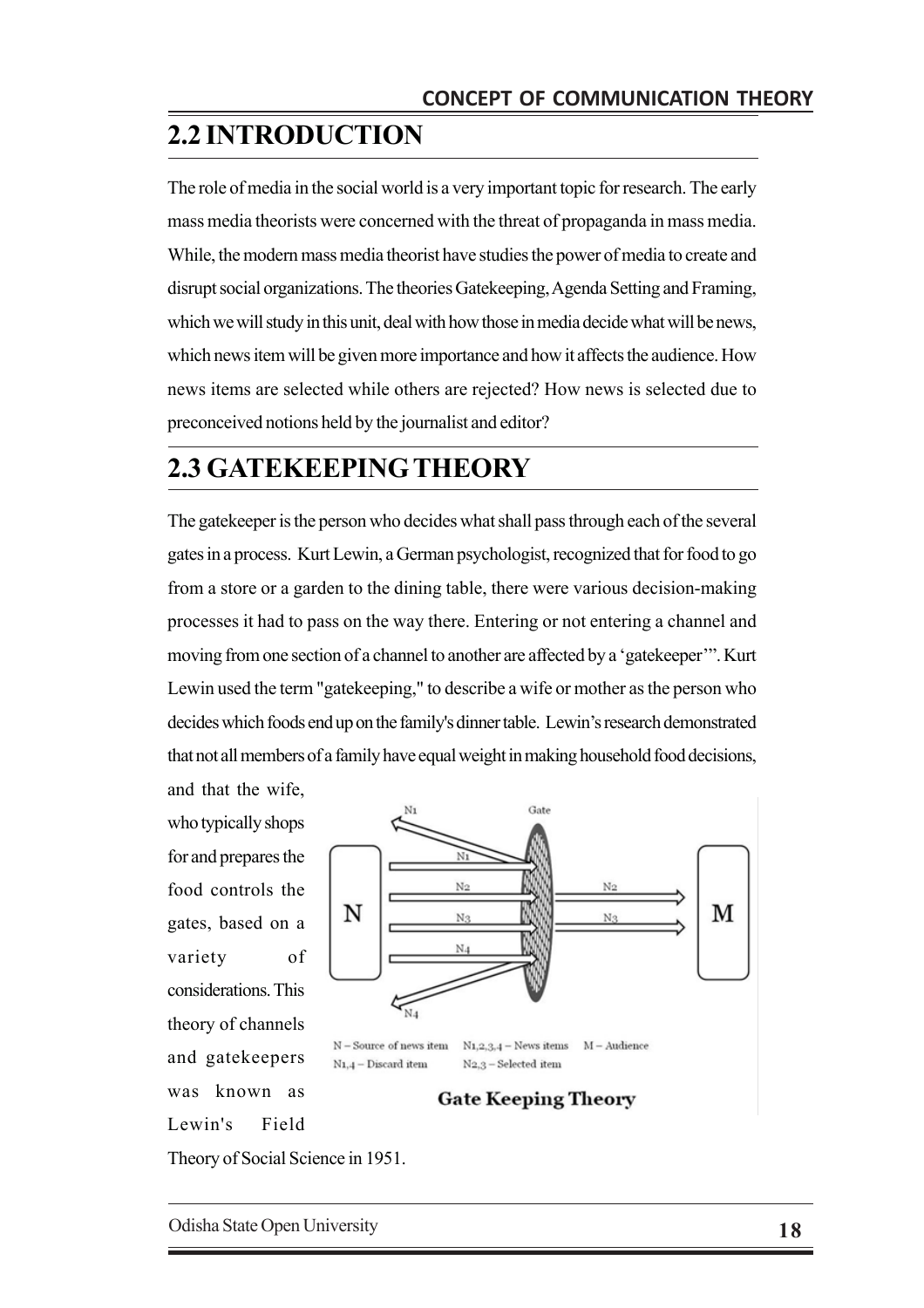### **2.3.1 Process of the Gatekeeping model:**

- 1 Information moves step by step through channels. The number of channels varies and the amount of time in each channel can vary.
- 2 Information must pass a "gate" to move from one channel to the next.
- 3 Forces govern channels. There may be opposing psychological forces causing conflict, which creates resistance to movement through the channel.
- 4 There may be several channels that lead to the same end result.
- 5 Different actors may control the channels and act as gatekeepers at different times.

The gatekeeper is the decision-maker, he or she decides which information will go forward, and which will not. In other words a gatekeeper in a social system decides which of a certain commodity – materials, goods, and information – may enter the system. Gatekeepers can also be seen as institutions or organizations. In a political system there are gatekeepers, individuals or institutions which control access to positions of power and regulate the flow of information and political influence.

The gatekeeper's choices made by are a complex web of influences, preferences, motives and common values. Gatekeeping is inevitable and sometimes it can be useful. Gatekeeping can also be dangerous as it can lead to an abuse of power by those at the helm since they have the authority to decide which information to discard. A gatekeeper acts as a filter and he or she can stall certain information based on their biases and prejudices. Therefore, gatekeeping responsibilities in any organisation should be often guided by some set of standard criterion.

### **2.3.2 Gatekeeping in Mass Media**

Gatekeeping is the process through which information is filtered for dissemination, whether for publication, broadcasting, the Internet, or some other mode of communication. Gatekeepers in media play a crucial role as they are able to control the public's knowledge of the actual events by letting some stories pass through the system but keeping others out. Gatekeeping occurs at all levels of the media structure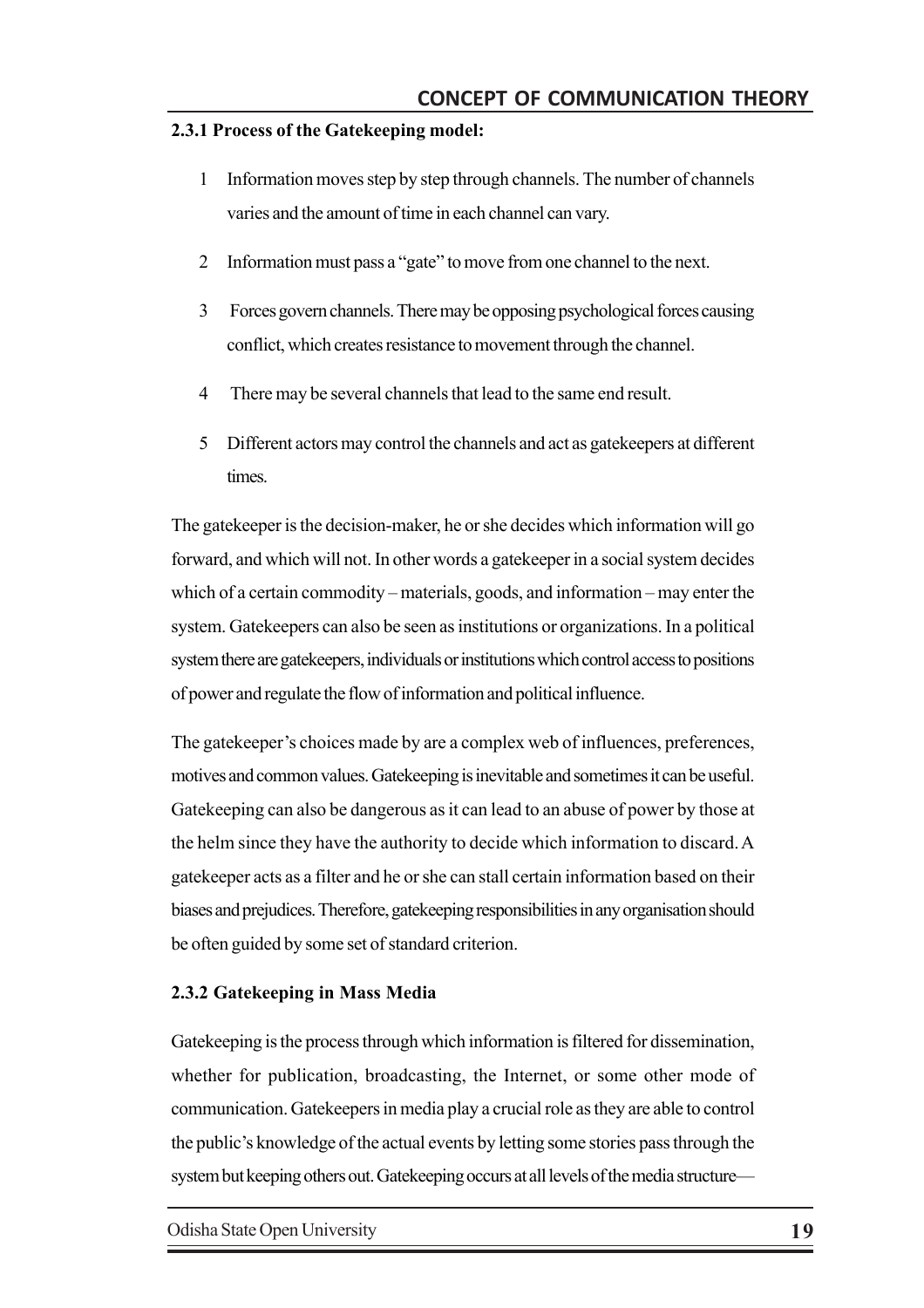from a reporter deciding which sources are chosen to include in a story to editors deciding which stories are printed or covered, and includes media outlet owners and even advertisers. Individuals can also act as gatekeepers, deciding what information to include in an email or in a blog. Decision making in media shows that is based on principles of news values, organizational routines, input structure and common sense. Gatekeeping is vital in communication planning and almost all communication planning roles include some aspect of selection.

Gatekeeping in media occurs at various levels, namely:

- 1 Individuals Decisions are made by personal choices of the journalist and editors choose the news item to be used.
- 2 Routine practices of Communication Work Decisions are made according to a pre-established and generalized set of practices. The themes used in media are in a pattern and media is bound by deadlines time for each category.
- 3 Communication Organizations –Each media organisation has its on agenda and believes. These media organizations exist within an environment of social institutions that affect the gatekeeping process. The selection of news depends upon the views of the media organisation.
- 4 Social Institutions –Social institutions and people connected with them have great influence on the news. When routine events vary to a degree they are culturally available as news items.
- 5 Societies Culture, indicators of social significance, including political, influences selection decisions affecting the extent to which different parts of the world are covered and how they are covered.

Although Lewin had originally applied Gatekeeping to the food chain, he then added that the gatekeeping process can include a news item passing through communication channels in a newsgroup.

David Manning White seized upon Lewin's comments and turned it towards journalism in 1950. White developed the research agenda for media gatekeeping. In 1949, Manning asked a wire editor whom he named as Mr. Gates to keep all copies that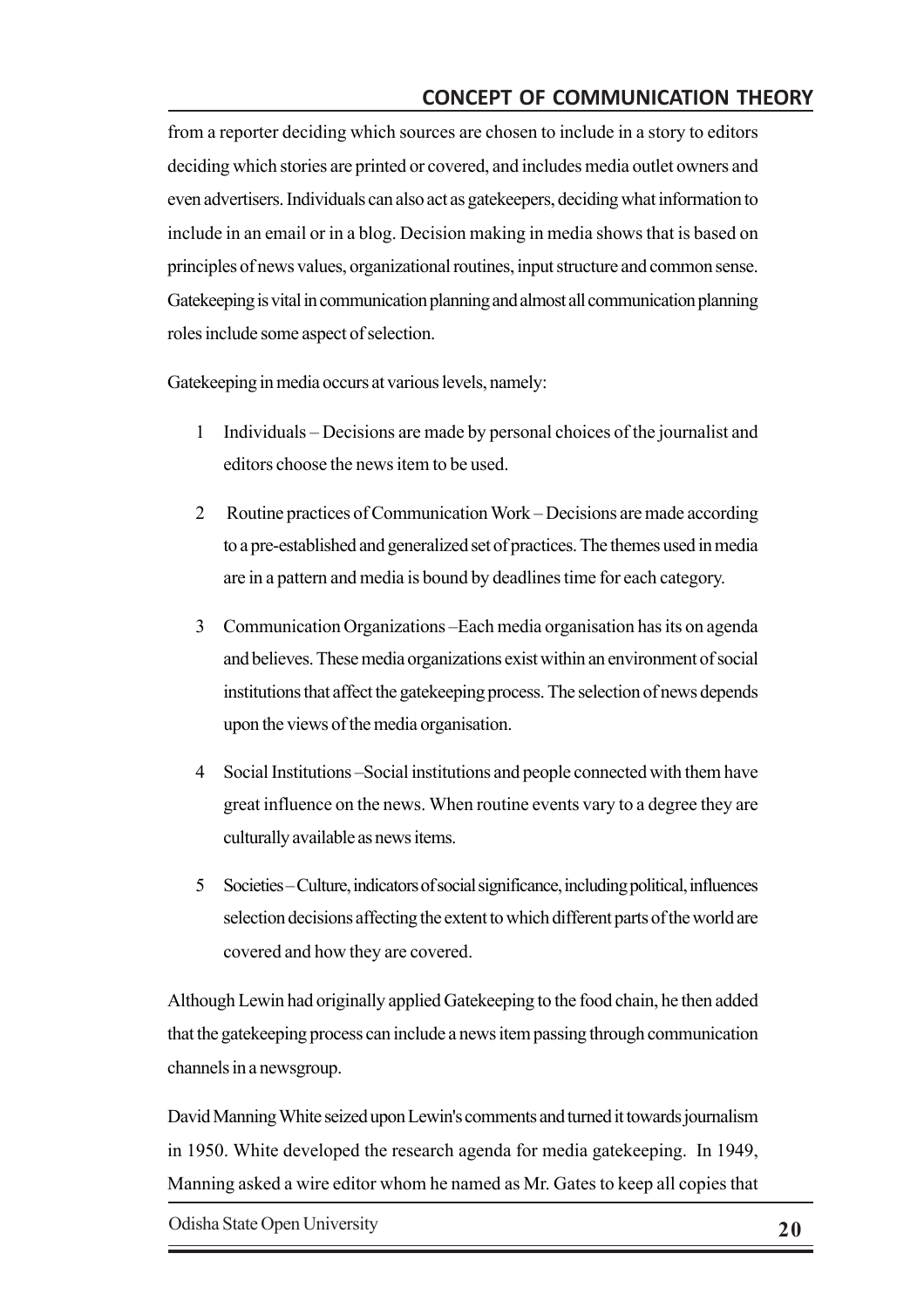came into his office from three wire services for a week. Gates agreed to provide an explanation of why the stories which were not used were rejected. White from his study concluded that the selection of news items was "highly selective" and the wire editor was very influential in selection as well as rejection of news items.

 In 2001, Pamela Shoemaker, Martin Eichholz, Eunyi Kim, and Brenda Wrigley studied the forces in news gatekeeping in relation to coverage of Congressional bills. Surveying both journalists for their personal characteristics and editors for evaluating newsworthiness, Shoemaker and her colleagues found that only newsworthiness had a significant effect on the amount of coverage given to a bill, thus their first hypothesis was supported as well as the idea that newsworthiness would be more important than personal characteristics.

According to Pamela Shoemaker and Boris Johnson, gatekeeping is the "process of culling and crafting countless bits of information into the limited number of messages that reach people every day, and it is the center of the media's role in modern public life. This process determines not only which information is selected, but also what the content and nature of the messages, such as news, will be."

While Shoemaker et al.'s study focused on traditional news rooms, Jane Singer has been interested in how gatekeeping translates to how traditional newspapers use online tools. In both the 2000 and 2004 Presidential elections, she studied how the Internet was changing the process for newspapers, contending that, "the power of gatekeepers seems to diminish in a modern information society. The Internet defies the whole notion of a 'gate' and challenges the idea that journalists (or anyone else) can or should limit what passes through it"

#### **2.3.3 Features of Gatekeeping Theory**

- $\blacksquare$  It is a process of selection and rejection of news items as per media requirement like limited time or space.
- $\blacksquare$  Media through gatekeeping plays the role of a watchdog.
- $\blacksquare$  The function of gatekeeping is surveillance.
- Gatekeeping sets standards for newsworthiness in media.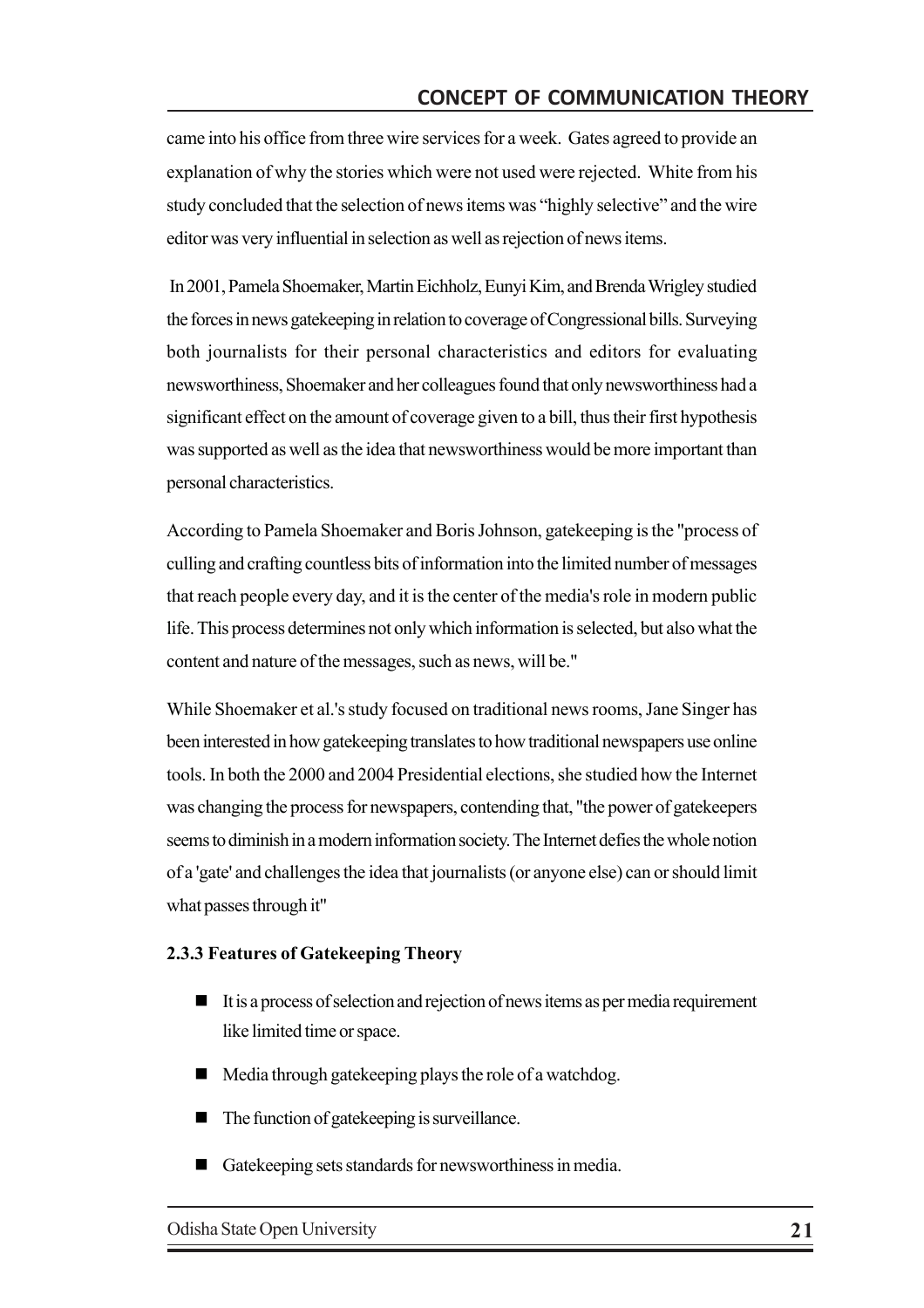- $\blacksquare$  Editor or the gatekeeper changes news according to his or her subjective perspective.
- $\Box$  Gatekeeping is also affected by many external factors like organizational policies, culture, national policy, social institutions etc.
- $\blacksquare$  In gatekeeping information moves in a step by step manner.
- Gatekeeping is also used as a social control for media influence.

#### **2.3.4 Audience Gatekeeping**

Today with the advent of Web 2.0 users have begun playing a greater role in producing and sharing online news items via online social networks such as Twitter and Facebook. Shoemaker and Timothy Vos theorized such practice as "audience gatekeeping". According to them (2011), audience gatekeeping is the process in which users "pass along already available news items and comment on them" based on the user's own set of criteria about the newsworthiness" According to them the audience role is not to create news but to filter and deliver existing content to other audiences. They pointed out that the audience was left out, they called for, "audience's gatekeeping , referring to audience member providing information to each other about their favoured news item." Kwon et al. (2013) adapted the theory of audience gatekeeping to explore what channels are mainly adopted for Twitter audiences to filter and share news contents. Kwon et al. (2013) also found that re-processed news items by user-generated content websites, or social media, are more frequently adopted by Twitter users than the direct news times from traditional mass media organizations, confirming the empowering role of ordinary online users in retelling and redistributing news agendas to networked publics.

#### **2.3.5 Criteria for News Selectivity**

Selection of correct news is very important for a media organisation. If there are riots going on within communities in a country, then if media tries to side with one community things can get worse. Doris Garber in her book Mass Media and and American politics has given five criteria while choosing a news story. According to her journalists rely on five criteria when choosing a news story.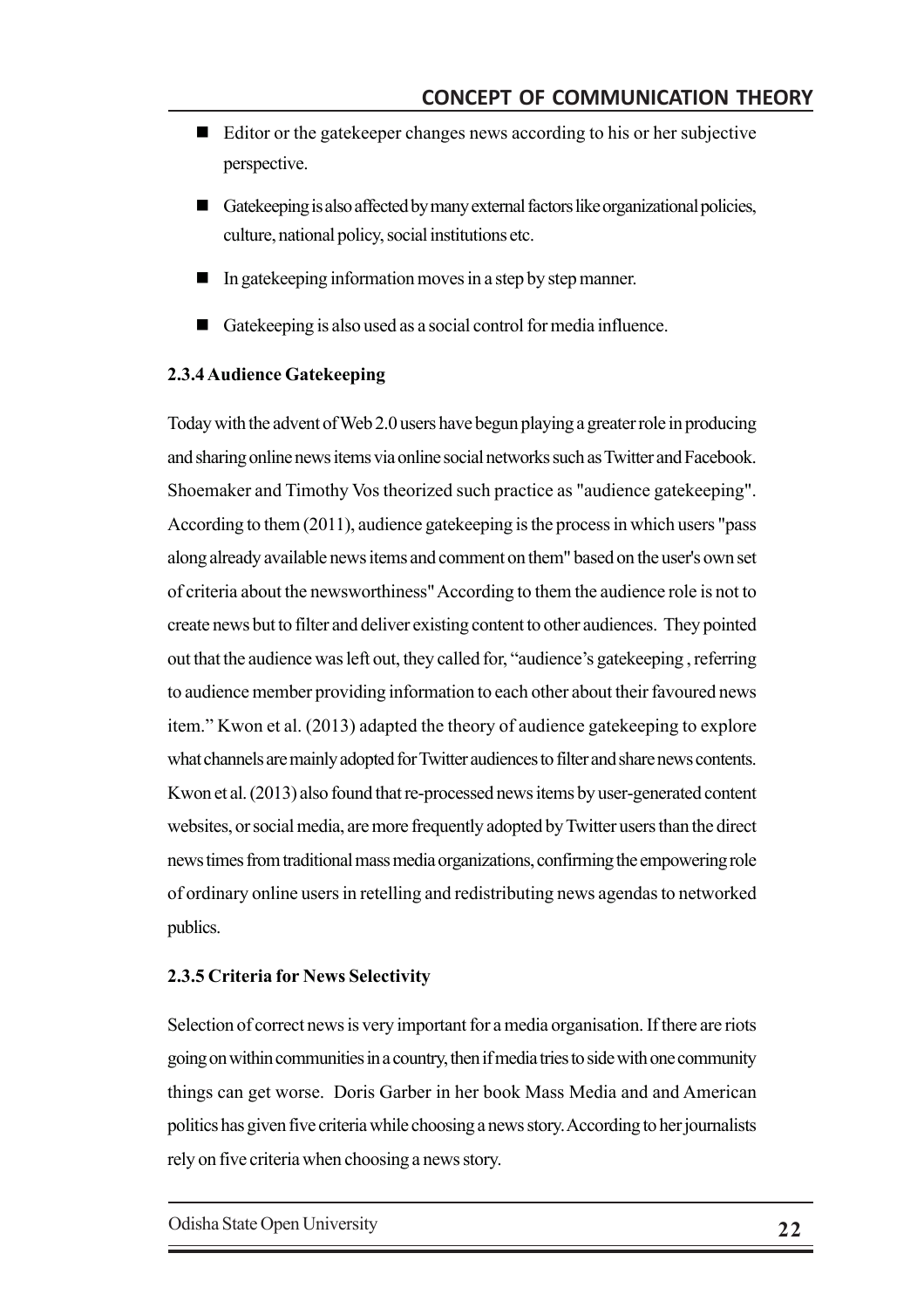1. S**trong Impact**: Local stories impact the public more than unfamiliar international events. In order to attract attention, journalists inflate news and present them as situations that could happen to anyone. They turn rare international crises into everyday scenarios, personalizing stories and losing the main significance of them.

2. **Conflict**, violence, disaster, or scandal: Murder is news, brutal murder is bigger news. Topics such as murders, wars, shootings, or hurricanes captivate the attention of the audience. Newspapers containing violence outsold other newspaper chains that contained less violence.

3. **Familiarity**: News stories gain more attention if they have issues pertaining to the public or if they include familiar situations concerning a large audience. Journalists try to turn international events or crises into stories that can relate back to their current audience. We all like to know about people or places we are familiar about. News oragnisation also do follow up stories on events they have covered earlier. People tend to retain a lot of information about celebrities and tend to care about the personal intimacy of other's lives.

4. **Proximity**: People prefer news that is local, close in proximity, so do the journalists. Newspapers have dedicated pages for local news. People pay closer attention to local news than international or national affairs. Local media outlets do well because they focus most of their stories on local events.

5. **Time and novelty**: Anything new or novel is interesting and such news will attract attention. News should be something interesting that does not occur every day or an event that is not a part of people's lives.

# **2.4 DIFFUSION OF INNOVATION THEORY**

Everett M Rogers, an eminent American communication theorist and sociologist in his book Diffusion of Innovation in 1995 described how innovation was adopted by individuals in a multi step flow through various intermediaries and at different time zones. Earlier diffusion research was done by French sociologist Gabriel Tarde in 1903 who has described diffusion as S shaped.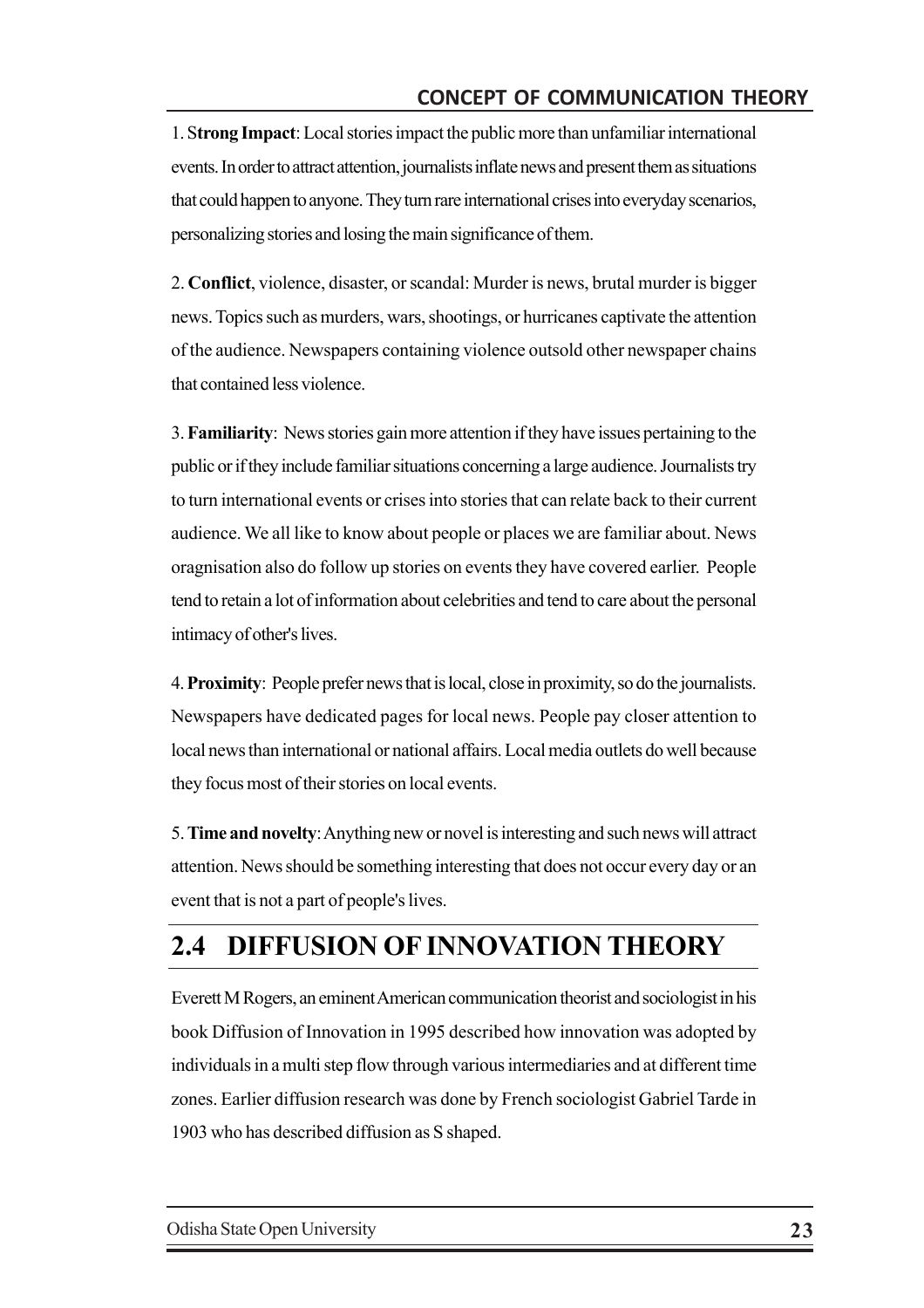According to Rogers, diffusion is the "process by which an innovation is communicated through certain channels over time among the members of a social system". While, innovation is "an idea, practice, or object, that is perceived to be new by an individual or other unit of adaptation". Diffusion of innovation theory predicts that media as well as interpersonal contacts provide information and influence opinion and judgment.

E. M. Rogers (1995) argues that innovation occurs in four stages: invention, diffusion through social system, time and consequences. The information flows through networks. The nature of these information networks and opinion leaders determine whether an innovation will be adapted or not. Besides opinion leaders who exert influence on audience behavior there are other intermediaries known as the Change Agents and Gatekeepers. The rate of adoption of an innovation also varies with time. The Adopters are divided into categories according when they adopt an innovation. The five adopter categories are: (1) Innovators, (2) Early adopters (3) Early majority (4) late majority and (5) laggards. They flow a standard deviation curve, very little early adopters or innovators are only 2.5% who take up the idea in the beginning. The Early adopters 13.5 %, the early majority is 34% while late majority is also 34% and finally the last 16 % are the Laggards.



Figure : Adopter categorization based on innovativeness

E M Rogers (1995)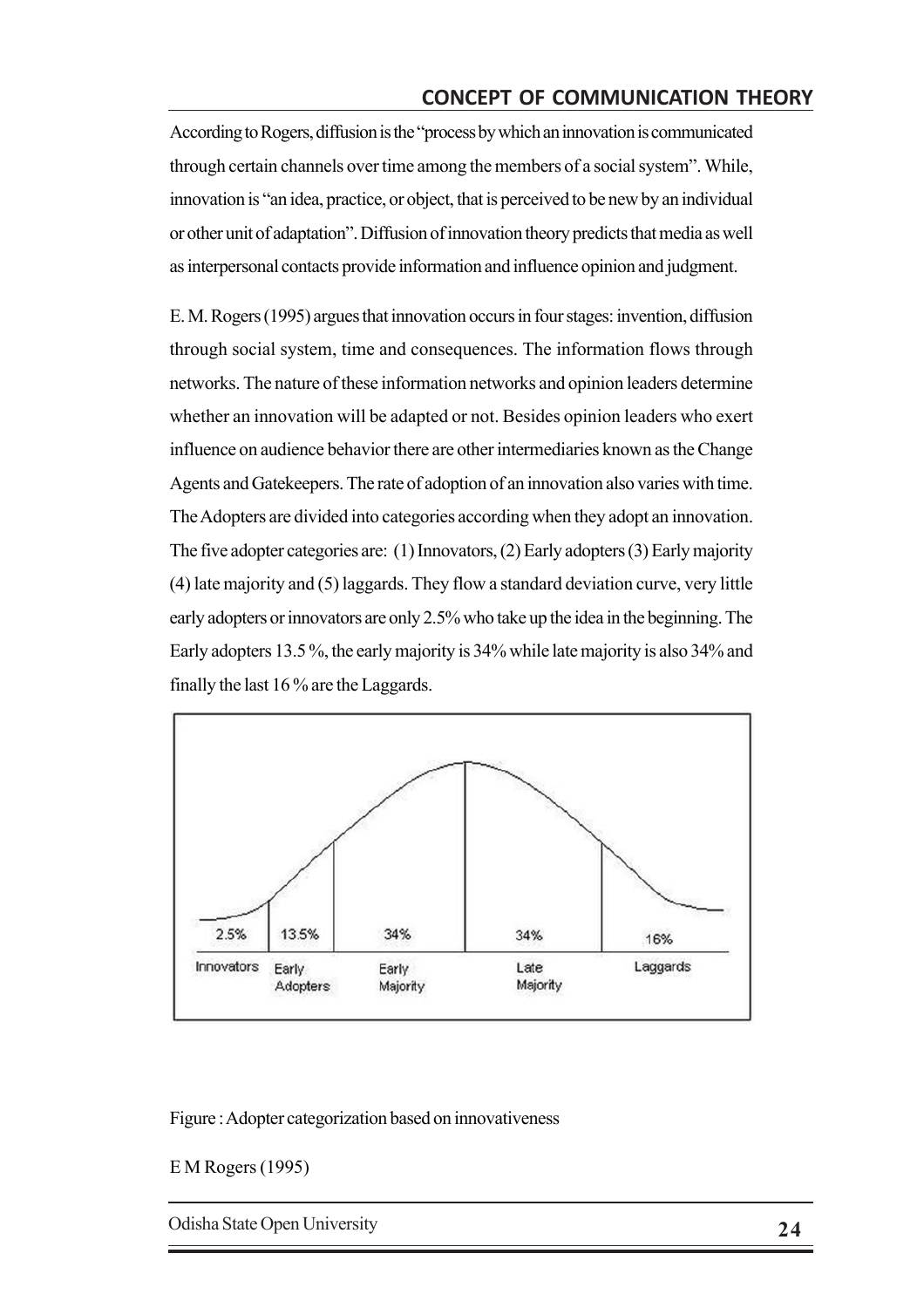Each individual must go through a five step process to reach a decision for adopting an innovation.

- 1. Knowledge
- 2. Persuasion
- 3. Decision
- 4. Implementation
- 5. Confirmation

The decision to adopt an innovation is done through cost benefit analysis where the major obstacle is uncertainty.



Thus, both the two-step and multi-step flow theories are clearly opposed to the idea of mass media having a direct influence on its audiences. There are many external factors, social relationships and interpersonal communication that affect how the message is accepted by the masses.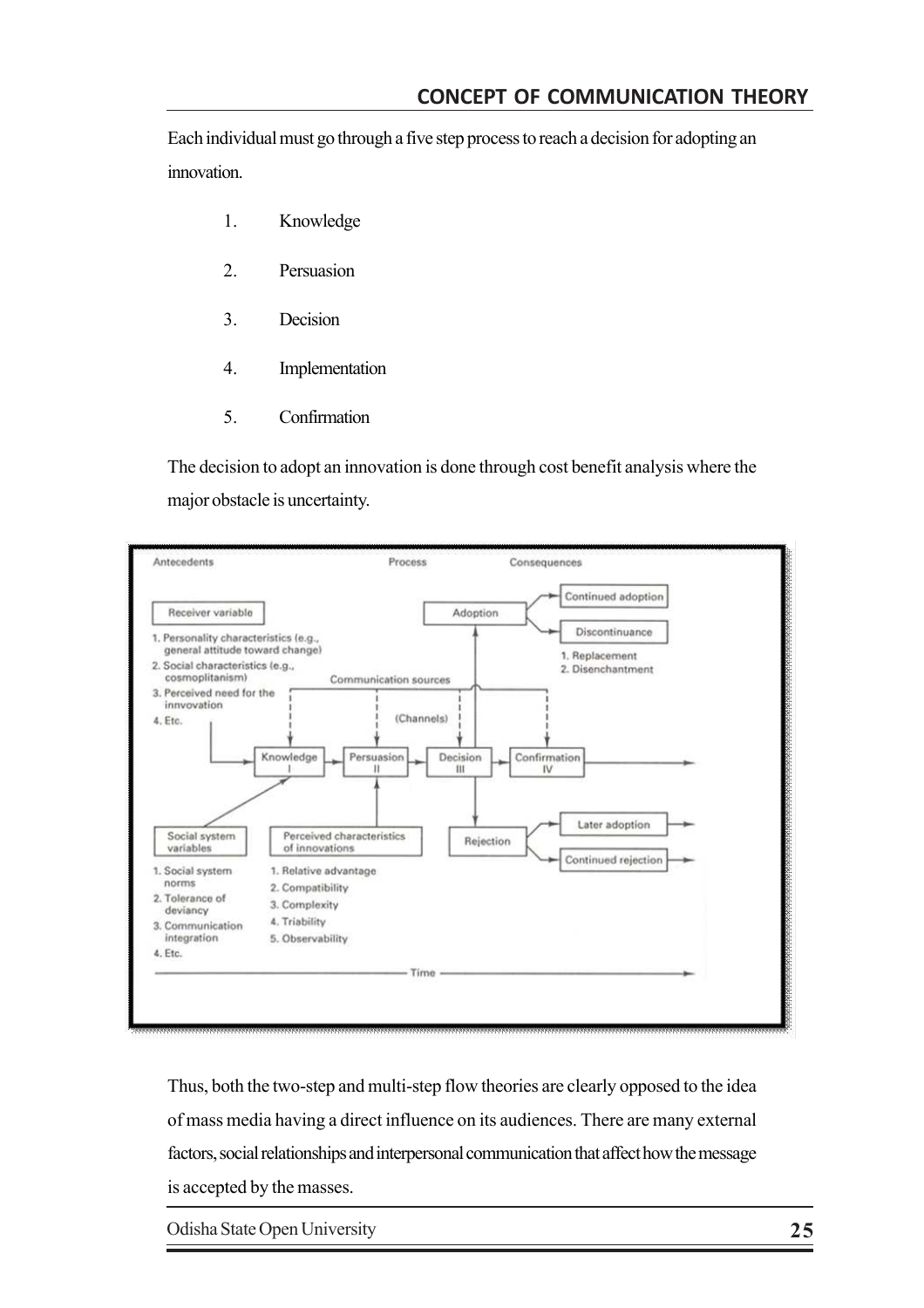### **2.5 AGENDA SETTINGTHEORY**

Agenda setting describes a very powerful influence of the media – the ability to tell us what issues are important. In the 1970s Maxwell McCombs and Donald Shaw took a different direction when they looked at the effects of gatekeepers' decisions. They found the audience attaches how much importance to give to a news item from the emphasis the media places on it. McCombs and Shaw pointed out that the gatekeeping concept is related to the newer concept, agenda-setting. It is the mass media that sets the 'agenda' of any event like an election campaign. Media determines the important issues to be followed by the audience in an event.

The idea of agenda-setting was first presented by Walter Lippmann in his 1922 book, Public Opinion, where he argues that the mass media are the principal connection between events in the world and the images in the minds of the public. He said that average people simplified the complex environment and events into simple "pictures" in their minds and they could not be trusted to make political decisions based on them.

Taking clue from Lippmann, in 1963, Bernard Cohen observed that the press "may not be successful much of the time in telling people what to think, but it is stunningly successful in telling its readers what to think about. And it follows from this that the world will look different to different people," Cohen continues, "depending not only on their personal interests but also on the map that is drawn for them by writers, editors, and publishers of the paper they read." Cohen took a mass society perspective and revised it to make it compatible with limited-effects perspective. Cohen's idea later led to formalization of agenda-setting theory by McCombs and Shaw.

McCombs and Shaw interpreted agenda setting as, "In choosing and displaying news, editors, newsroom staff, and broadcasters play an important part in shaping political reality. Readers learn not only about a given issue from the amount of information in a news story and its position…The mass media may well determine the important issues –that is, the media may set the 'agenda' of the campaign."

Agenda-setting theory describes the ability of the news media to influence the importance of topics on the public agenda. Agenda setting theory predicts that if a news item is covered frequently and prominently, the audience will regard the issue as more important.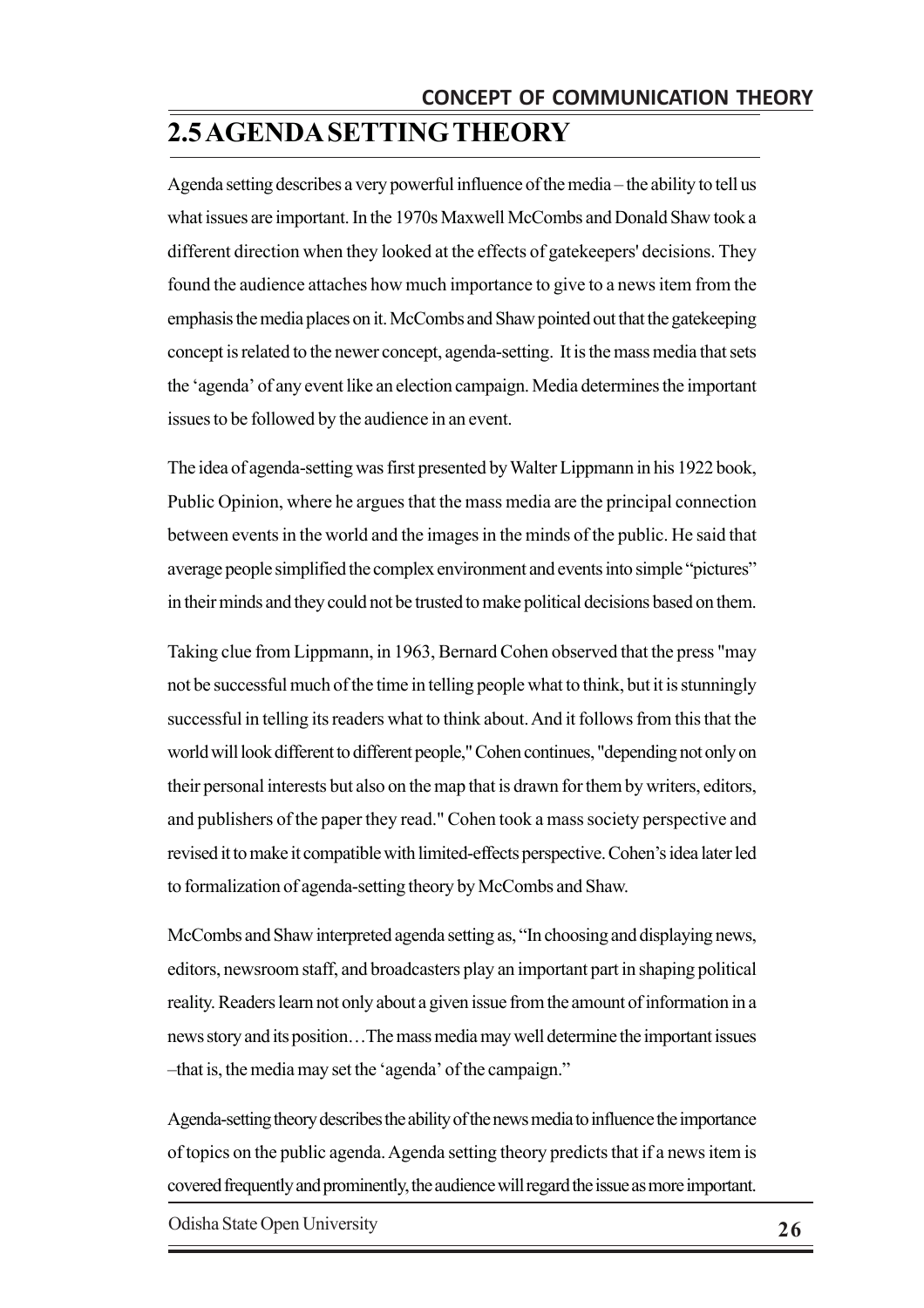In the 1968 "Chapel Hill study", McCombs and Shaw demonstrated a strong correlation coefficient between what 100 residents of Chapel Hill, North Carolina thought was the most important election issue and what the local and national news media reported was the most important issue. By comparing the salience of issues in news content with the public's perceptions of the most important election issue, McCombs and Shaw were able to determine the degree to which the media determines public opinion.

Agenda-setting describes the way that media attempts to influence viewers, and establish a hierarchy of news prevalence. Agenda-setting is the creation of public awareness and concern of salient issues by the news media. Two basic assumptions underlie most researches on agenda-setting: first, the press and the media do not reflect reality; they filter and shape it and second, the media concentration on a few issues and subjects leads the public to perceive those issues as more important than other issues.

One of the most critical aspects in the concept of an agenda-setting role of mass communication is the time frame for this phenomenon. In addition, different media have different agenda-setting potential.

### **2.4.1 Types of agenda-setting**

The research on the effect of agenda setting compares the salience of issues in news content with the public perceptions of the most important issue, and then analyses the extent of influence by guidance of the media. There are three models assumed by Max McCombs: the awareness model, the priorities model and the salience model.

Most investigations are centered on these three models. In the research, the dependent variables are media agenda, audience agenda and policy agenda as listed in the following part. Rogers and Dearing identify three types of agenda setting:

- i Public agenda setting, in which the public's agenda is the dependent variable (the traditional hypothesis)
- ii Media agenda setting, in which the media's agenda is treated as the dependent variable ("agenda building")
- iii Policy agenda setting, in which elite policy makers' agendas are treated as the dependent variable ("political agenda setting")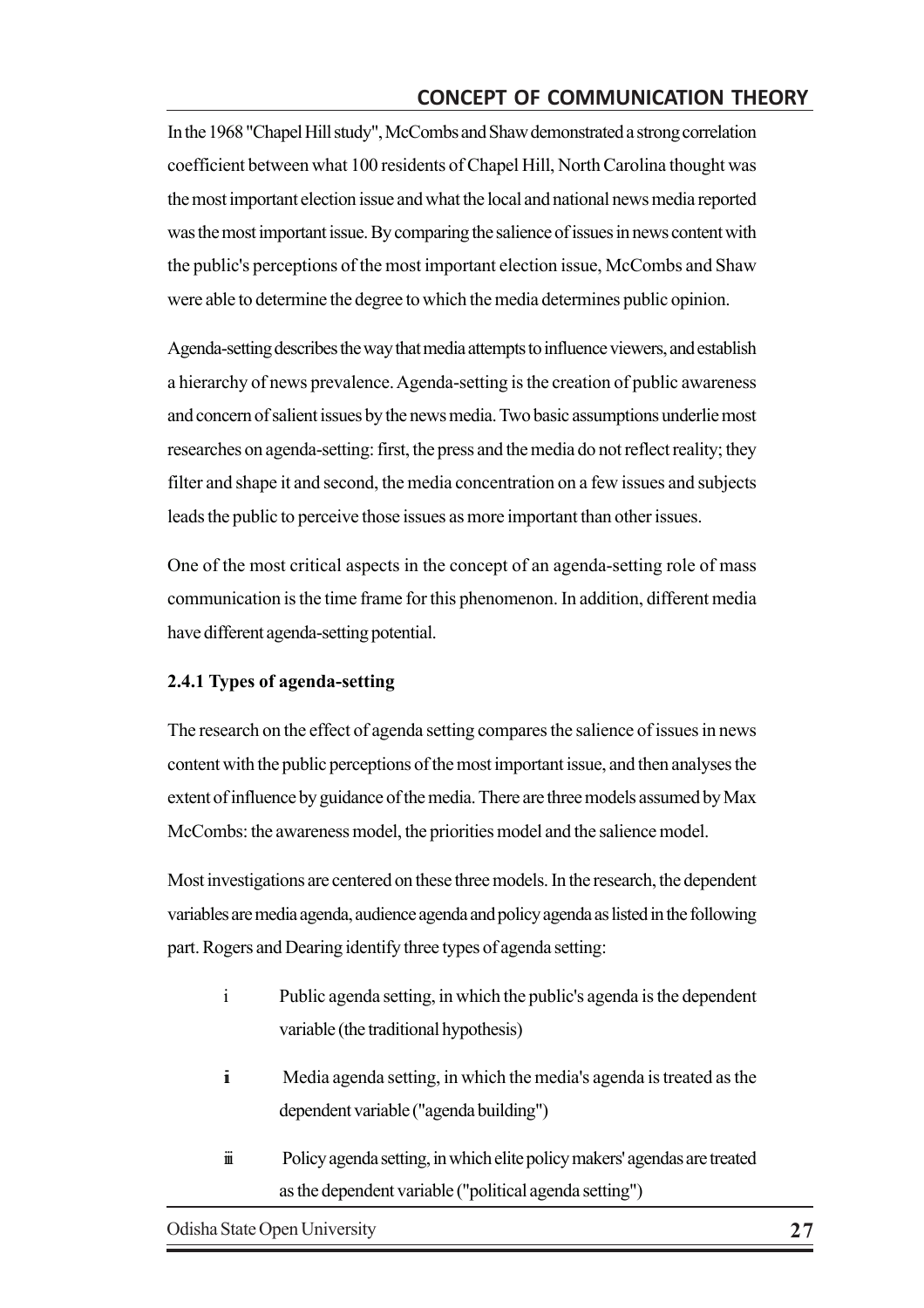Rogers and Dearing argue that mass communication research, has focused a great deal on public agenda setting and media agenda setting, but has largely ignored policy agenda setting, which is studied primarily by political scientists. As such, the authors suggest mass communication scholars pay more attention to how the media and public agendas might influence elite policy maker's agendas i.e., where the policy makers get their news from and how this affects their policies.

### **2.4.2 Limitations of Agenda setting theory**

Agenda Setting Theory suffers from certain limitations as the media effects theory seems well suited for election campaigns and news but not for other types of content. The theory based on causation can easily be turned around and it can be argued that it is the audience that picks the agenda and media simply responds to the public opinion. Although the theory suffers from many limitations it has inspired further research and is relevant today.

### **2.5 FRAMINGTHEORY**

The concept of framing is an expansion of the agenda-setting tradition; it focuses on the gist of the issues at hand rather than on a particular topic. The basis of framing theory is that the media focuses attention on certain events and then places them within a field of meaning known as a frame. Framing has a powerful influence on individuals and it has now been expanded to organizations as well.

Briefly, framing theory suggests that how something is presented to the audience called "the frame" influences the choices people make about how to process that information. Frames are abstractions that work to organize or structure message meaning. The most common use of frames is in terms of the frame the news or media place on the information they convey. They are thought to influence the perception of the news by the audience, in this way it could be construed as a form of second level agendasetting – they not only tell the audience what to think about (agenda-setting theory), but also how to think about that issue (second level agenda setting, framing theory).

The theory was first put forth by Erving Goffman, a Canadian American sociologist, under the title of Frame Analysis. In his book F*rame Analysis: An Essay on the Organization of Experience (*1974) Goffman's attempt to explain how conceptual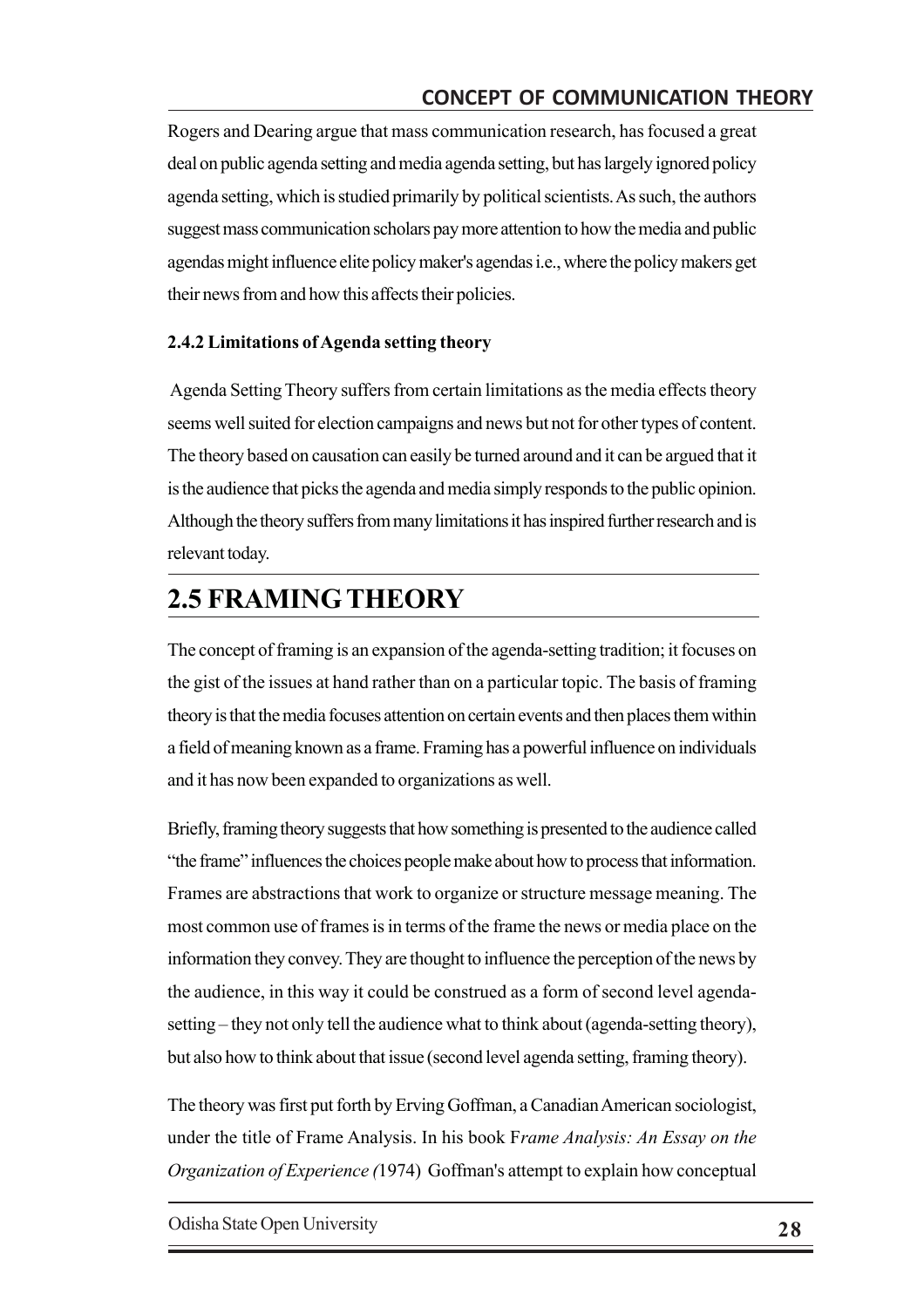frames – ways to organize experience – structure an individual's perception of society. This book is thus about the organization of experience rather than the organization of society.

 A frame is a set of concepts and theoretical perspectives that organize experiences and guide the actions of individuals, groups and societies. Frame analysis, then, is the study of the organization of social experience. To illustrate the concept of the frame, Goffman gives the example of a photo frame: a person uses the frame or the structure to hold together her picture, which represents the content of what she is experiencing in her life.

### **2.5.1 Types of Framework**

The most basic frames are called primary frameworks. A primary framework takes an individual's experience or an aspect of a scene that would originally be meaningless and makes it meaningful. One type of primary framework is a natural framework, which identifies situations in the natural world and is completely without human influences. The other type of framework is a social framework, which explains events and connects them to humans. An example of a natural framework is the weather, and an example of a social framework is a meteorologist who predicts the weather. Focusing on the social frameworks, Goffman seeks to "construct a general statement regarding the structure, or form, of experiences individuals have at any moment of their social life".

 He put forth the ideas that people interpret what is going on around their world through their primary framework. This framework is regarded as primary as it is taken for granted by the user. Its usefulness as a framework does not depend on other frameworks.

Goffman therefore states that there are two distinctions within primary frameworks: natural and social. Both play the role of helping individuals interpret data, so that their experiences can be understood in a wider social context. The difference between the two is functional.

Natural frameworks identify events as physical occurrences taking natural quote literally and not attributing any social forces to the causation of events. Social frameworks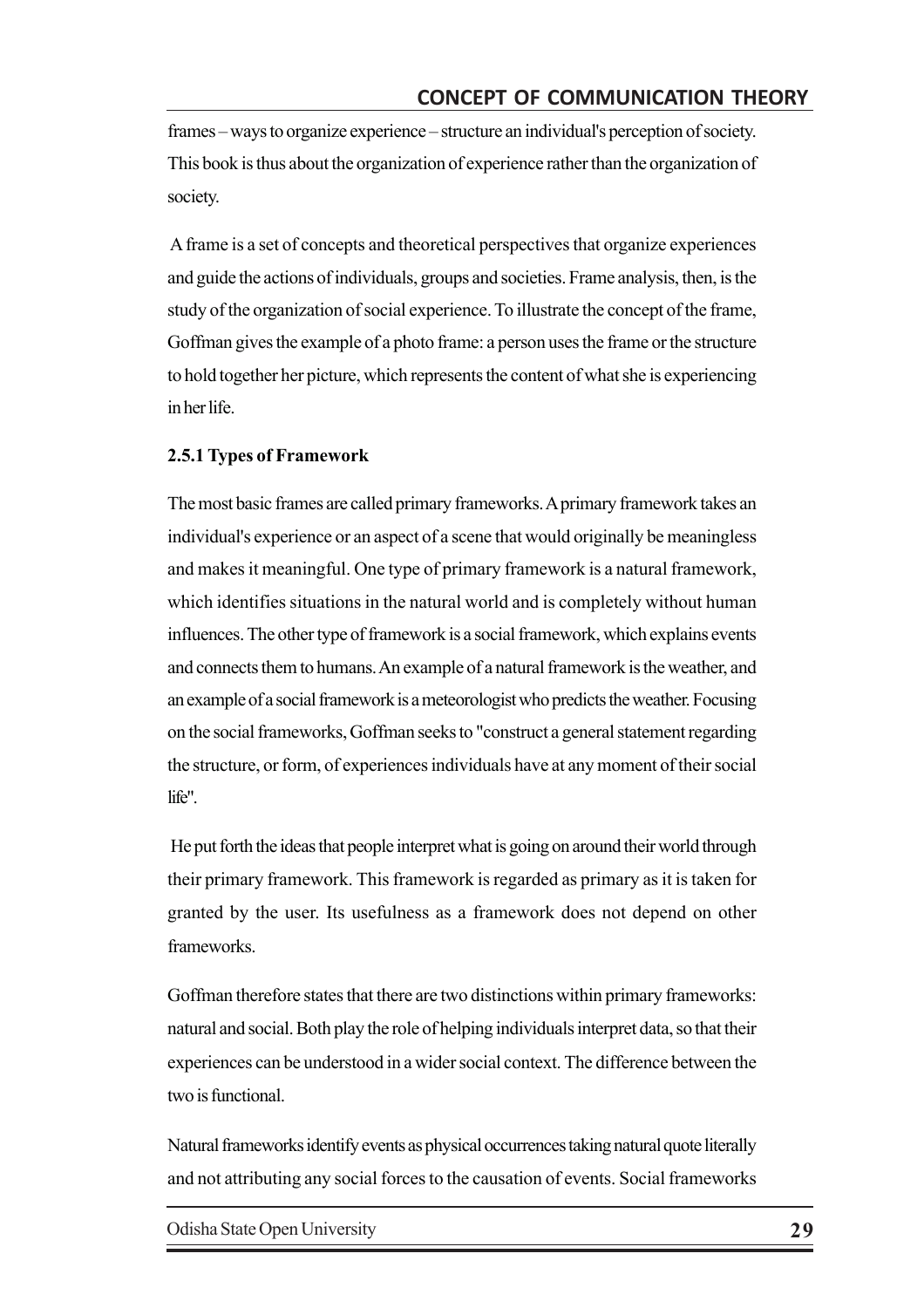view events as socially driven occurrences, due to the whims, goals, and manipulations on the part of other people. Social frameworks are built on the natural frameworks. These frameworks and the frames that they create in our communication greatly influence how data is interpreted, processed, and communicated. Goffman's underlying assumption is that individuals consciously or unconsciously use these frameworks on a daily basis.

### **2.5.2 Framing Techniques**

Framing techniques according to Fairhurst and Sarr (1996) are:

- **n EXECUTE:** Metaphor: To frame a conceptual idea through comparison to something else.
- Stories (myths, legends): To frame a topic via narrative in a vivid and memorable way.
- **Tradition** (rituals, ceremonies): Cultural mores that imbue significance in the mundane, closely tied to artifacts.
- **Nogan, jargon, catchphrase**: To frame an object with a catchy phrase to make it more memorable and relate-able.
- **Artifact**: Objects with intrinsic symbolic value a visual/cultural phenomenon that holds more meaning than the object it self.
- **Contrast**: To describe an object in terms of what it is not.
- **No. 5 Spin**: to present a concept in such a ways as to convey a value judgement (positive or negative) that might not be immediately apparent; to create an inherent bias by definition.

Framing as well as Agenda Setting theory focus on how media draws the public's eye to specific topics – in this way they set the agenda. But Framing takes this a step further by showing that the way in which the news is presented creates a frame for that information. This is usually a conscious choice by journalists – in this case a frame refers to the way media as gatekeepers organize and present the ideas, events, and topics they cover.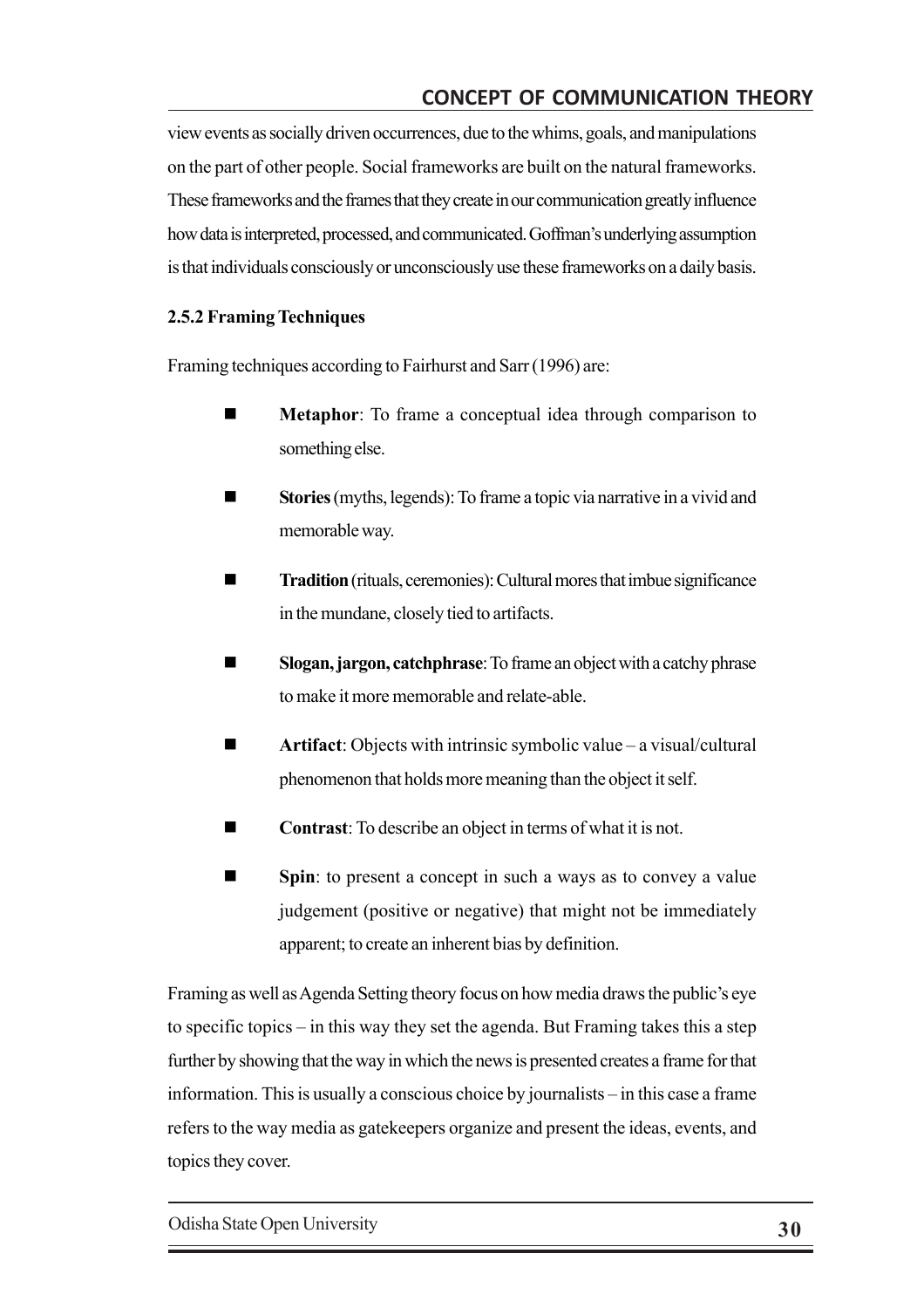Framing is subjective as each of us has our own frame of communication. It is also unavoidable part of human communication. Therefore, Framing is the way a communication source defines and constructs any piece of information.

# **Check Your Progress:**

\_\_\_\_\_\_\_\_\_\_\_\_\_\_\_\_\_\_\_\_\_\_\_\_\_\_\_\_\_\_\_\_\_\_\_\_\_\_\_\_\_\_\_\_\_\_\_\_\_\_\_\_\_\_\_\_\_\_\_\_\_\_\_\_\_\_\_\_\_\_\_\_\_\_\_\_\_\_\_\_\_\_\_\_\_\_\_\_\_\_\_\_

\_\_\_\_\_\_\_\_\_\_\_\_\_\_\_\_\_\_\_\_\_\_\_\_\_\_\_\_\_\_\_\_\_\_\_\_\_\_\_\_\_\_\_\_\_\_\_\_\_\_\_\_\_\_\_\_\_\_\_\_\_\_\_\_\_\_\_\_\_\_\_\_\_\_\_\_\_\_\_\_\_\_\_\_\_\_\_\_\_\_\_\_

\_\_\_\_\_\_\_\_\_\_\_\_\_\_\_\_\_\_\_\_\_\_\_\_\_\_\_\_\_\_\_\_\_\_\_\_\_\_\_\_\_\_\_\_\_\_\_\_\_\_\_\_\_\_\_\_\_\_\_\_\_\_\_\_\_\_\_\_\_\_\_\_\_\_\_\_\_\_\_\_\_\_\_\_\_\_\_\_\_\_\_\_

\_\_\_\_\_\_\_\_\_\_\_\_\_\_\_\_\_\_\_\_\_\_\_\_\_\_\_\_\_\_\_\_\_\_\_\_\_\_\_\_\_\_\_\_\_\_\_\_\_\_\_\_\_\_\_\_\_\_\_\_\_\_\_\_\_\_\_\_\_\_\_\_\_\_\_\_\_\_\_\_\_\_\_\_\_\_\_\_\_\_\_\_

\_\_\_\_\_\_\_\_\_\_\_\_\_\_\_\_\_\_\_\_\_\_\_\_\_\_\_\_\_\_\_\_\_\_\_\_\_\_\_\_\_\_\_\_\_\_\_\_\_\_\_\_\_\_\_\_\_\_\_\_\_\_\_\_\_\_\_\_\_\_\_\_\_\_\_\_\_\_\_\_\_\_\_\_\_\_\_\_\_\_\_\_

\_\_\_\_\_\_\_\_\_\_\_\_\_\_\_\_\_\_\_\_\_\_\_\_\_\_\_\_\_\_\_\_\_\_\_\_\_\_\_\_\_\_\_\_\_\_\_\_\_\_\_\_\_\_\_\_\_\_\_\_\_\_\_\_\_\_\_\_\_\_\_\_\_\_\_\_\_\_\_\_\_\_\_\_\_\_\_\_\_\_\_\_

\_\_\_\_\_\_\_\_\_\_\_\_\_\_\_\_\_\_\_\_\_\_\_\_\_\_\_\_\_\_\_\_\_\_\_\_\_\_\_\_\_\_\_\_\_\_\_\_\_\_\_\_\_\_\_\_\_\_\_\_\_\_\_\_\_\_\_\_\_\_\_\_\_\_\_\_\_\_\_\_\_\_\_\_\_\_\_\_\_\_\_\_

\_\_\_\_\_\_\_\_\_\_\_\_\_\_\_\_\_\_\_\_\_\_\_\_\_\_\_\_\_\_\_\_\_\_\_\_\_\_\_\_\_\_\_\_\_\_\_\_\_\_\_\_\_\_\_\_\_\_\_\_\_\_\_\_\_\_\_\_\_\_\_\_\_\_\_\_\_\_\_\_\_\_\_\_\_\_\_\_\_\_\_\_

2.1 What is the limitation of Agenda Setting Theory?

2.2 Define Innovation and Diffusion.

 $\circ^\circ$ 

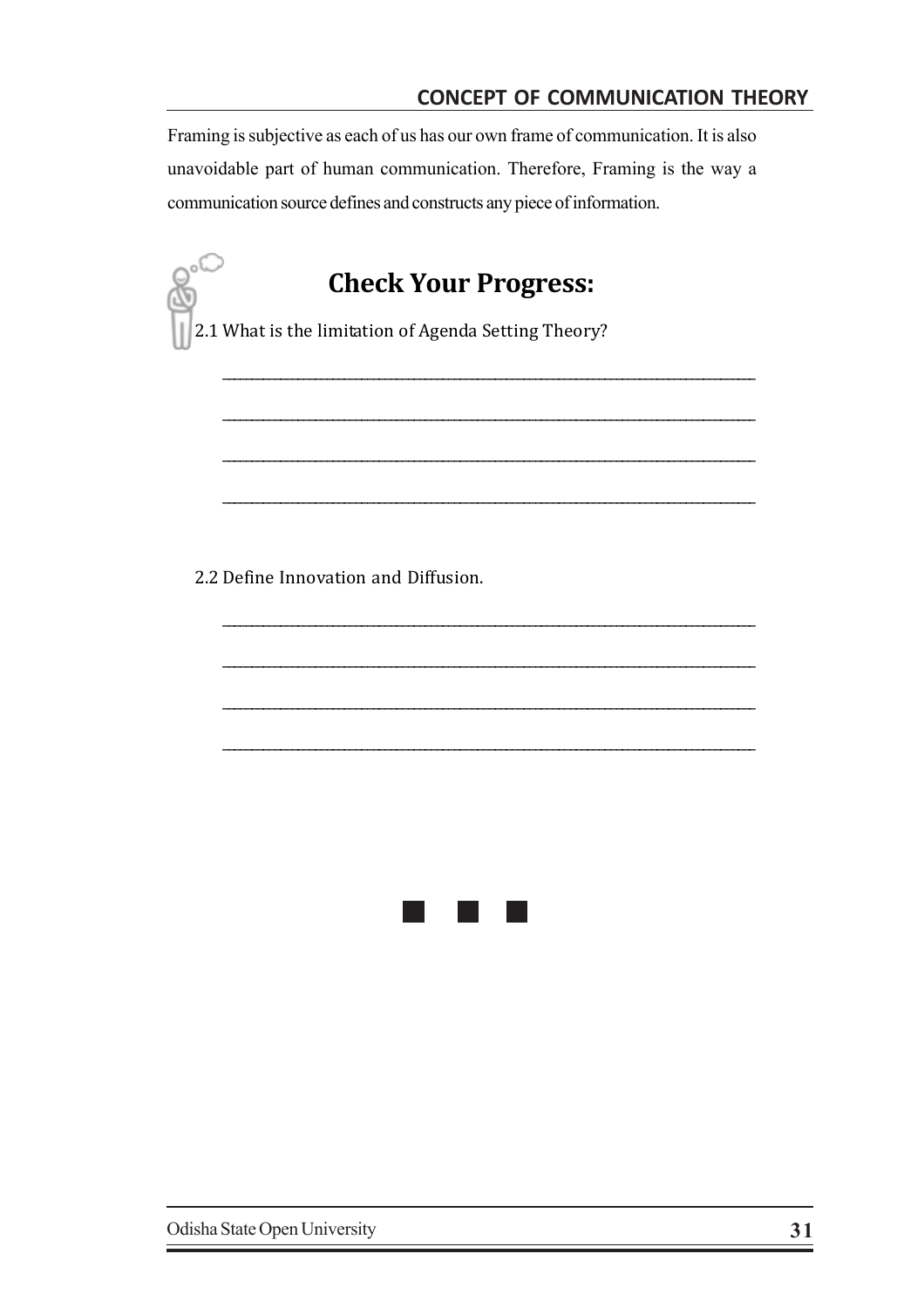# **UNIT – III**

### **3.0 UNIT STRUCTURE**

- 3.1 Learning Objectives
- 3.2 Introduction
- 3.3 Authoritarian Theory
- 3.4 Libertarian Theory
- 3.4.1 Origin of Libertarian Theory
- 3.4.2 Features of Libertarian Media
- 3.4.3 Limitations of Libertarian theory
- 3.5 Soviet Communist media Theory
- 3.5.1 Origin of Marxist Theory
- 3.5.2 Features of Soviet-Communist Theory
- 3.6 Social Responsibility Theory
- 3.6.1 Origin of Social Responsibility Theory
- 3.6.2 Feature of Social Responsibility Theory
- 3.6.3 Principles of Social Responsibility Theory
- 3.7 Check your Progress

### **2.1 LEARNING OBJECTIVE**

In this Unit we will learn and understand the four types of Media systems in the world. The unit will give you a complete idea about Normative Theories of Media, namely The Authoritarian Theory, The Libertarian Theory, Soviet-Communist Theory, and Social-Responsibility Theory.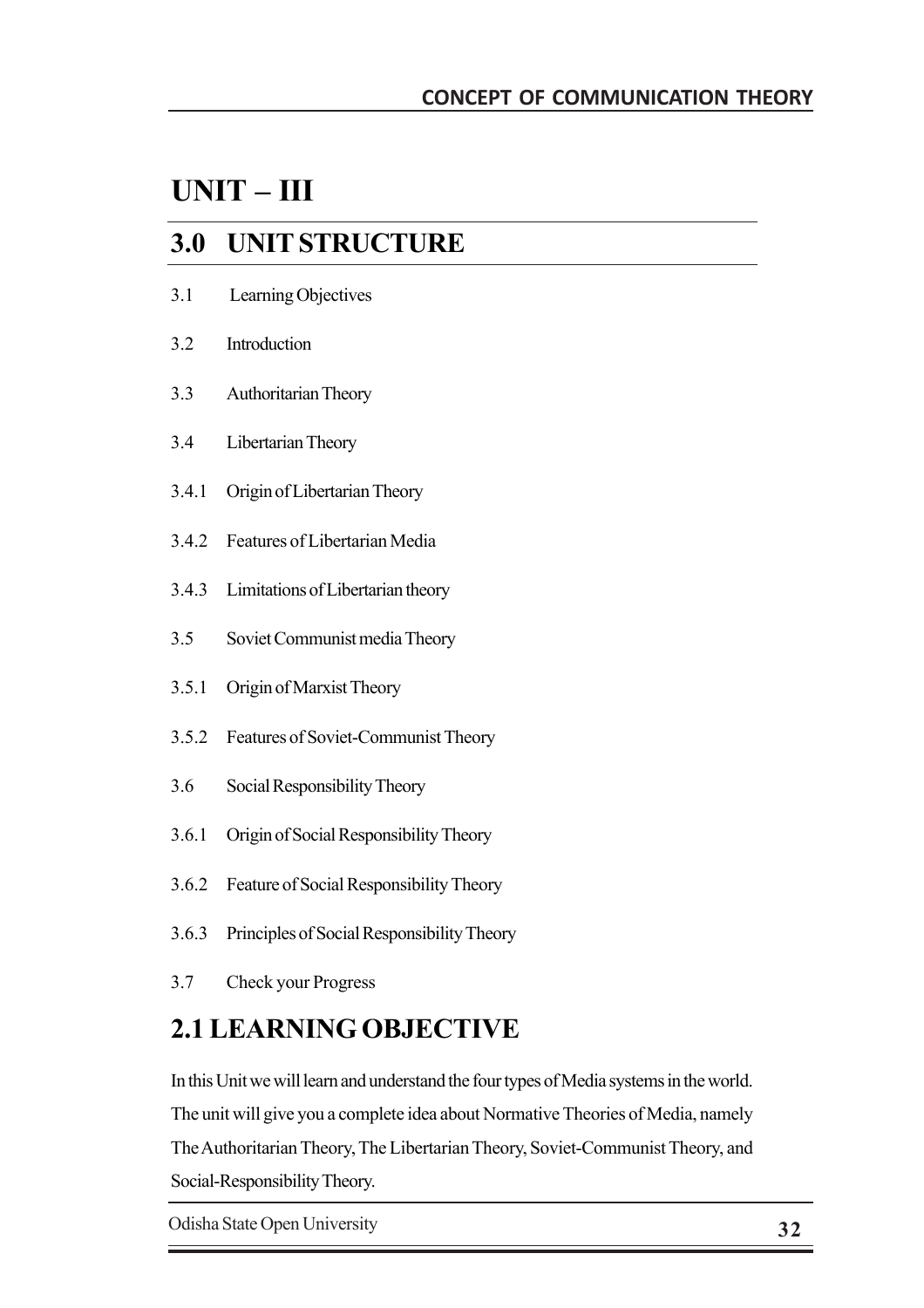# **3.2 INTRODUCTION**

Normative theories explain how media operates or is expected to operate in a certain set of socio-political scenario. Since the mass media in any society is controlled by its needs and policies, therefore each society creates its own separate media system. The earliest theories were propounded by Western theorists Siebert, Paterson and Schramm in their book Four Theories of the Press (1956). These were termed "normative theories" by McQuail in the sense that they "mainly express ideas of how the media ought to or can be expected to operate under a prevailing set of conditions and values." Each of the four original or classical theories is based on a particular political theory or economic scenario. These Four Theories of Press can explain the different media systems in the world. They are, The Authoritarian Theory, The Libertarian Theory, Soviet-Communist Theory, and Social-Responsibility Theory. Later two more theories were added which we will learn in the next unit.

# **3.3 AUTHORITARIAN THEORY**

Authoritarian theory was developed in the 16th and 17th century in England. The Authoritarian Theory placed all forms of communication under the strict control of a governing elite or authority. This authority was justified as a means to protect and preserve a divinely ordained social order. In many countries the media was controlled by the monarchy who granted permission and licenses to the media practitioners. The media operated under a strict control of content by the state and there is a general lack of freedom for the public to criticize state policies according to Jennifer Ostini.

Under an Authoritarian media system, ownership of the media can be either public or private. Ownership of printing media are mostly private, while broadcast and cinemas usually remain in the hands of the government.

In the Authoritarian set up the control is arbitrary and erratic. In some places a lot of freedom is available to the press where they can express minority views and culture, as long as they do not pose a threat to the leadership. Authoritarian theory does not give priority to cultivation of a homogenous national culture.

The Authoritarian Theory describes the situation where states view the mass media as an instrument to promote its agenda. The role of the media is to mainly educate citizens, and acts as a propaganda tool for the ruling party.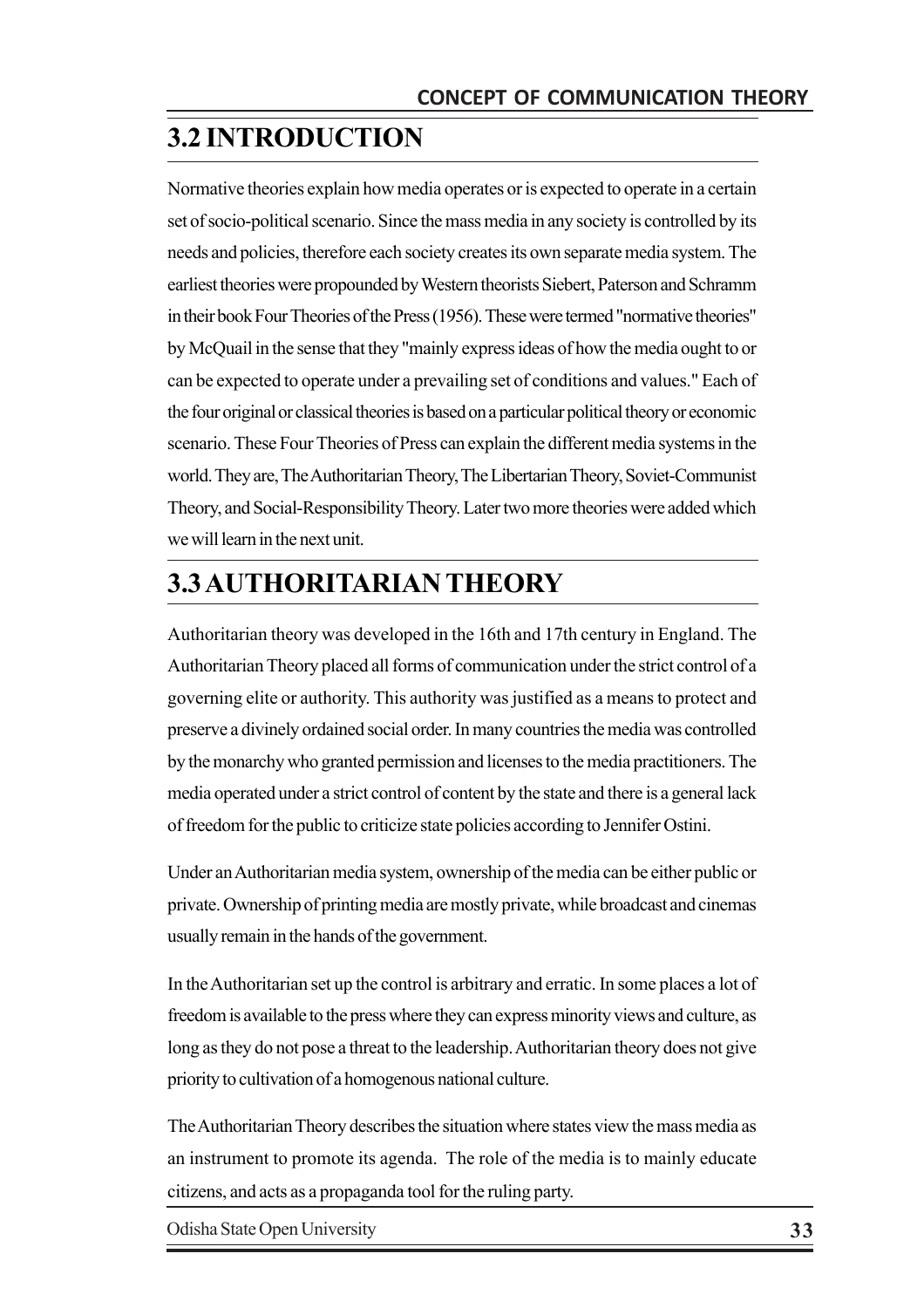### **CONCEPT OF COMMUNICATION THEORY**

The main difference between the Authoritarian theory and the Soviet-Communist Theory is that while the former allows both private and public media ownership, the latter allows strictly only public media ownership. Another difference is that while the Authoritarian media are mainly use to maintain societal status quo, a Soviet-Communist media is often used to bring about societal changes.

Thus the term Authoritarian Theory refers to an arrangement where press is subordinate to state power and the interests of a ruling class. The theory says that press and other media should always be subordinate to



the established authority and should do nothing to undermine it. Media should avoid offence to the majority moral and political views. Attack on authority, deviation from official policy, or immoral publications can be criminal offences. It promotes censorship in advance and punishment for deviation externally set guidelines.

This type of Authoritarian set can be found in a dictatorship, but these tendencies can be found in a democracy too. This can be specially seen in emergency or during war times. In India broadcast media is controlled directly by the government and works under its guidelines. Films are under the Censor Board. The press which is free in the country was suppressed during the Emergency period. The provisions of Officials Secrets Act can be used by the authorities to deny any publication from publishing any news.

Till 2011 the Burmese media has been under an Authoritarian system and always portrayed itself as supportive of the country's previous military junta. Other countries whose media are practicing the Authoritarian Theory include, North Korea, China, Iran, and Saudi Arabia.

### **3.4 LIBERTARIAN THEORY**

The Libertarian Theory is also known as the Free Press Theory. As the name suggests it calls for full freedom to the press. This theory is according to Siebert et al is based on individual's fundamental right to freedom of speech and expression. This theory provides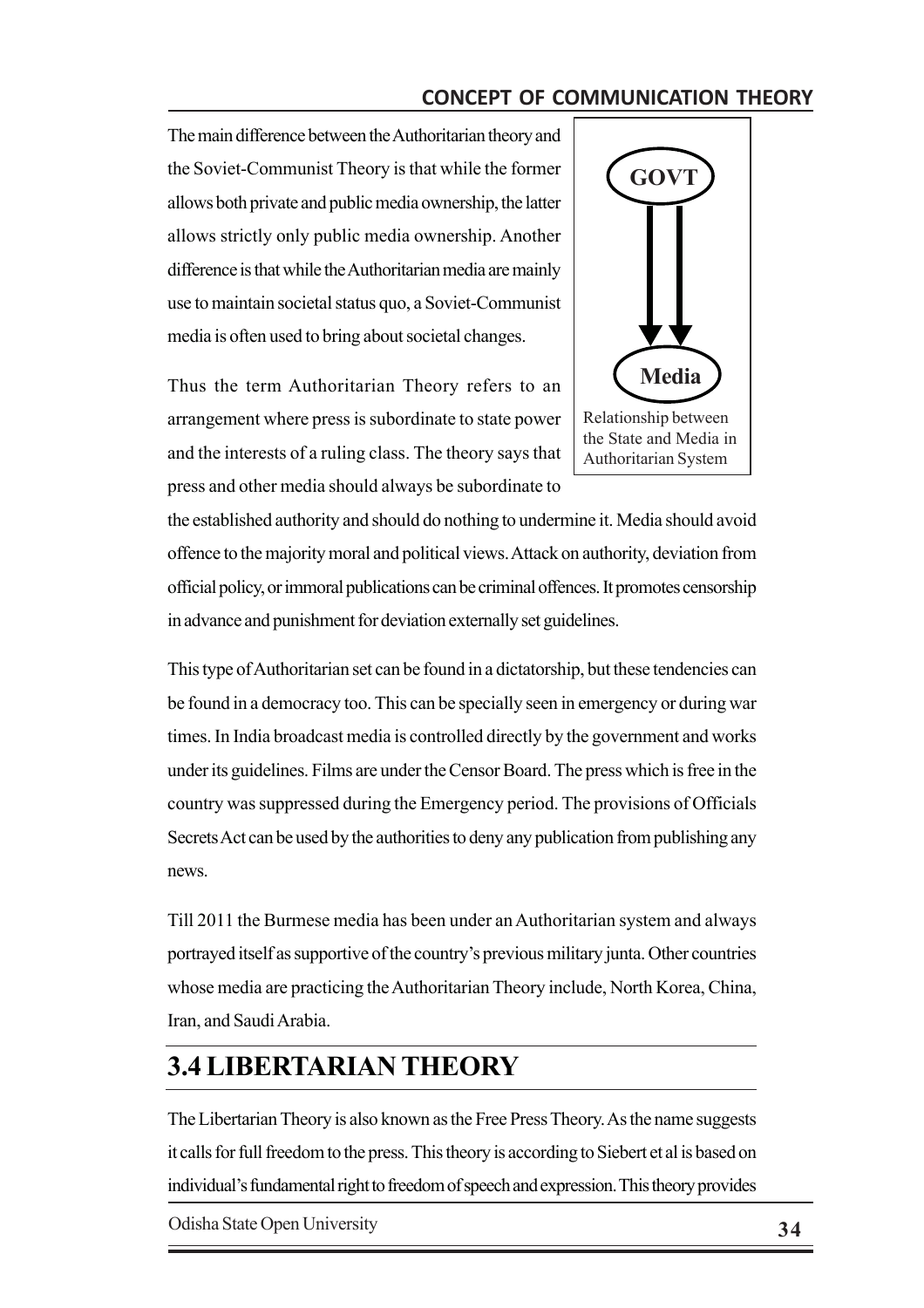the impetus towards a free media in a democracy. Simply put a person should be free to put forward and publish his or her views without fear. It is therefore an extension of other rights such as the allowing the public to hold opinions different from majority views, discuss freely, organize, assemble and express them.

### **3.4.1 Origin of Libertarian Theory**

The Libertarian Theory originally came from liberal thought in Europe from the 16th Century. This seeds of the theory arose as resentment against the times when the

feudal lords had complete control over the lives of the commoners grew. This age was rocked by major social upheaval. The Protestant Reformation had a great impact



on the demand for personal freedom in thoughts and beliefs. Many early followers of this theory were Protestants fighting the Church restrictions on the freedom to communicate. They believed that if no restrictions were imposed on individuals communication then they could follow their conscience, communicate accordingly and ultimately find the truth.

#### **3.4.2 Features of Libertarian Theory**

The Libertarian Theory describes societies that provide media with unrestrained freedom, especially from government control, so that they are free to report a variety of views according to Krishnammurthy Sriramesh. There is no control or censorship. Under a libertarian media system, ownership of media is mainly private.

Under the Libertarian Theory, the media's purpose is to inform, entertain, sell, and serve as a "watchdog", keeping the government in check. Libertarian Theory involves some innate distrust of the role of the government and the state (Jennifer Ostini, undated), and a belief that everybody has rights to information. The theory also sees people as rational enough to decide what is good or bad and hence the press should not restrict anything. Even negative contents may provide audiences with knowledge. Libertarian thoughts are exactly the opposite of the Authoritarian Theory.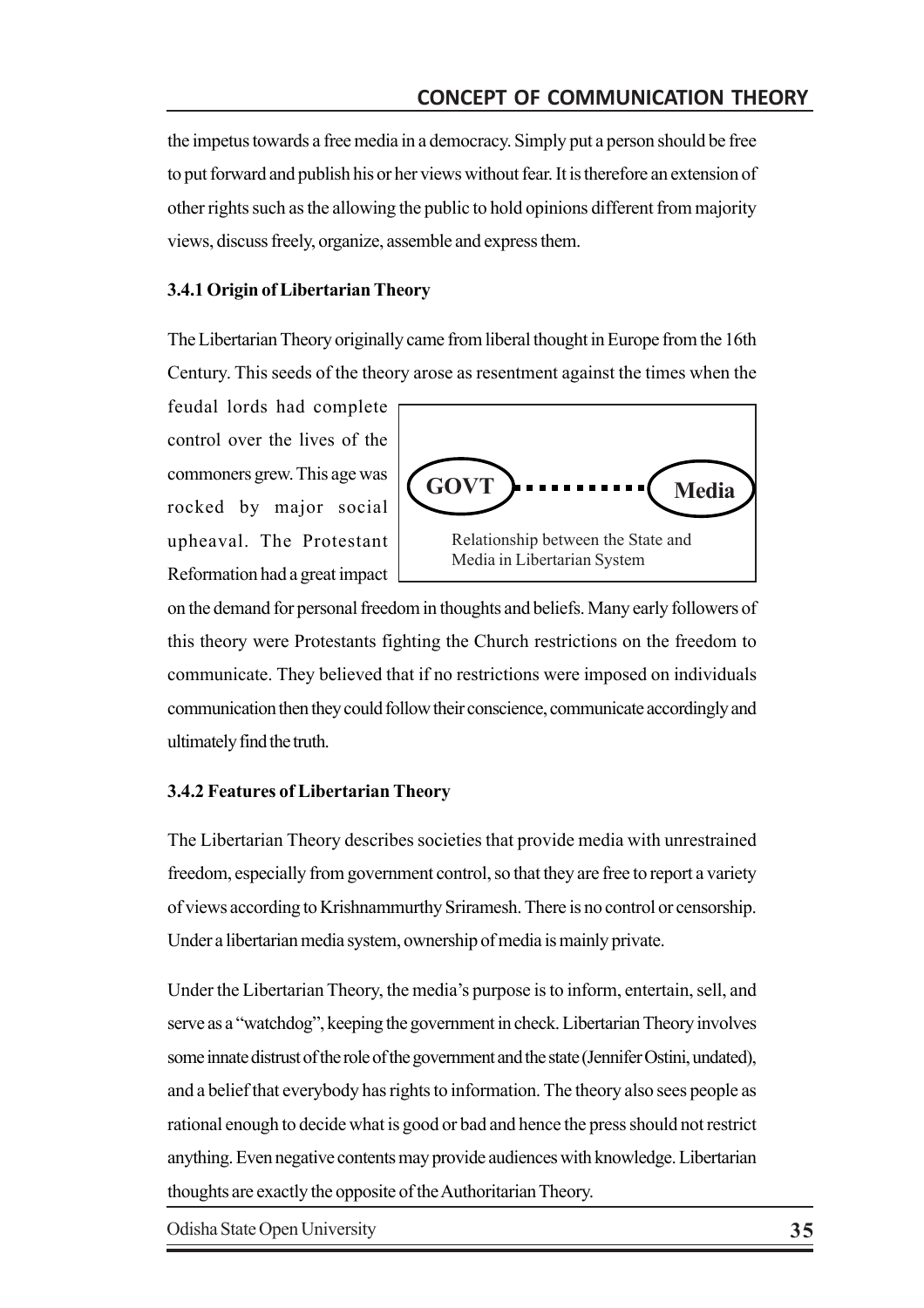Libertarians (McQuail 1987, Seibert, Peterson and Schramm 1956) argued that if individuals would be freed from arbitrary limits on communication imposed by church and state, they would "naturally" follow the dictates of their conscience, seek truth, engage in public debate, and ultimately create a better life for themselves and others.

The Libertarians believe that unrestricted public debates and discussions are very important ways of creating a healthy society. They feel that the state authorities have a tendency for preserving archaic laws and orders to curb free flow of information and free media.

United States was one of the first countries to adopt the Libertarian principles, in its Declaration of Independence and the Bill of Rights. The latter asserts that that all individuals have natural rights that no government, community or group can unduly infringe or take away. The Libertarian Theory is best elaborated in the First Amendment to the American Constitution which states that, "Congress shall make no law…abridging the freedom of speech or of the press. It is simply an absolute right of the citizen."

Another example of a country whose media system are application the Libertarian Theory would be Finland. In 2011, the Finnish press was ranked as "freest in the world" according to Freedom House, an organisation promoting freedom around the world. Freedom of expression and access to information is guaranteed under Article 12 of the constitution. Every citizen has the right to reply and to have falsely published information corrected. Other countries are Netherlands, and to a lesser extent, Hungary.

#### **3.4.3 Restrictions in Libertarian Theory**

We must remember that the freedom given to free press is not absolute and there are many restrictions to on the communication consumed by the public and published by the media. These restrictions are in the form of defamation laws, there are also cases were judges stay the publication of any information regarding a sensitive case. There are laws and regulation to protect against vulgarity, fake and harmful advertisements, child pornography etc. Sedition laws also can put a gag to any publication which is considered provoking anti-national feelings by the administration. The limits to press freedom are changing and negotiable. During times of war or emergencies press freedom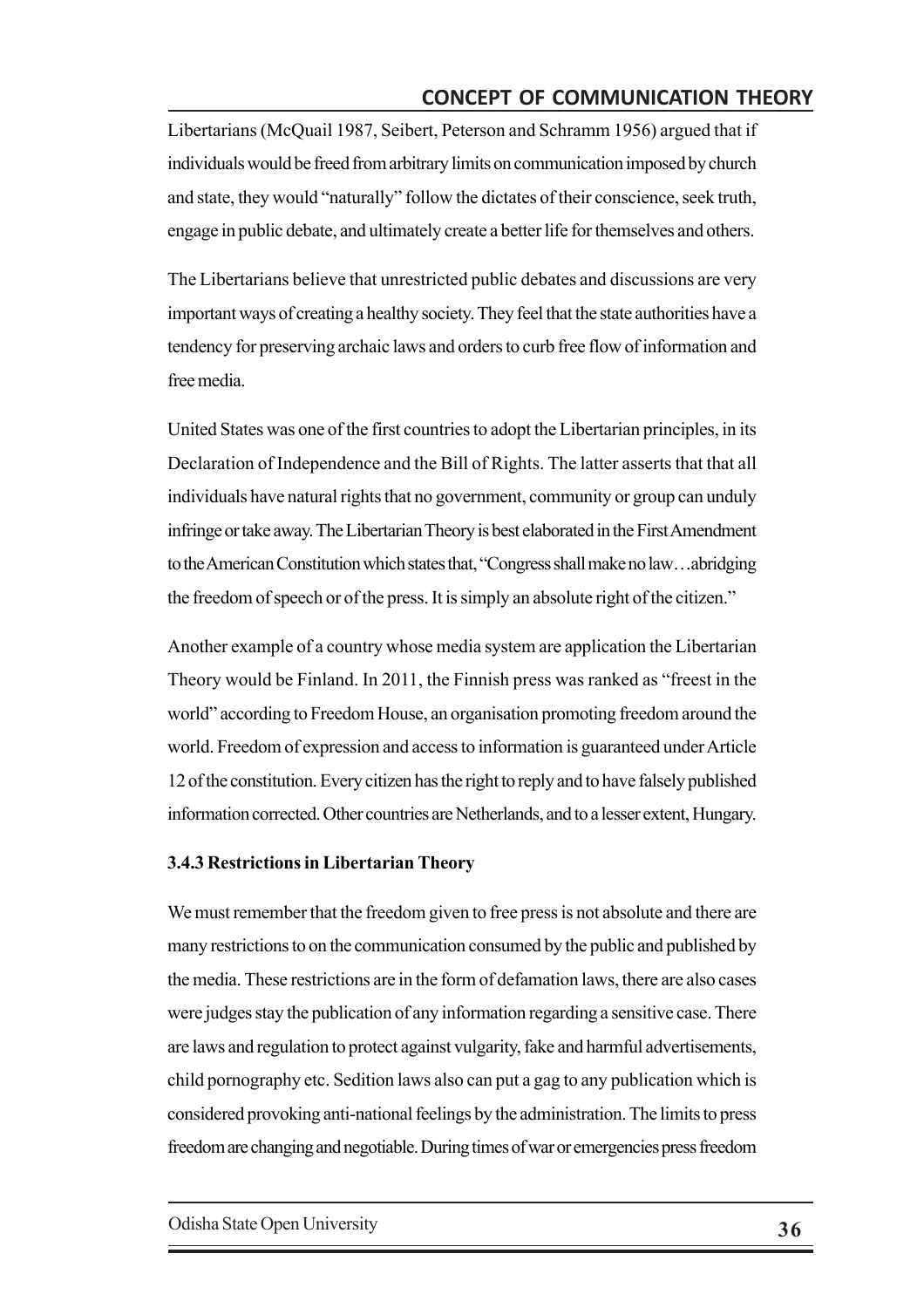is restricted. New media technologies also pose new questions on their regulation. Thus the debate over communication freedom is never ending.

Laws have been put in place to restrict press freedom to safeguard other equally important laws guaranteed by the Constitution. The fundamental question is that complete press freedom cannot given if it is violating human rights. But the question arises that whether the laws made to protect the fundamental rights of individuals and enforce limits to press freedom can be misused to censor media?

### **3.5 SOVIET-COMMUNIST THEORY**

Under the Soviet-Communist Theory or Marxist Theory, the state owns or in some way controls all forms of mass media directly. The media's authority falls in the hands of a small group of party leaders. The role of the media in countries applying the Soviet-Communist Theory is to act as an instrument of the ruling party to unite people of the state, and to carry out plans of the party and state, bringing about societal change.

### **3.5.1 Origin of Marxist Theory**

The Soviet-Communist Theory originated from the teachings of Karl Marx with mutations at the hands of Lenin and Stalin after the 19th century. Karl Marx writings were a great influence even on those who opposed it. Marxist ideas formed the touchstone for European social theory after World War-II. In 1970s and 1980s, Marxism was outright rejected or viewed with suspicion in USA and Britain, but theories based on Marxist theories gained acceptance.

 Karl Marx developed his theory in later part of 19th century, the theory an altered version of Mass Society Theory. Marx took a materialistic position which proposed that human beings control and shape the social world with the use of physical and technological resources available to them.

It is the availability of resources and control over technology that determines what people's achievements.

Odisha State Open University **37** Marx said that the problems due to urbanization and industralisation were caused by the actions of the powerful elite class. Marx proposed that the workers should rise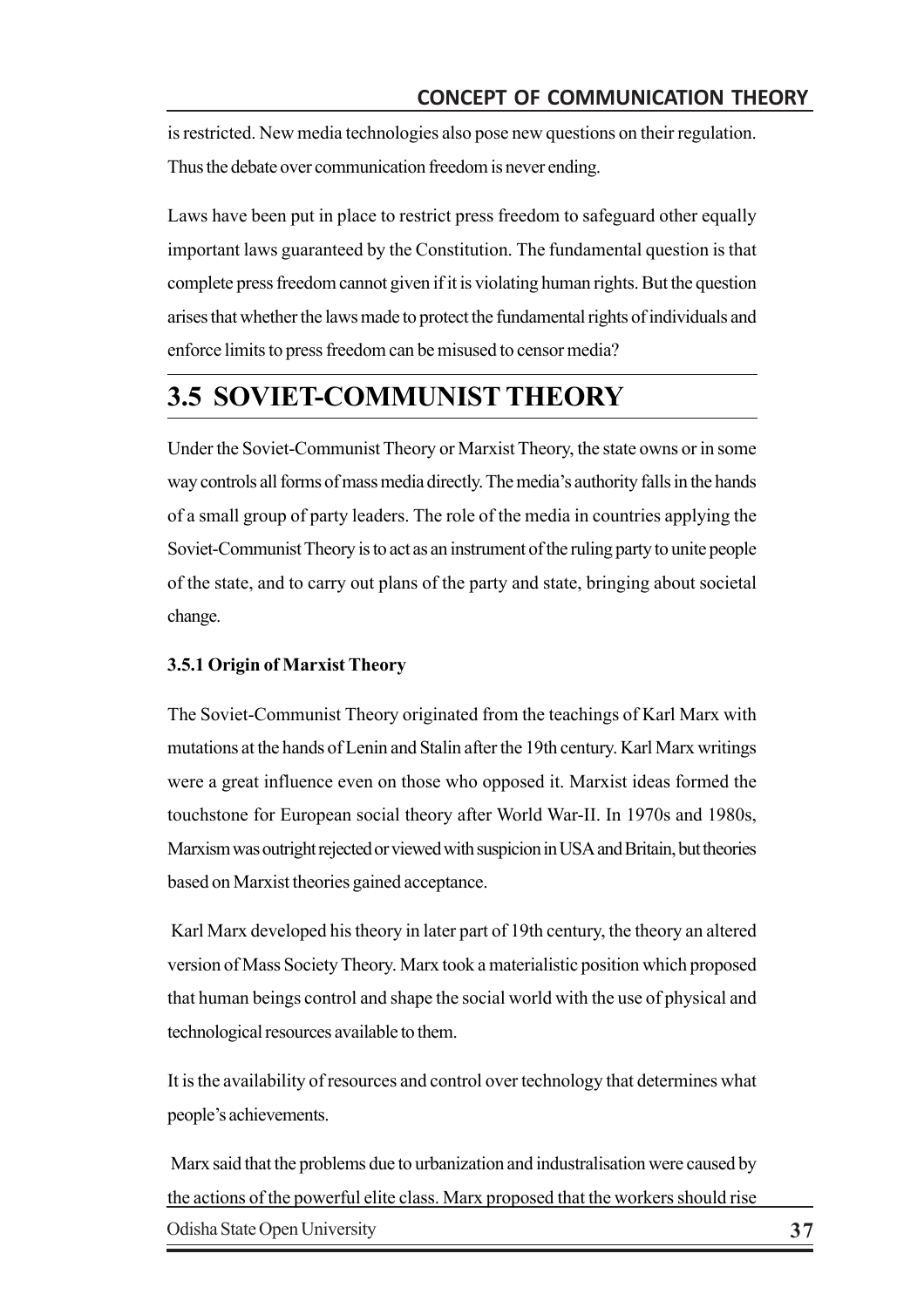against capitalists and demand an end to exploitation. They should band together to seize the means of production to construct an egalitarian democratic social order called Communism. According to Marx media is one of the means many modern technologies that should be controlled and used to advance Communism.

### **3.5.2 Features of Soviet-Communist Theory**

The Soviet communist theory is also known as social media theory. The Russian Media were reorganized after the revolution of 1917. This theory is derived from the the teaching of Marx and Engles. The theory desires that the media should be under the

control of the working class and serve their purpose,

Media should be completely state own and private media strictly prohibited. Media must work for positive functions in society, related to education, information, mobilization and motivation.

Media should promote and project society according to Marxist principals,



Communist System

They must promote progressive movements in the country and abroad

The media is ultimately controlled by the State and integrated with other instruments of political life. They must:

1. Act with responsibility

2. Evolve and follow norms of of profession

3. Media should be responsive to people' hopes and aspiration.

The media is not subject to arbitrary interference as in case of Authoritarian regimes.

Soviet media theory is imitative of Leninist principles which based on the Carl Marx and Engel's ideology. The government undertakes or controls the total media and communication to serve working classes and their interest.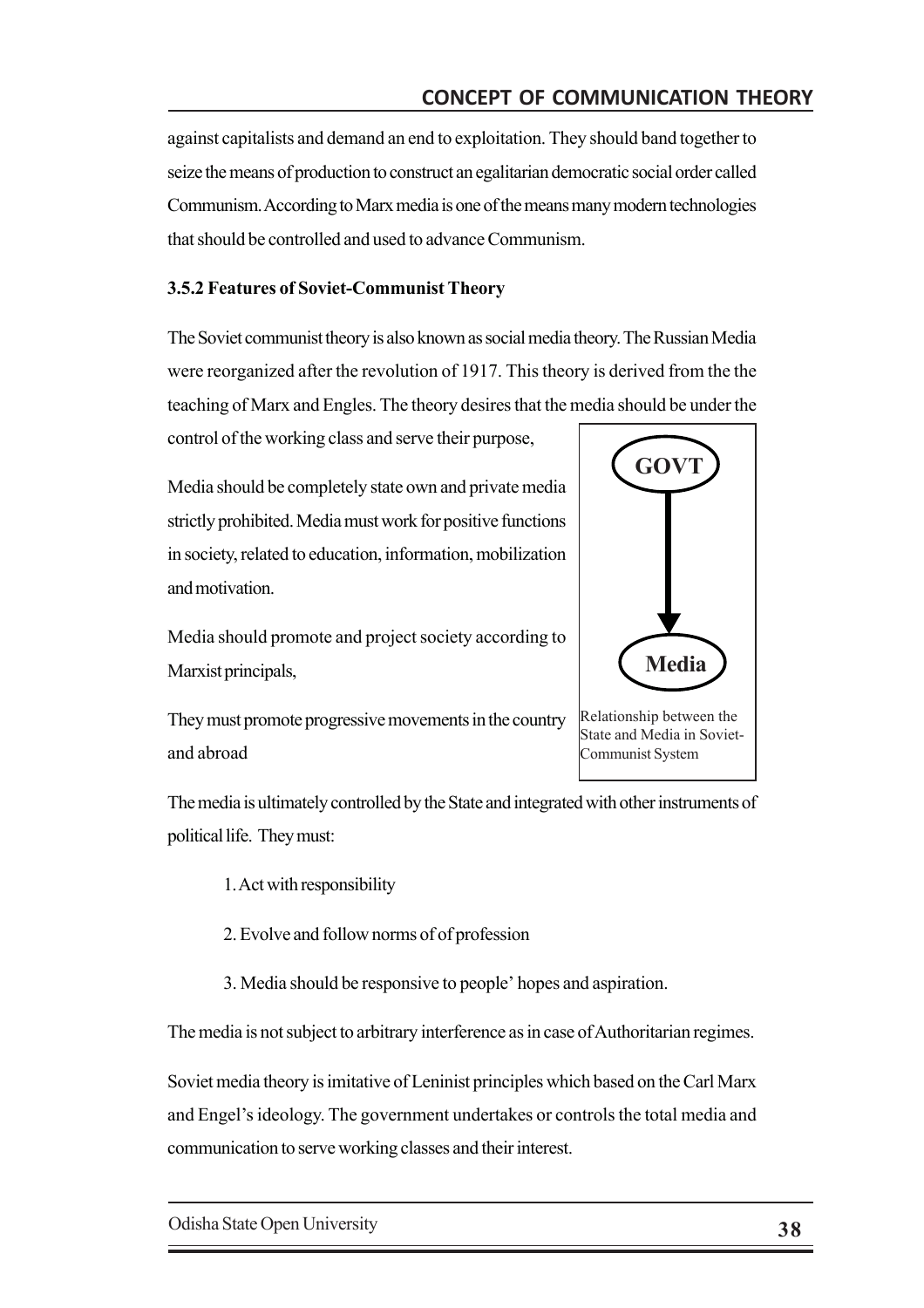Theory says the state have absolute power to control any media for the benefits of people. They put end to the private ownership of the press and other media. The government media provide positive thoughts to create a strong socialized society as well as providing information, education, entertainment, motivation and mobilization.

 The theory describe the whole purpose of the mass media is to educate the greater masses of working class or workers. Here, the public was encouraged to give feedback which would able to create interests towards the media.

According to authoritarian theory, the media controlled and censored by the ministries in the country but libertarian is fully free without any intervention of any authority or government, Social responsibility theory – press freedom in one hand but other hand they controlled the press by raising question and Soviet media theory, the whole control of the media is under the leader of the nation.

Soviet media theory looks similar like authoritarian theory but the core part is different from each other. In authoritarian theory is a one way communication, there is no feedback allowed from the public but in Soviet media theory is a two way communication at the same time the whole media is controlled or works under the leadership. Soviet media theory allows some restriction based on the nation interest rather than personal benefit.

Under communist theories like soviet media theory, the journalist or press is a supporter of the leadership not a watchdog. Also under the Soviet-Communist system, the media reports less on the bad things that happen under communism, and emphasizes the bad things that happen in democratic areas, David McHam's Communication Law Center.

For example, when the Russian's media was still under the Soviet-Communist system, the official communist paper "Pravda" portrayed the ideology that "Communist is good" by praising Stalin's non-aggression pact with Hitler, and avoided reporting about the Chernobyl disaster as it may raise concerns about the safety of Soviet nuclear plant. Pravda reported about the incident only two days later after constant urging from Sweden. (Tiffany Gabbay, 2012)

Technically, currently, no country's media is completely under the Soviet-Communist system. However, certain countries' media possess characteristics of a Soviet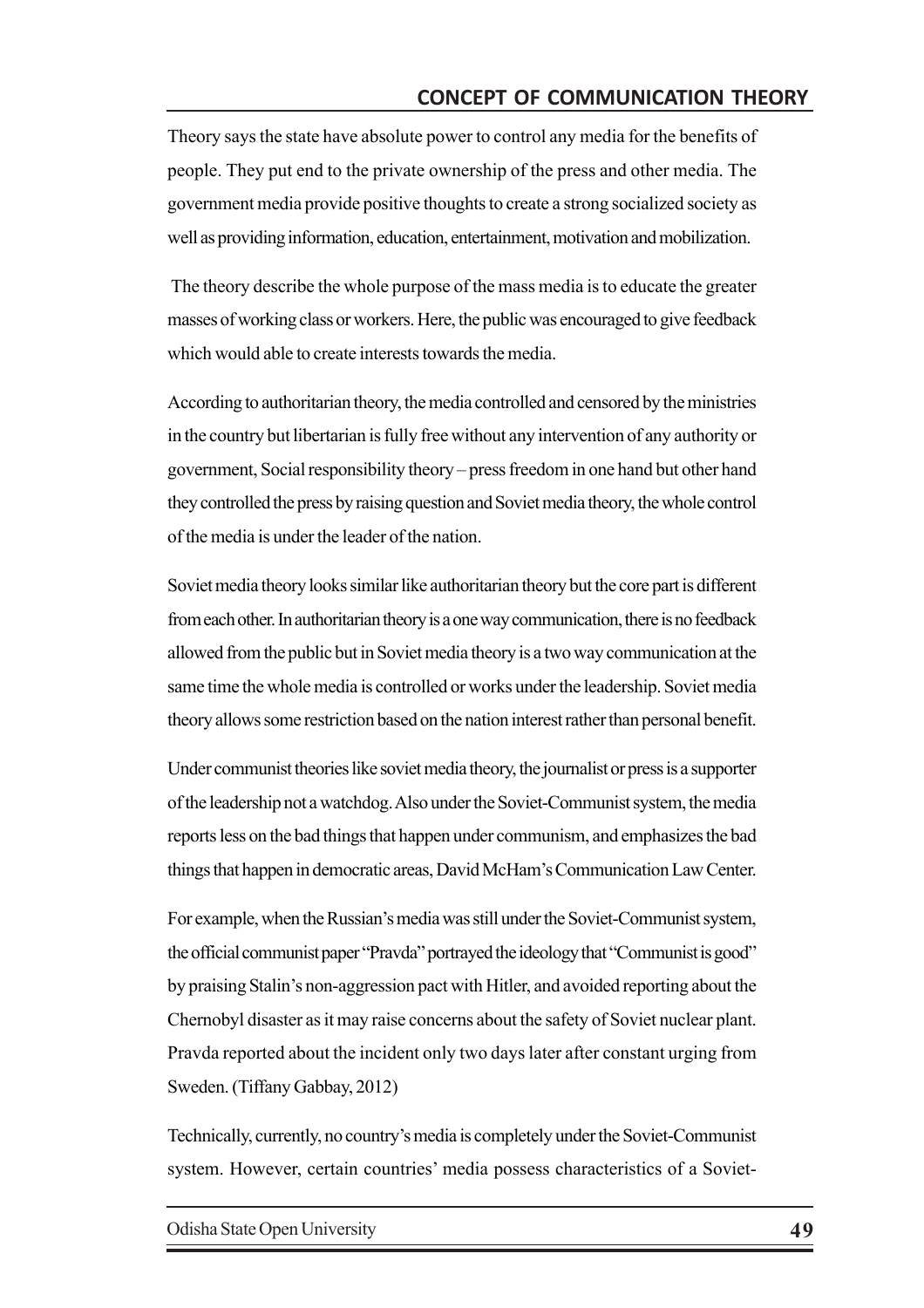Communist media system. One example is the North Korean media. The North Korean media is very much- if not, entirely, controlled by the government. For a really long time, there were no independent journalists in North Korea, radio and television receivers are locked to government-specified frequencies. The media also covers up on the negative things that happen under the communist leadership, not revealing the dangers and hardships North Koreans face.

# **3.6 SOCIAL-RESPONSIBILITYTHEORY**

Social Responsibility theory is an outgrowth of the Libertarian Theory. However, the Social-Responsibility Theory does not assume that anyone can use the media to publish anything like the Libertarian Theory. Instead, this theory requires the media to adhere to professional standards and codes of conduct when exercising their editorial freedom.

#### **3.6.1 Origins of Social Responsibility Theory**

The Social Responsibility theory origin is the Hutchins Commission on Freedom of Press report in 1947 in United States. The commission was set up in 1942 to study the role of press amidst calls for greater government control of media; it was funded by Henry Luce CEO Times Inc. The members of the commission consisted of leaders from different areas of society like academics, politics, heads of social groups.

While majority of the Commission members had sympathy for Chicago School of though which opposed market place of ideas notion and argued that unregulated media would be a weapon at the hands of the socially dominant groups to suppress the weak. The press could also be used to gain personal political power. Hitler use of national media to promote hatred against Jews was held up as an example.

To prevent such tyranny by majority and to provide pluralistic mandate to the media the some Commission members recommended formation of a Press Council as a watchdog. But this was objected by other members as they felt this could lead to state control of media.

Ultimately, the Hutchins Commission members refrained from recommending any central agency and put their faith on the Media practitioners, calling for redoubled efforts towards public service.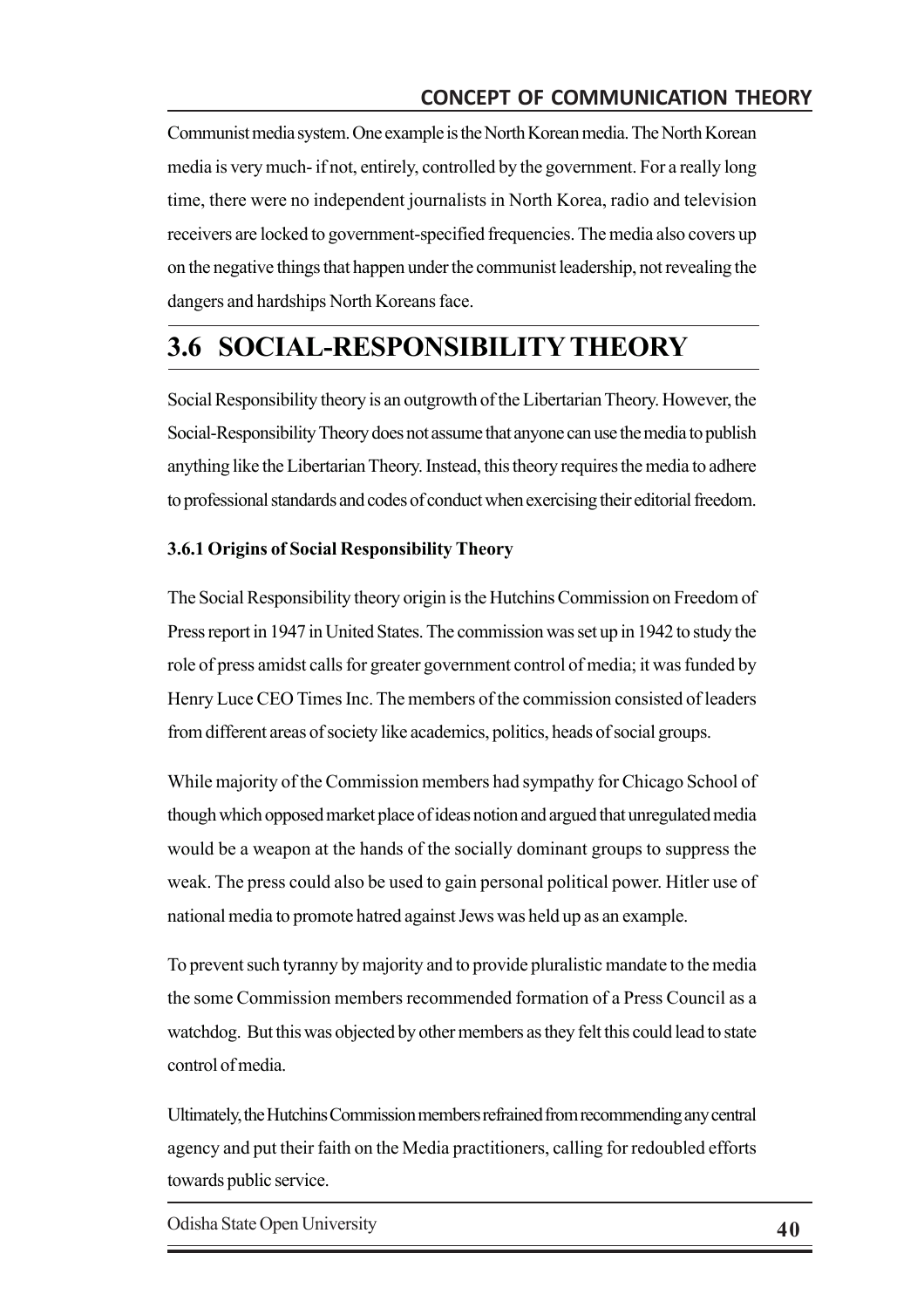According to Curran 1991, The Commission endorsed professional responsibility. The Hutchins Commission asserted journalists commitment to higher goals ---neutrality, detachment and a commitment to truth. Pluralism of information and opinions can be recreated through "internal pluralism" and a commitment to inform.

The synthesis of ideas put forward in the Hutchins Commission Report was known as the Social Responsibility Theory of Press according to Seibert, Peterson and Schramm.

### **3.6.2 Features of Social Responsibility Theory**

The most important feature of Social-Responsibility Theory is that it gives the onus of nurturing cultural pluralism to the media. Thus media is made responsible for its acts of omission and commission. The media must self regulate itself at every step to become a voice of all sections of the society.

Social Responsibility Theory is a radical statement for instead of demanding freedom for press it imposes the responsibility on the media owners.



The theory appealed to the idealism of the media owners and demanded pluralism as a service even at the cost of reduced profits.

The Social Responsibility Theory calls the media professionals as the front line fighters for preserving democracy from totalitarianism.

Under the Social-Responsibility Theory, ownership of media is mostly private and practice self-regulation according to standards, codes and guiding principles. The media is relatively free of arbitrary government controls.

Under a Social-Responsible media system, the role of the media is to serve the public, and in order to do so, should remain free of government interference. The idea of this theory is that the media has a moral obligation to provide adequate information for citizens to make informed decisions.

 However, the different media can retain a liberal notion of healthy public disclosure. The media is also expected to represent the diversity of cultures they represent, and should have high standards for professionalism, truth, and accuracy.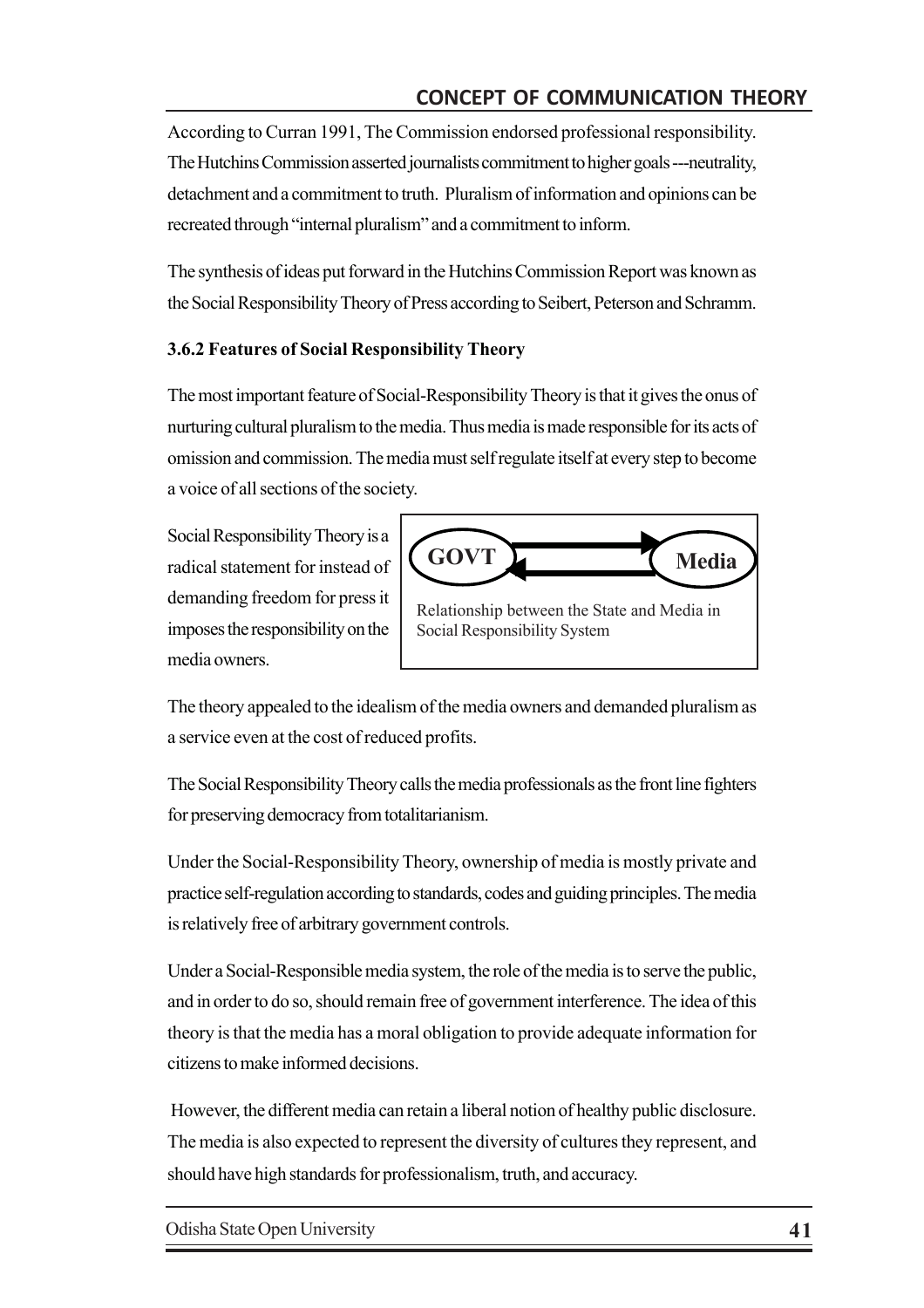### **3.6.3 Principles of Social-Responsibility Theory**

Dennis McQuail (1987) has summarized the basic principals of Social Responsibility Theory as follows:

Media should accept and fulfill certain obligations to the society.

These obligations are mainly to be met by setting high or professional standards of informativeness, truth, accuracy, objectivity, and balance.

In accepting and applying these obligations, media should be self regulating within the framework of law and established institutions.

Media should avoid whatever might lead to crime, violence, or civil disorder or give offence to minority groups.

The media as a whole should be pluralist and reflect the diversity of their society, giving access to various points of view and to rights of reply.

Society and public have a right to expect high standards of performance, and intervention can be justified secure public good.

Journalism and media professionals should be accountable to the society as well as employers and the market.

One example of a country that practices the Social-Responsibility Theory is the United States of America. The USA has a Bill of Rights that states that the "Congress shall make no law… abridging the freedom of speech, or the press." (Lorne W. Craner, 2008). This bill entitles the media to freedom and at the same time, put across a trust the congress has for the media to be responsible for its freedom. Such trust encourages the media to be responsible for the information it publishes. Countries who have a Social-Responsible media system include, France, Germany, and Japan.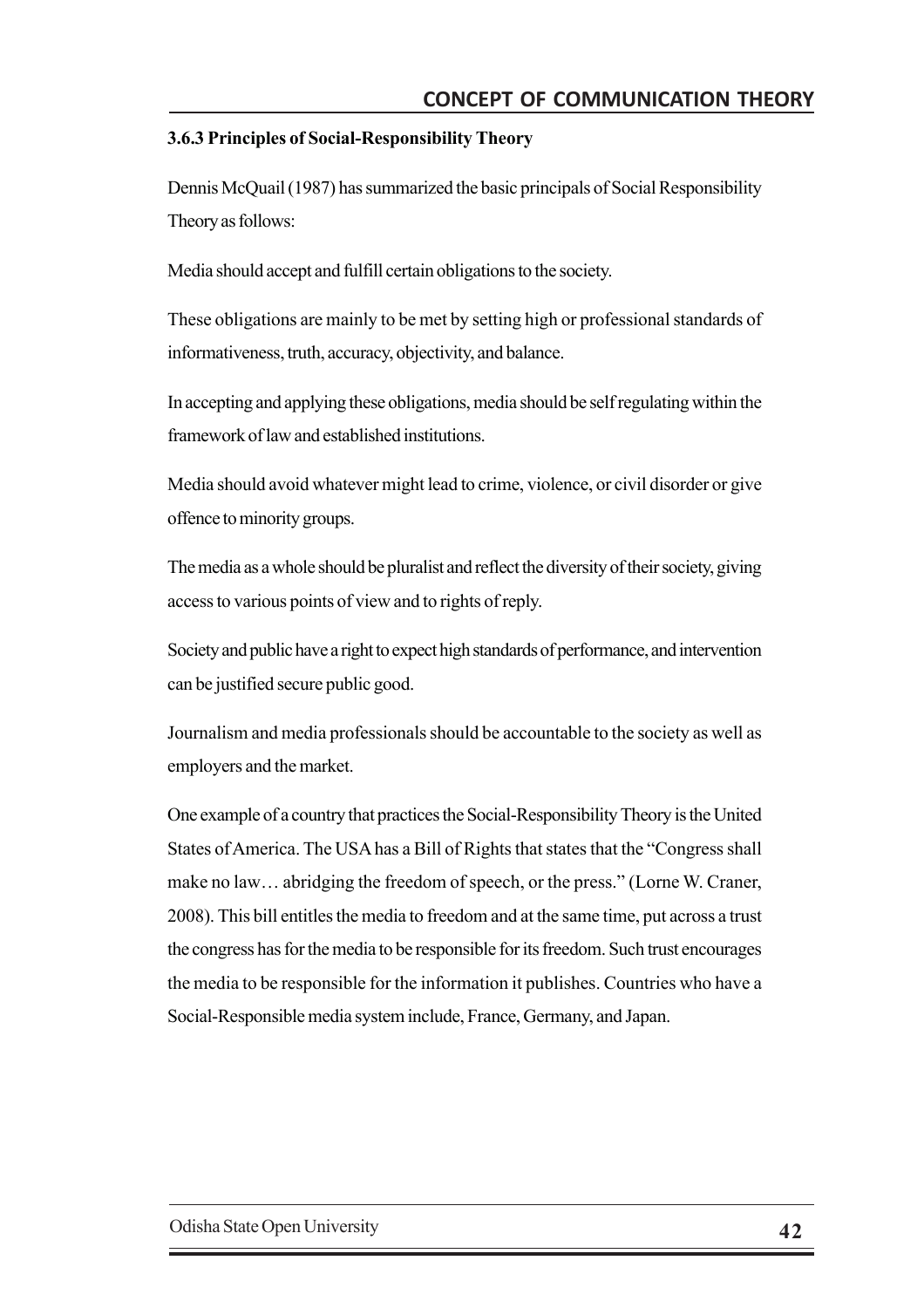# **Check Your Progress:**

3.1 What is Authoritarian Theory?

 $Q^o$ 

3.2 Write about the Origin of Libertarian Theory.

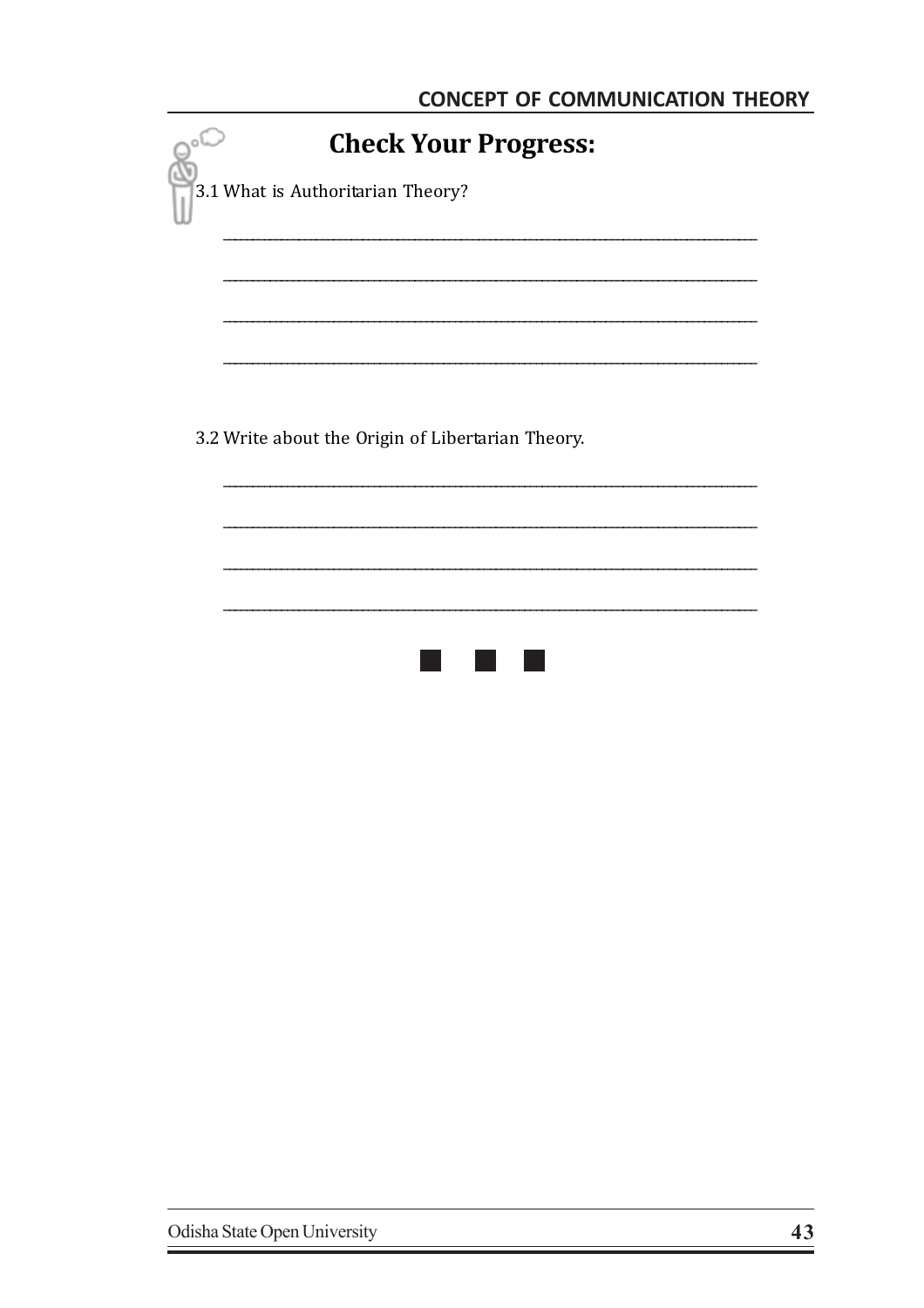# **UNIT – IV**

### **4.0 UNIT STRUCTURE**

- 4.1 Learning Objectives
- 4.2 Introduction
- 4.3 Development Media theory
- 4.3.1 Concept of Development
- 4.3.2 Development Communication Theory
- 4.3.3 Benefits of Development Communication
- 4.3.4 Features of Development Communication
- 4.3.5 Development Communication in India
- 4.4 Democratic Participation theory
- 4.4.1 Concepts of Democratic-participant Theory
- 4.4.2 Major Features of Democratic-participant Theory
- 4.5 Communication/ Media Convergence Theory
- 4.5.1 Convergence of Culture
- 4.5.2 Device Convergence
- 4.5.3 Implications of Communication Convergence
- 4.6 Check Your Progress

### **4.1 LEARNING OBJECTIVES**

In this Unit we will study two more normative theories of press: Development Communication Theory and Democratic Participant Media Theory. We will understand the need for alternative theories for media structure for developing countries. We will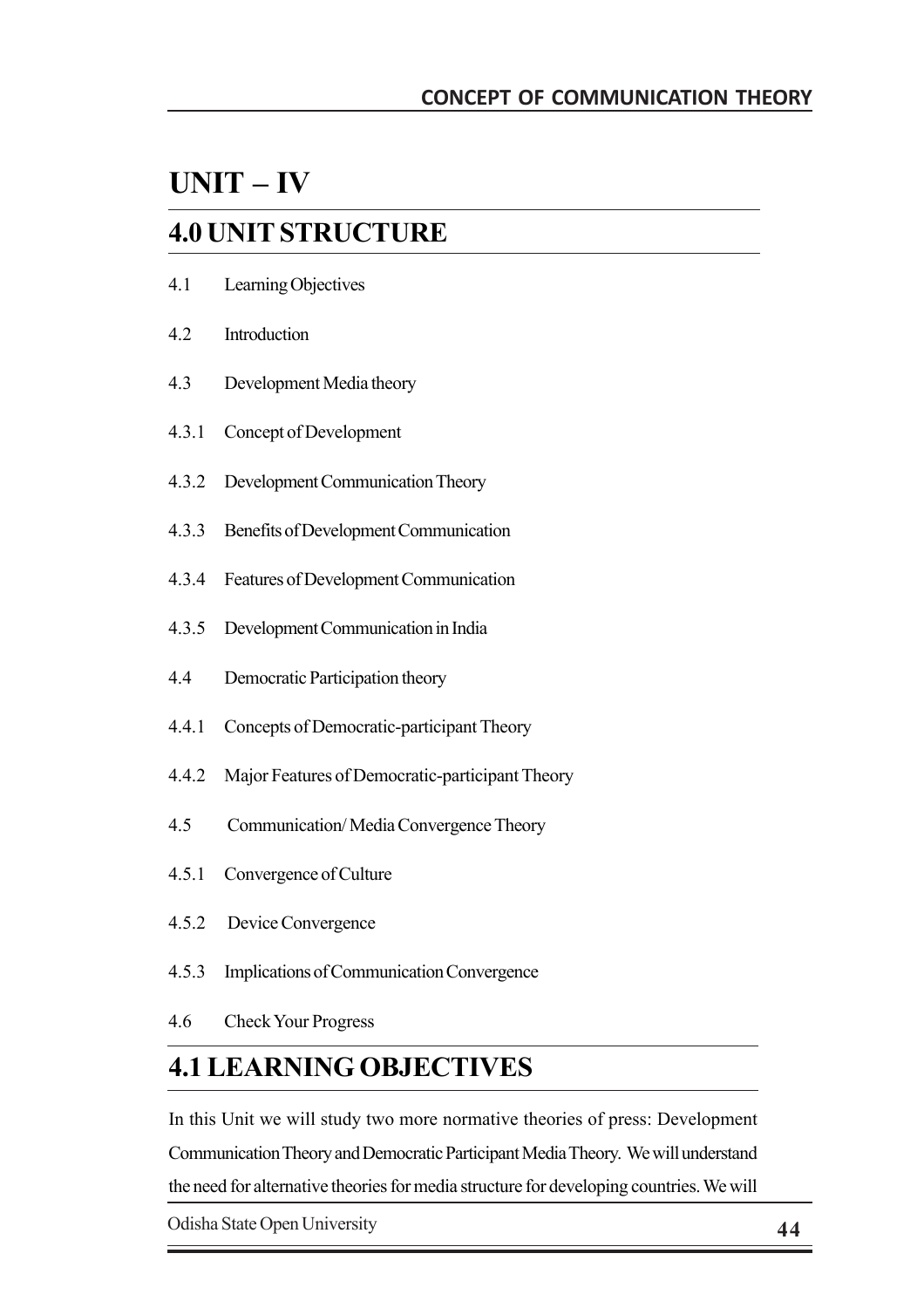also discover the need for public participation in media. Finally we will discuss the new phenomena of convergence and its impact on Media.

# **4.2 INTRODUCTION**

Media theorists found that the "four theories of press" had limited application for the Third World countries as they were vastly different from the Western countries. Therefore, two more theories were later added to the non-aligned countries of Asia, Africa and Latin America, who were committed to social and economic development on their own terms. The two theories were Development Communication Theory and Democratic Participant Media Theory. Communication or Media convergence is the merging of mass communication outlets – print, television, radio, the Internet. This has created a global platform as well as new divisions among the rich and the poor.

# **4.3 DEVELOPMENT COMMUNICATION THEORY**

Development communication refers to the use of communication to facilitate social development. The fast changing economic and political conditions in the third world countries gave rise to a new approach Development Communication Theory, where communication is used to propel development in a country.

Development communication engages stakeholders and policy makers, establishes favorable environments, assesses risks and opportunities and promotes information exchanges to bring about positive social change through sustainable development. Development communication techniques include information dissemination and education, behavior change, social marketing, social mobilization, media advocacy, communication for social change and community participation.

### **4.3.1 Concept of Development**

Development is a highly debated term with the concept often being confused 'modernisation', 'progress', 'industrialization' and 'growth'. Development is a socioeconomic phenomenon which is necessary and inevitable. Development is seen as a goal for the society. The concept of development is usually couched in economic terms. The economic goal is often described in terms of an increase in the Gross National Product or GNP, the sum total of goods and services produced by the country annually.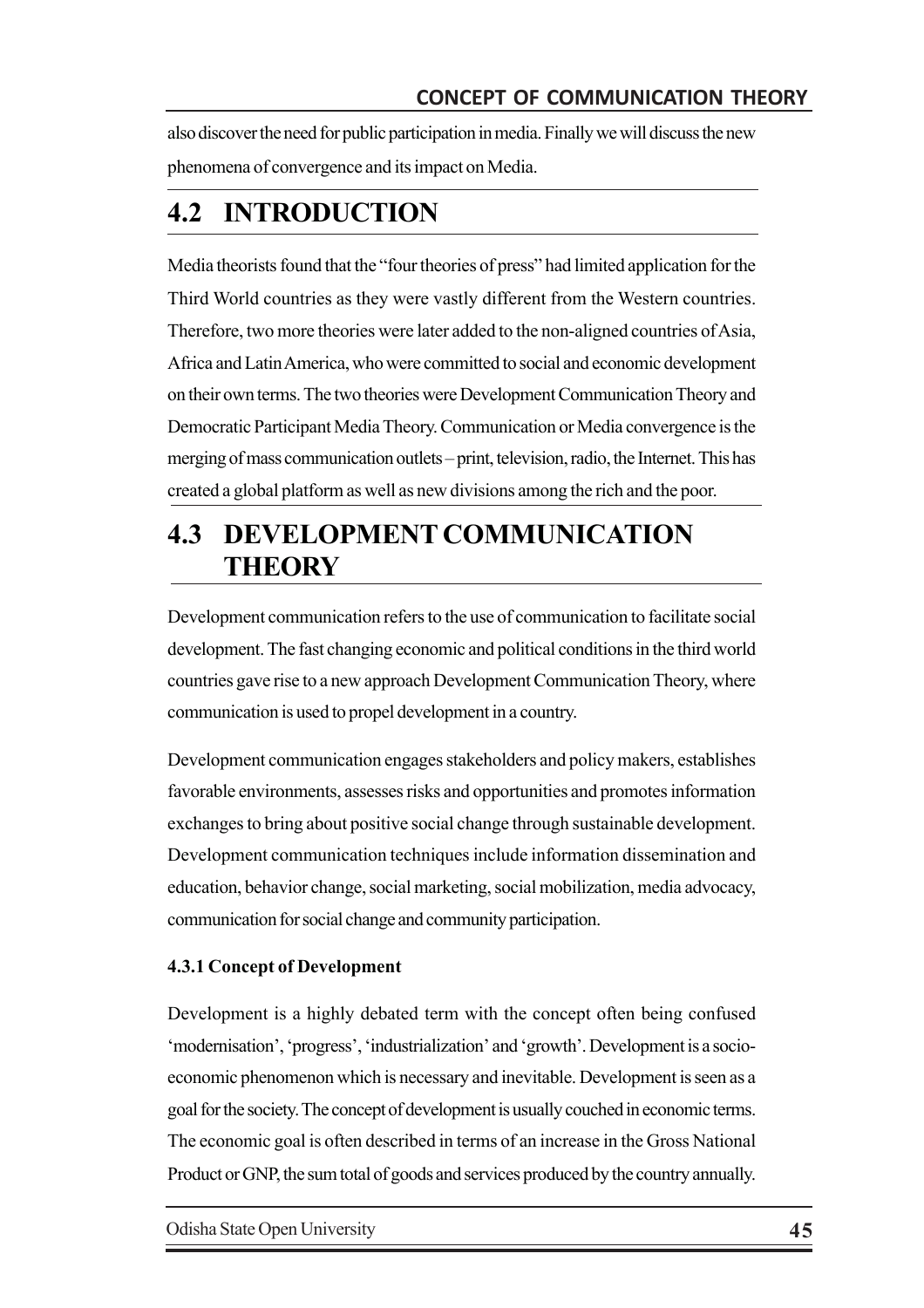These goals have been criticized as inadequate. One of the big major problems of underdeveloped countries is the lopsided distribution of available goods and services.

In short, development really means developing people. One of the banes of modern mass production techniques — despite their obvious benefits — is that they tend to dehumanize people and turn them into "masses".

Mass communication, as commonly understood, tends to treat people in same way. Thus it is often used as a tool for manipulating "public opinion" as if people were things to be manipulated. People can develop by becoming conscious of what they can be and what they can do – and by being helped to be and do what they ought.

 Mass communication can, but does not necessarily, provide stimulus for development but has to be programmed as such.

Therefore, Mass communication at the service of development — or "development communication" – should seek to elicit a human, and ultimately a social response in the people whom it seeks to serve. Only the communication that cultivates rather than smothers this free human response is one that can bring development.

#### **4.3.2 Development Communication Theory**

The concept of Development communication emerged as a field of mass communication post World War-II when newly freed countries in Asia, Africa and South America started asserting their independence, self reliance and non alignment.

Earlier other countries had to replicate a single form of development process which was practiced in some specific countries. Thus, development was linked with Westernization. Development was at first based on the developmental theory of westernization but later had its own basis in the developmental theory of modernization.

Development communication began with considering people as audiences who were to be influenced one way. The unilateral communication flow was criticized for cultural imperialism. The socially engineered messages were disseminated as a propaganda to control the culture of the poor countries by glorifying the conditions of the rich nations. The theory focused on passive audience which was not participatory. This gave the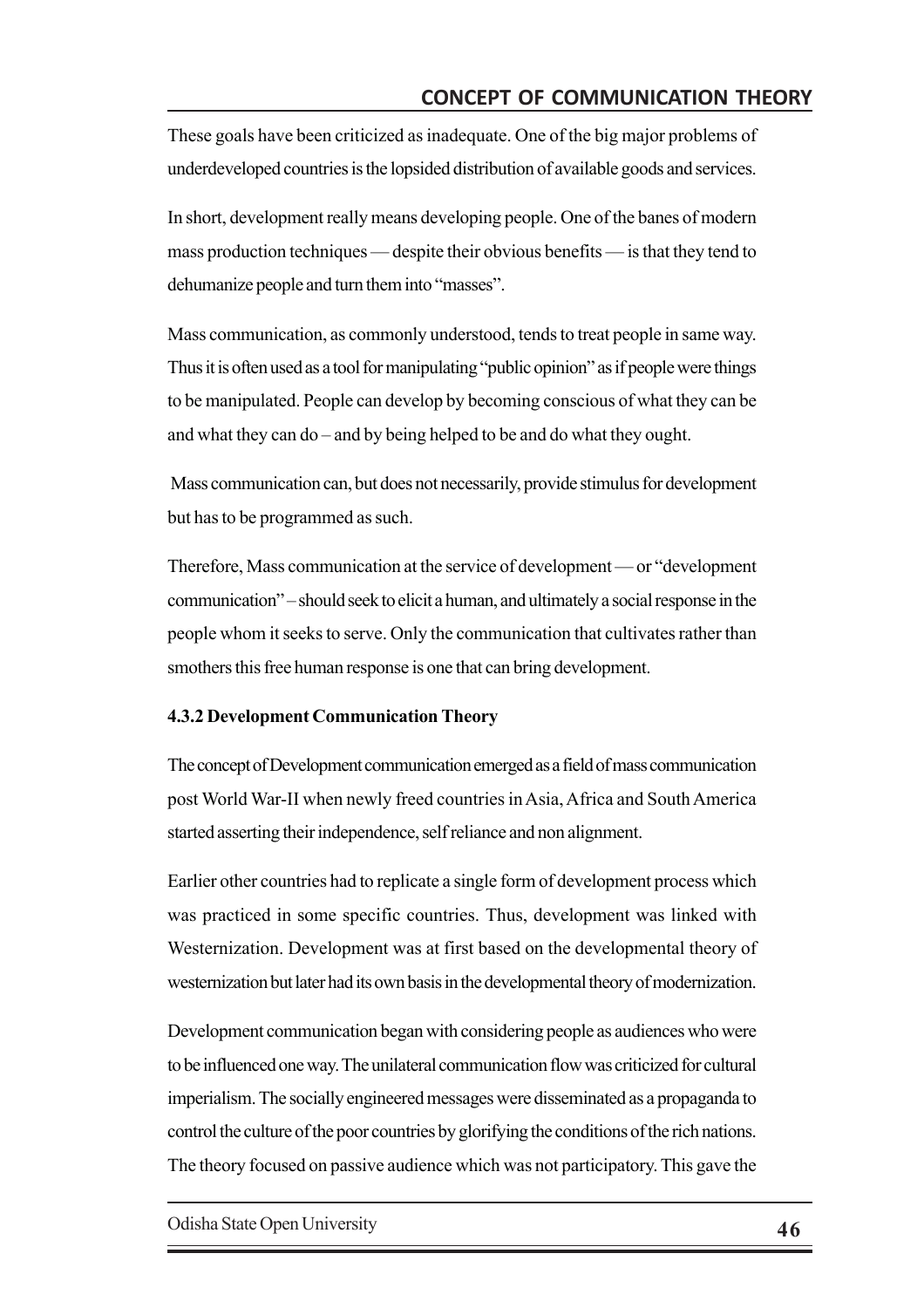notion that development was being, like the developed countries, one way influence. The theory suffered from certain weaknesses, as it is blamed for enforcing westernization more than modernization. Cultural hegemony also occurred through development communication implementation.

The UNESCO sponsored International Commission for the Study of Communication Problems, The MacBridge Report published under the title, Many Voices, One World, in 1980 gives an analysis for world communication problems. Some of the common conditions were:

- There was an absence of communication infrastructure.
- Heavy dependence on developed countries for hardware and software.
- Commitment of these societies for economic, political and social development as a primary national task.
- Development of countries awareness on their similar identity and interest in international politics.

The overriding objective of the developing countries was to use mass media for nationbuilding. The colonial rule had massive bureaucracy and skeletal transport and communication systems. Centralised economic planning, large scale industrialization and the development of mass media appeared to be most effective way of catching up with the developed countries.

The major emphasis of development communication theorists has been to use media for national development. The agenda of the national media according to them should be to promote national development programmes like population control, literacy drive, and poverty. But the effectiveness of this theory depends on how governments exercise their rights to interfere in media and how they use censorship, subsidy, and direct control.

Then, communication was said to be horizontal. Today, development communication is about working for local development and creating opportunities. Its objective is to uplift the quality of life of people not only economically but also socially, culturally, politically, etc. by using the tools of development communication. The theory later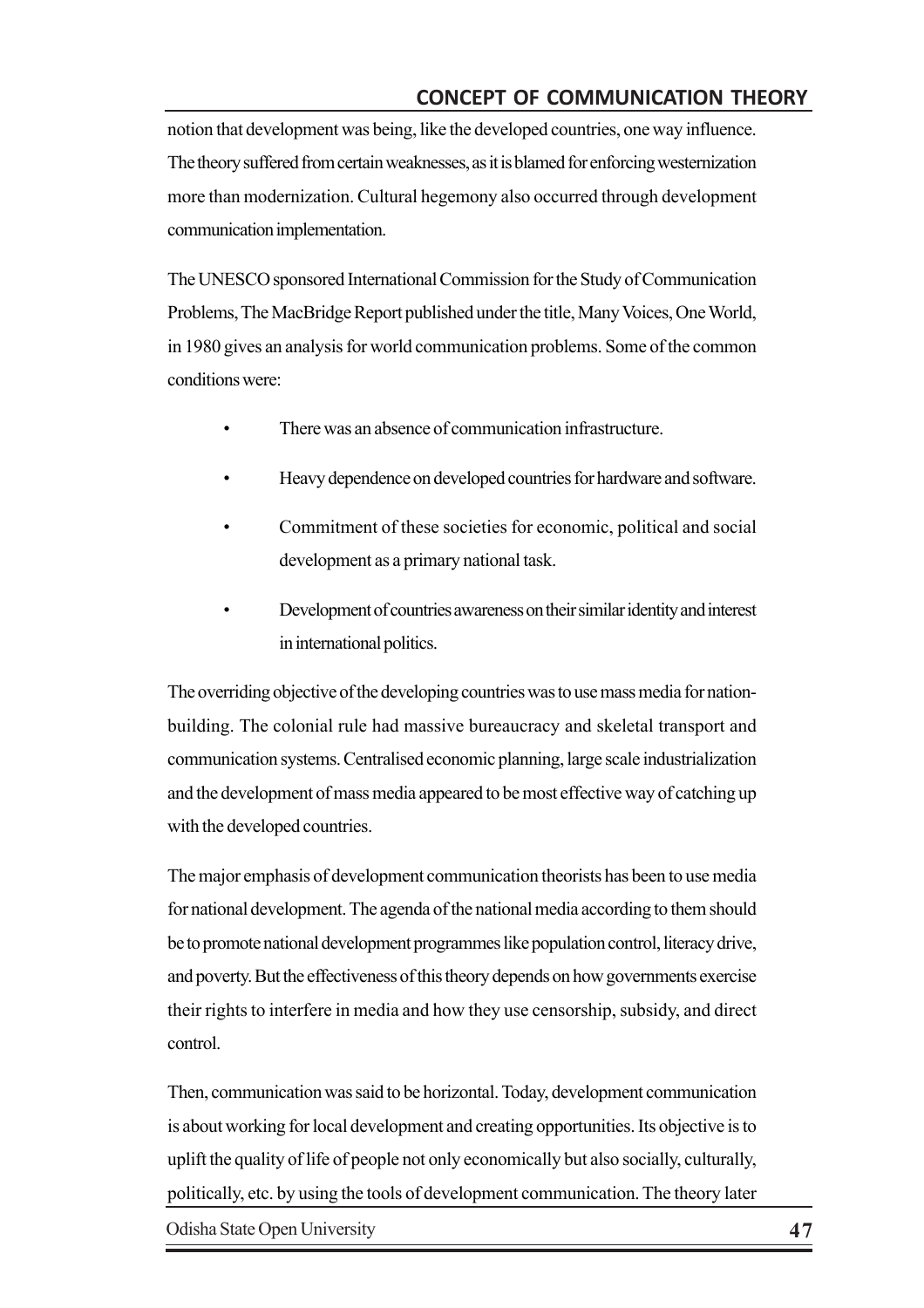became known for its use in the developing and under developed countries. The concept of participation was later added which paved the way for model to be used for social change, development communication and democratic-participant communication theory.

### **4.3.3 Benefits of Development Communication**

- $\blacksquare$  It has development roles and objectives.
- $\blacksquare$  Its main aim is to help people.
- Development Communication avoids manipulation or propaganda
- $\blacksquare$  It Generates genuine response and feedback from the audience
- $\blacksquare$  Self-responsibility and self-determination

### **4.3.4 Features of Development Communication**

Development communication is an educational process. It aims at developing social consciousness, personal responsibility towards one's fellowmen, one's community and country.

Development communication implies respect for the human person, respect for his intelligence and his right to self-determination.

The role of mass communication is to help, not to take over or substitute for, his thinking. It serves him by providing the facts on which to base a sound judgment, and the inspiration to carry out his resolve.

Thus, development communication is a social process as it seeks the human response of people in society for betterment.

### **4.3.5 Development Communication in India**

Development communication is an essential feature for the Indian situation as we are still a developing nation with a large population next only to that of China. It is important to note that we do possess an enormously large amount of resources of all kinds including human and natural ones. But we are yet to achieve the kind of universal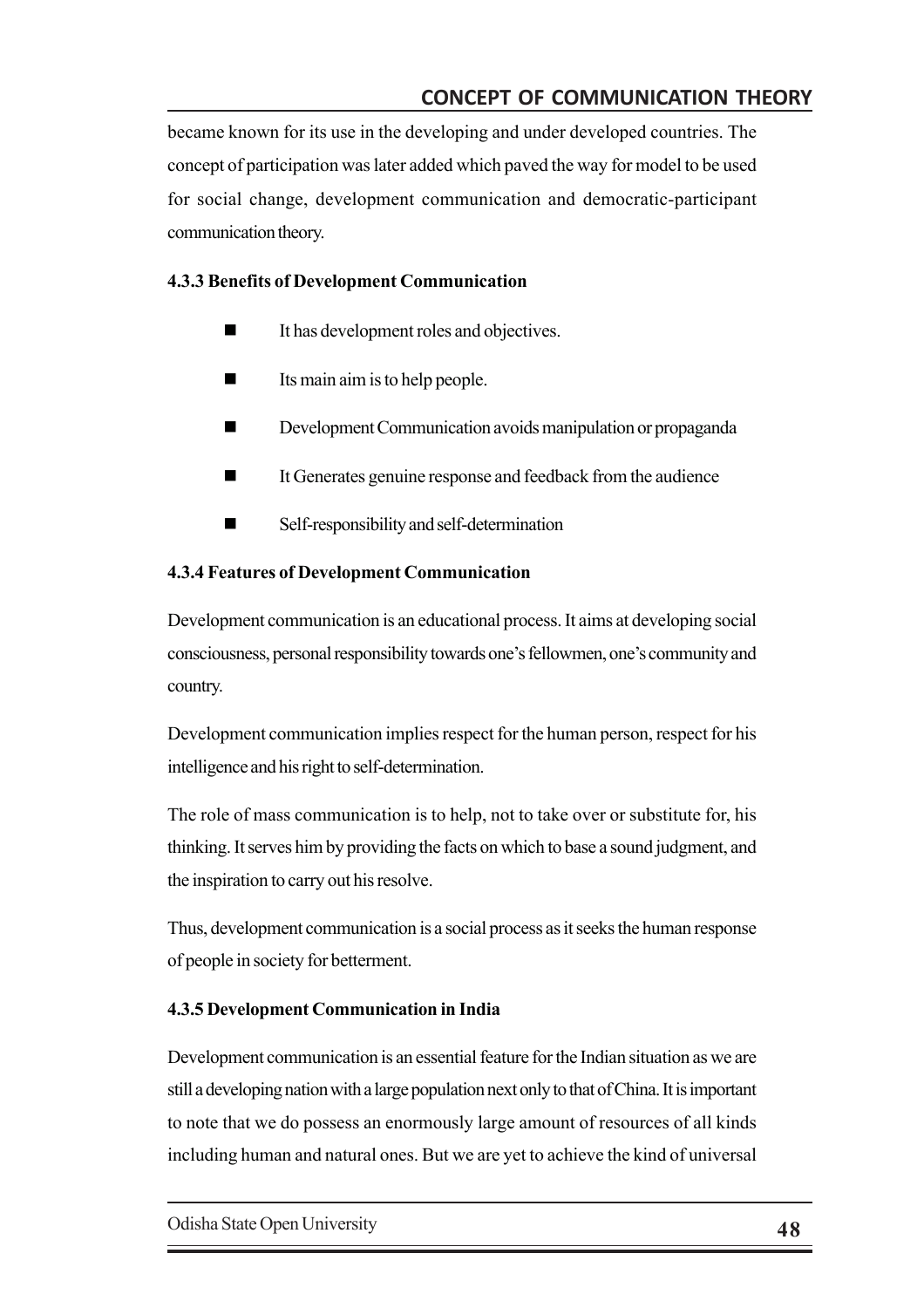development of masses which should have been the optimum given the country's situation.

Development journalism in India started with the rural radio broadcasts in 1940s. These early programs focused on the use of indigenous languages –Marathi, Gujarati and Kannada. India's earliest organized experiments in development communication were known as Satellite Instructional Television Experiment (SITE) conducted in 1967 by UNESCO expert mission in collaboration with the Indian government Accordingly, one full year of free satellite was loaned by NASA starting from August 1975. The purpose of the study was to study the use of satellite for national development. The four hour telecast were beamed everyday from earth stations at Delhi and Ahmadabad with programmes focused on education, health, agriculture and family planning. Around 2400 villages across six states namely Orissa, Andhra Pradesh, Bihar, Rajasthan, Madhya Pradesh and Karnataka received these programmes.

During same time a similar project was started with one hour programmes being aired by Doordarshan and the Space Application Centre in a small district of Gujarat called Kheda. Kheda Communication Project around 600 community TV sets were installed and owned by the community in 443 villages. The United Nations Development Program (UNDP) donated low cost transmitters and satellite earth stations to this project. The project believed that communication was a powerful tool towards accelerating development, changing mindsets, bringing social change and educating the masses.

The Community FM Radio concept is an ideal example of this development. It is interesting to note that even though the Indian community radio (CR) movement is not in an encouraging status yet, it started way back in 1951 during India's initial Plan years. The Song and Drama Division under The Ministry of Information and Broadcasting, sponsors development and private troupes and conducts nearly 20,000 performances each year. They promote and encourage development based programmes.

Private media also since the pre-Independence era has actively promoted development. Some newspapers and magazines are completely development based like Down to Earth magazine, Yojana, Kurushetra, while others like the Hindustan Times Chhatera project and The Hindu news paper have bring out development related news.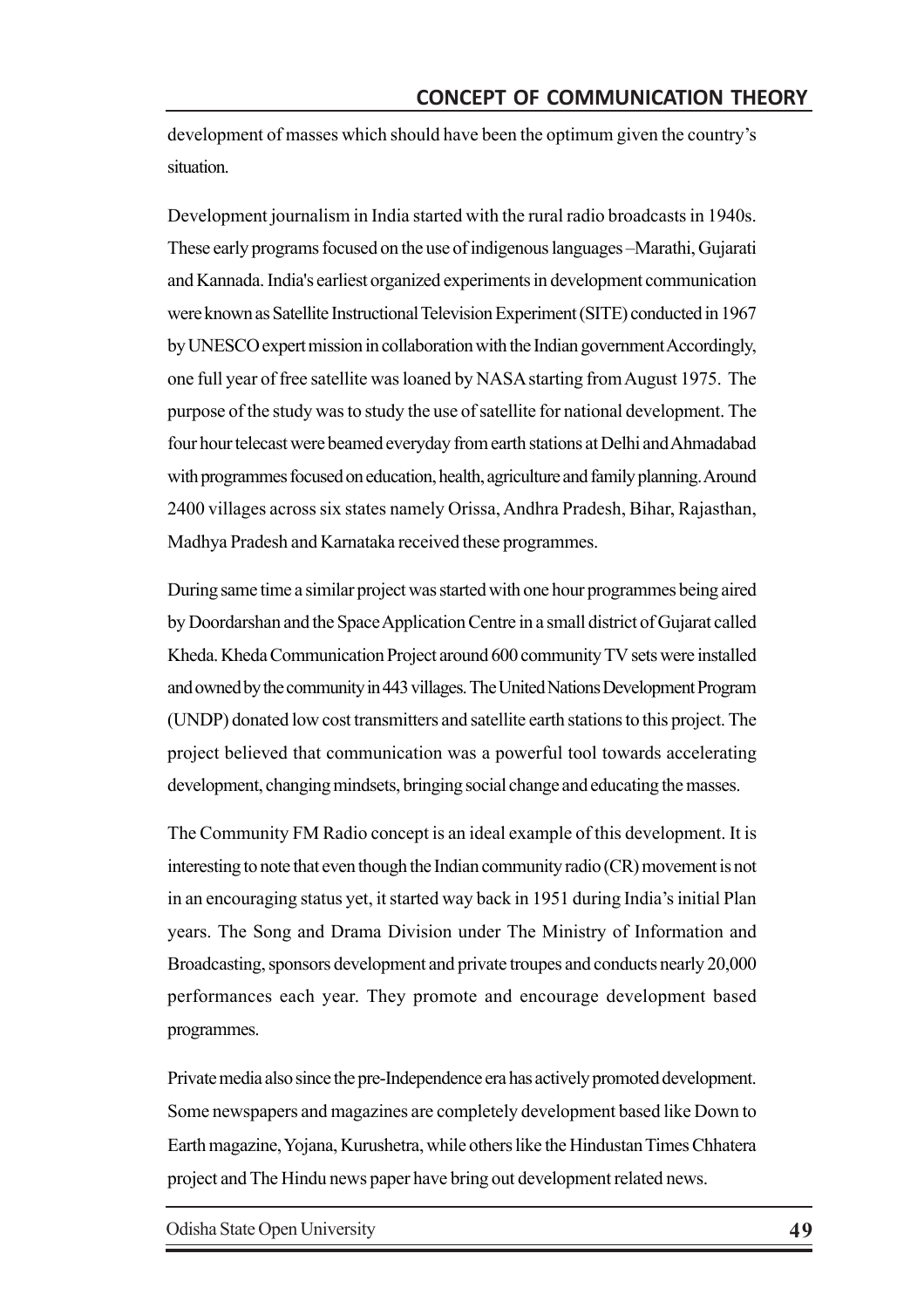### **CONCEPT OF COMMUNICATION THEORY 4.4 DEMOCRATIC PARTICIPATION THEORY**

The "sixth theory of press" known as the Democratic Participant Theory was started by grass-root level media in 1960s. It emerged because of the dissatisfaction with four classical models such as Libertarian theory, social responsibility theory, etc. The democratic-participant theory believes media should be totally democratic and be easily accessible or participatory to the general public. Crass commercialism and private and public monopolization, centralization of press and top down approach in the media is harmful for a society. The press should stand for equality; it should take a pluralistic, decentralized and bottom-up or horizontal approach.

### **4.4.1 Concepts of Democratic-participant Theory**

The major concept in Democratic Participant theory is participation and full circular communication. Media is said to be important in rural settings and in the cultures that are degrading with time. The theory is believed to conserve and revive local cultures by promoting the right to information (global and local), right to express (feedback), right to use new technologies (means of communication), freedom to local data, freedom to take part in social action, etc. In the process, it expects the government to provide funds, trainings and subsidies after identification if they have financial or technical difficulties.

Denis Mcquail (1987) cited the Developmental media Theory and Democratic participant theory as two new normative theories in his work. The Democratic participant theory advocates the support of media for cultural pluralism at the grassroot level. Media was used to empower and energize plural groups. As opposed to the social responsibility theory which believes that mass media can work upliftment of those in the fringes, the democratic-participant theory believes "small" media directly run by the groups have the answer to this problem. Government subsidies should be provided to these small groups if they are not able to gather the finances. Existing media small media should be encouraged and funded.

The democratic-participant theory is more relevant in liberal democratic developed countries than developing and least developed countries because the countries in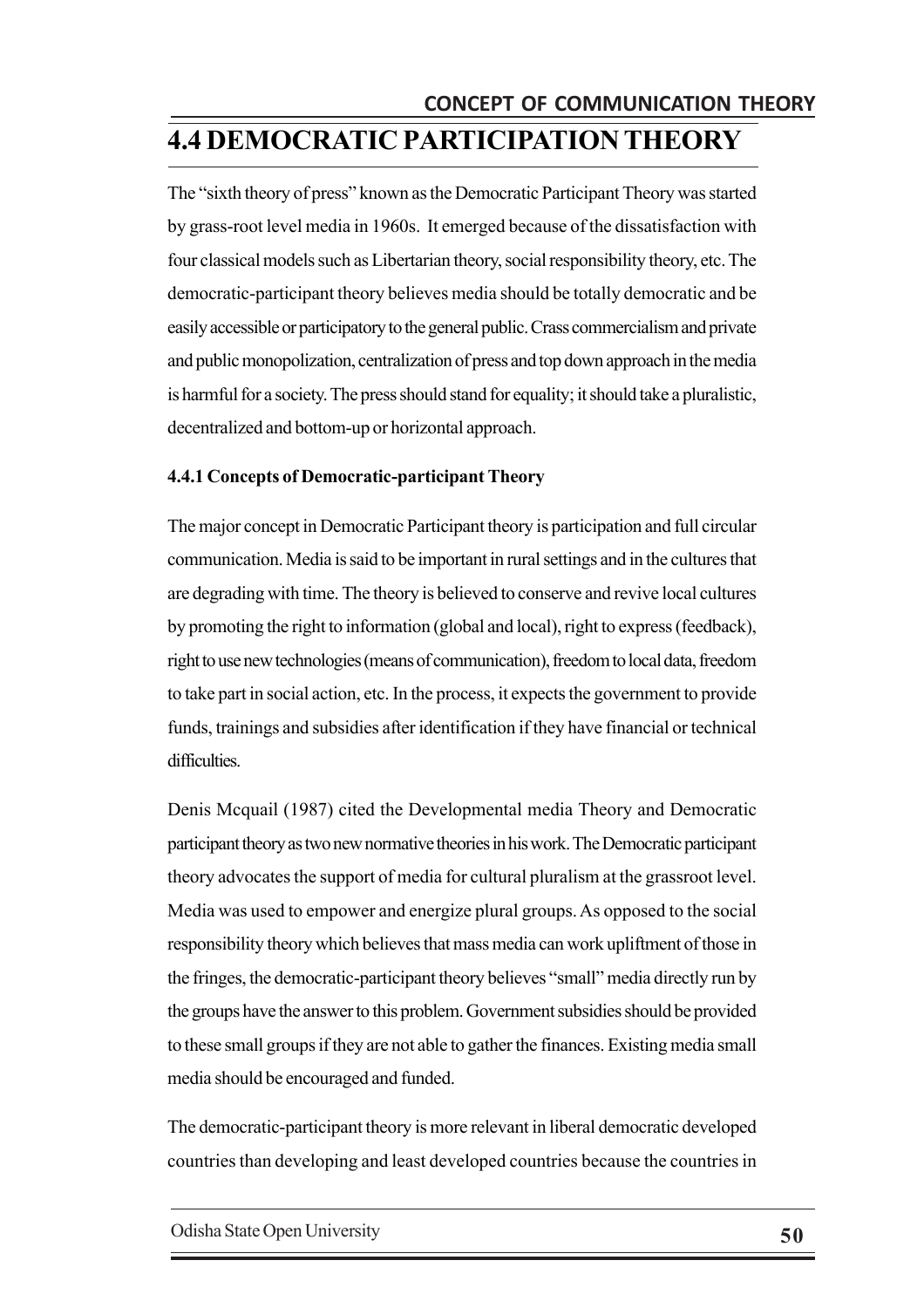transition from underdevelopment and non-democracy are alleged to lack the infrastructures and professional skills needed for free media in democracy.

The theory considers local information, feedbacks and social action in community level to be the roles of media. It discourages uniform, monopolized and commercialized media culture. Rather, it wants local non-institutionalized media to provide the information relevant to small groups of population.

This theory makes interaction between the media and the audience possible as the population is less. It also encourages feedback which is only possible in small groups and communities. The model is completely non-political and does not bolster political control; its main objectives being encouraging national development, supporting local culture and maintaining a good relation with other countries.

It also promotes equality between various genders, classes, castes, races, etc. controlled by the group. This focus on equality is known **as association mode** which is the opposite of **command mode** (sender superior to receiver).

#### **4.4.2 Major Features of Democratic-participant Theory**

- $\blacksquare$  Encourages horizontal and bottom up approach in media
- $\blacksquare$  Supports democracy, existing political rule, national socio-economic development efforts and to implement policies
- $\blacksquare$  Media has supportive rather than critical role
- Government controls some aspects if media does not act as it should by the process of registration, licensing, censorship, by preparing guidelines for media, monitoring, etc.
- n Self regulation of media is also encouraged
- More applicable to new media
- $\blacksquare$  Development of creativity and innovation in small media
- n Replacement of media from big media houses to small media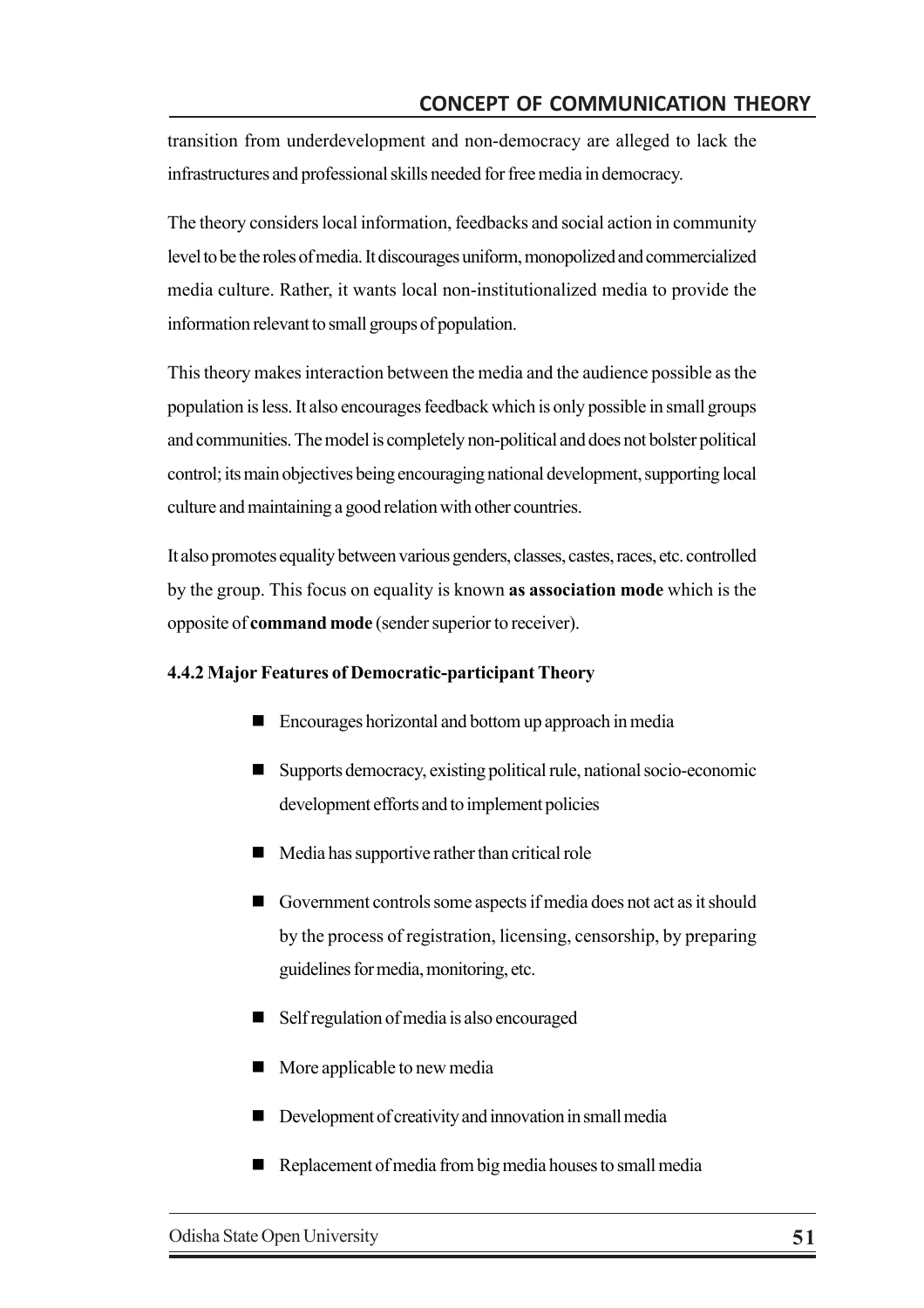- $\blacksquare$  Participation and interaction of media and audience (as both are from the same group of population)
- Different communities, groups and organizations can think of possessing their own media
- $\blacksquare$  The theory is not very authoritative unless the press hinders the work of the government.
- There are the concepts of equality, inclusion and equal access which makes it eliminate marginalization.

Most Scandinavian countries practice some form of democratic-participant theory. It is also present concepts in community newspapers, community radios and televisions. Even, underground and alternative press are examples of this theory. Many countries have started following the theory in mass media such as Yugoslavia, Kosovo, Ghana, Bangladesh, Nepal, India, US, UK, etc. Community radio is mostly popular in South East Asian countries.

Some of the weaknesses of Democratic-participant Theory of Mass Communication is that criticizing the government is not considered to be productive role of media. Also, local media might lack professionalism and skills. The small local media might not be able to compete with media giants.

# **4.5 COMMUNICATION / MEDIA CONVERGENCE THEORY**

The theory of Media Convergence posits that new technologies bring together different mediums and consequently redefine the media environment. According to the theory, changes in communications and information technologies reshape and change everyday life, altering patterns of creation, consumption, learning, and interpersonal interaction. New technology redefines media content and alters human interaction with social institutions such as government, education, and commerce.

The old mass media technologies were stand-alone and isolated radio, television, cinema, the press, publishing, computers, etc. This stand-alone identity was reinforced by the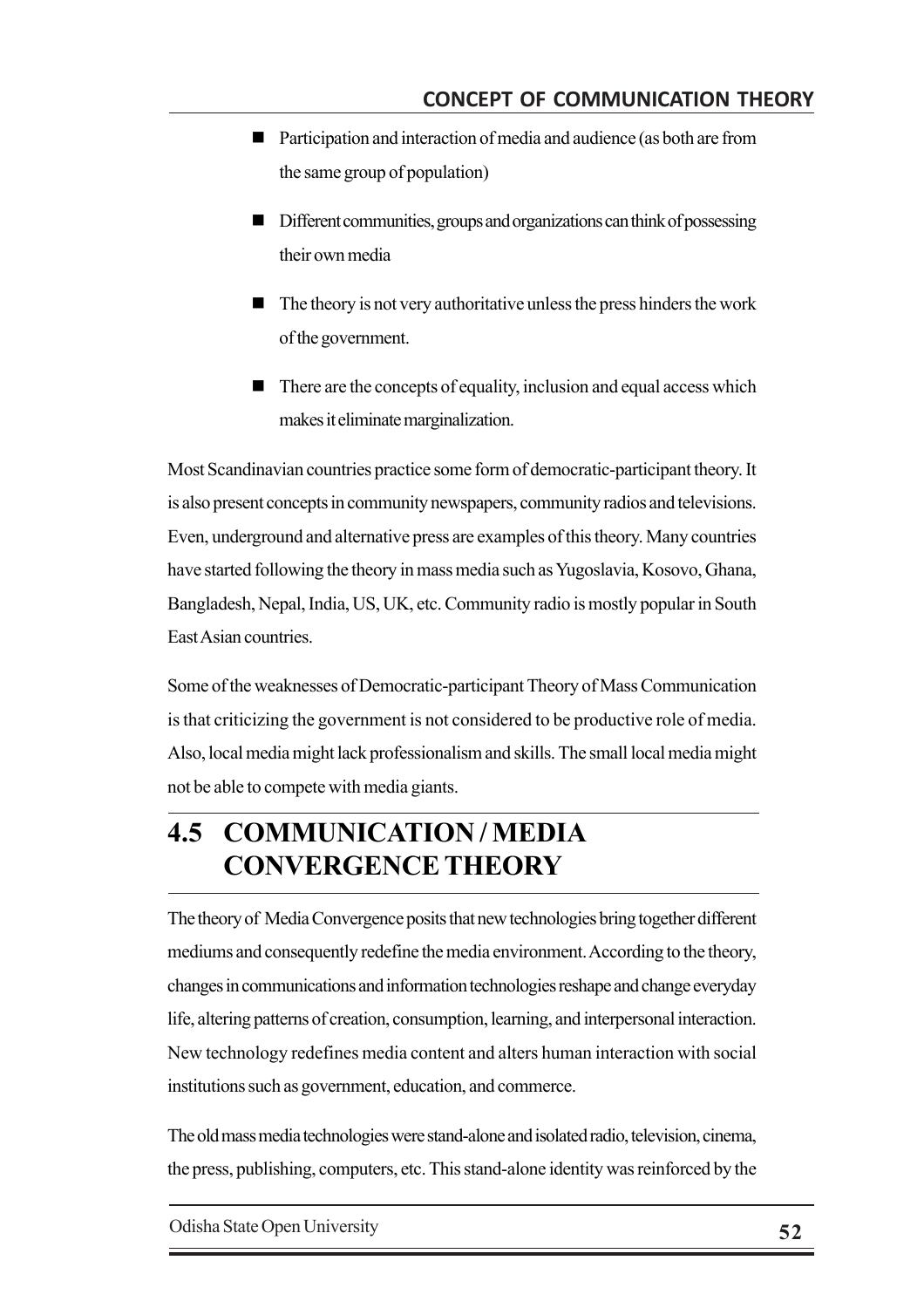### **CONCEPT OF COMMUNICATION THEORY**

governments, institutions and universities. Telecommunications, computer science and communications were kept separate. The modem, a device which changes analogue to digital signals and vice- versa brought the change. The computers and telecommunication technologies could talk to each other. With the advent of internet and World Wide Web interaction and exchange of information was possible across different platforms, this is known as Convergence. Digitalisation, miniturasation, satellite communication, digital compression, optical fibre user friendliness, low costs all aided media convergence.

Media convergence is the merging of mass communication outlets – print, television, radio, the Internet along with portable and interactive technologies through various digital media platforms.

Media convergence allows mass media professionals to tell stories and present information and entertainment using a variety of media.

Converged communication provides multiple tools for storytelling, allowing consumers to select level of interactivity while self-directing content delivery.

#### **4.5.1 Convergence of Culture**

Henry Jenkins popularized the concept of convergence culture in his 2006 book of the same name. In "Convergence Culture," Jenkins analyzes many aspects of media convergence currently redefining the technological, economic, aesthetic, organic, and global media environment. According to Jenkins, convergence is both a "top-down" and "bottom-up" phenomenon. When a new technology is created, both the manufacturers and the users of the product influence the way it is used. Thus, no matter how much thought and planning a manufacturer puts into a product, consumers will ultimately decide its fate in the cultural marketplace.

Jenkins by convergence means the flow of content across multiple media platforms, the cooperation between multiple media industries, and the migratory behavior of media audiences who would go almost anywhere in search of the kinds of entertainment experiences they wanted.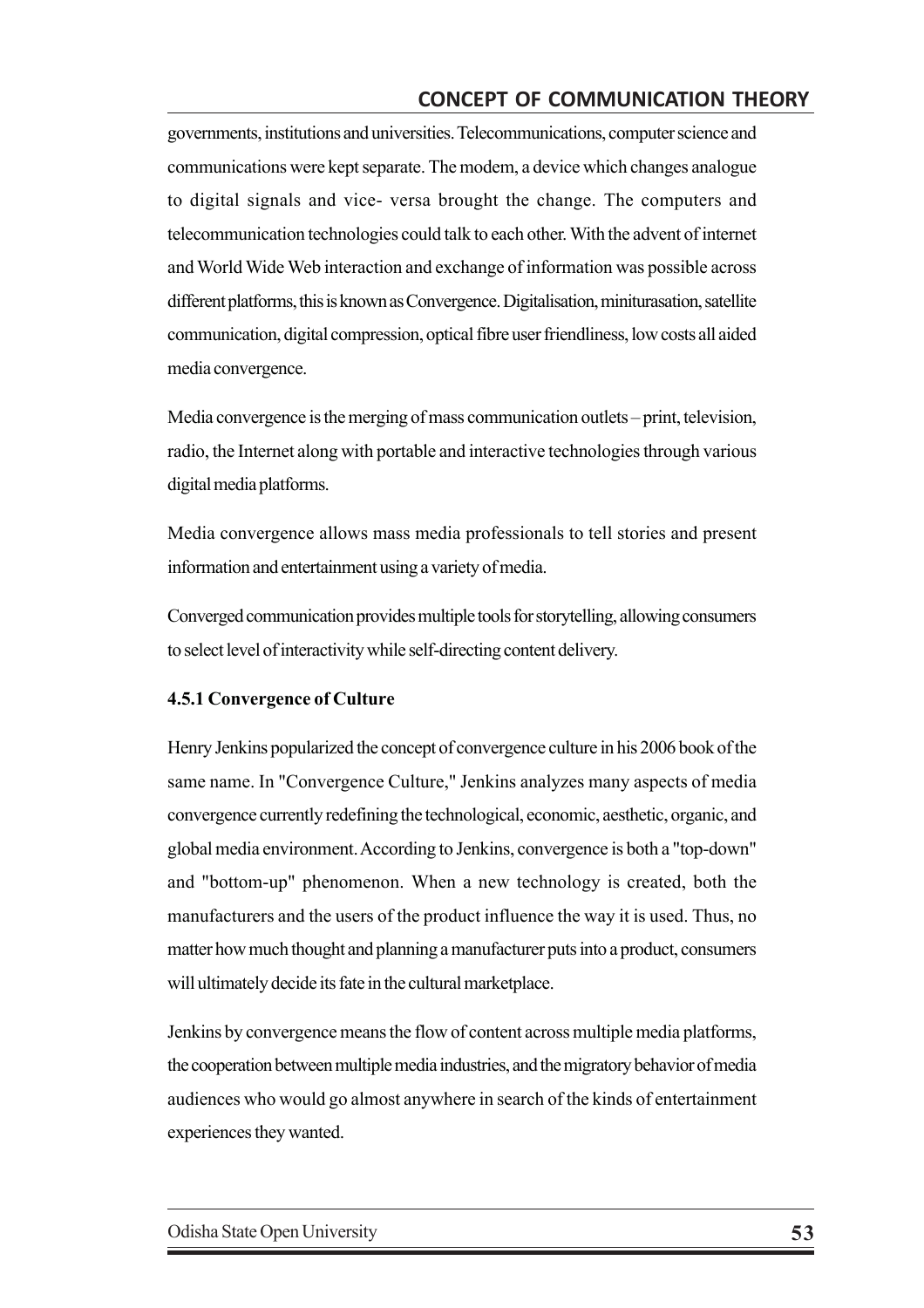Convergence is a word that manages to describe technological, industrial, cultural, and social changes, depending on who's speaking and what they think they are talking about. In the world of media convergence, every important story gets told, every brand gets sold, every consumer gets courted across multiple media platforms. Right now, convergence culture is getting defined top-down by decisions being made in corporate boardrooms and bottom-up by decisions made in teenagers' bedrooms.

It is shaped by the desires of media conglomerates to expand their empires across multiple platforms and by the desires of consumers to have the media they want where they want it, when they want it, and in the format they want.

This circulation of media content – across different media systems, competing media economies, and national borders – depends heavily on the active participation of the consumer.

Convergence should not be understood primarily as a technological process – the bringing together of multiple media functions within the same gadgets and devices. Instead, convergence represents a shift in cultural logic, whereby consumers are encouraged to seek out new information and make connections between dispersed media content.

The term, **participatory culture,** is intended to contrast with older notions of media spectatorship. In this emerging media system, what might traditionally be understood as media producers and consumers are transformed into participants who are expected to interact with each other according to a new set of rules which none of us fully understands. Convergence does not occur through media appliances – however sophisticated they may become. Convergence occurs within the brains of individual consumers. Yet, each of us constructs our own personal mythology from bits and fragments of information we have extracted from the ongoing flow of media around us and transformed into resources through which we make sense of our everyday lives.

In a culture which some have described according to information overload, it is impossible for any one of us to hold all of the relevant pieces of information in our heads at the same time. Because there is more information out there on any given topic than we can store in our heads, there is an added incentive for us to talk amongst ourselves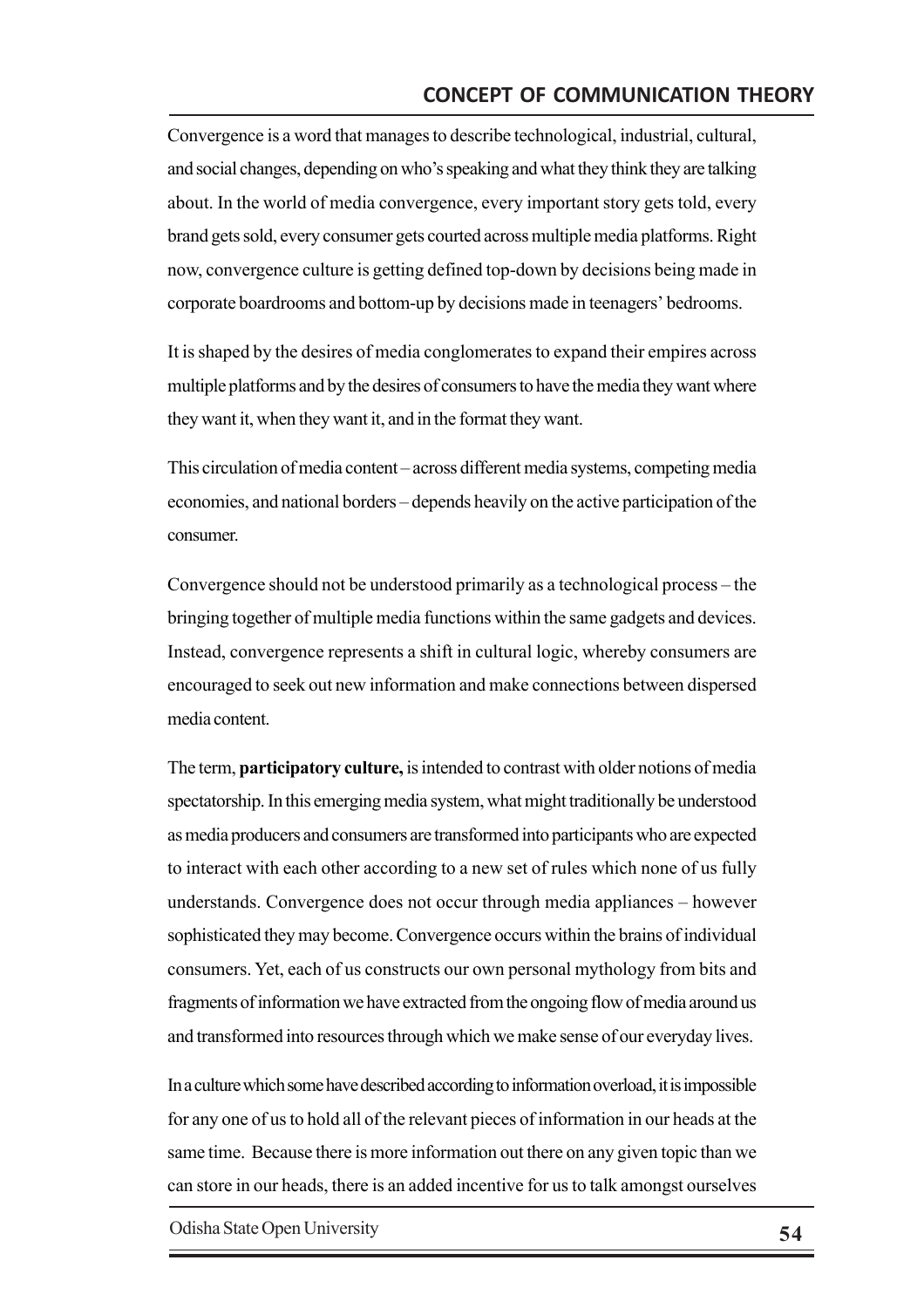about the media we consume. This conversation creates buzz and accelerates the circulation of media content Consumption has become a collective process and can be called **Collective intelligence.**

None of us can know everything; each of us knows something; we can put the pieces together if we pool our resources and combine our skills…. Collective intelligence can be seen as an alternative source of media power. We are learning how to use that power through our day to day interactions within convergence culture. Right now, we are mostly using collective power through our recreational life, but it has implications at all levels of our culture. The play of collective meaning-making within popular culture is starting to change the ways religion, education, law, politics, advertising, and even the military operate.

The concept of Convergence culture which was first coined by Jenkins has gained wide currency. The media convergence directly follows from technological convergence. It comprises: the participation of audiences, the blurring of lines between professional and amateur, breakdown of line between producer and consumer.

#### **4.5.2 Device Convergence**

With the convergence of media, we expect the emergence of appliances that will be able to display some sort of standardized media format. These devices will most likely vary in size, intended placement (living room, kitchen, bedroom), and functionality, but will have the common capability of being able to interpret the given converged media format.

Since media will most likely converge to some sort of digital stream with packets of information embedded in it, these information appliances will be able to provide a richer environment for viewing and interaction.

This means that the television in the living room will no longer be just a television, but it will be an "information" appliance. In addition to being able to display video streams, it will also be able to present other types of information-web pages, on-line stock quotes, interactive city maps, virtual lectures, etc.-that are encapsulated in the media stream.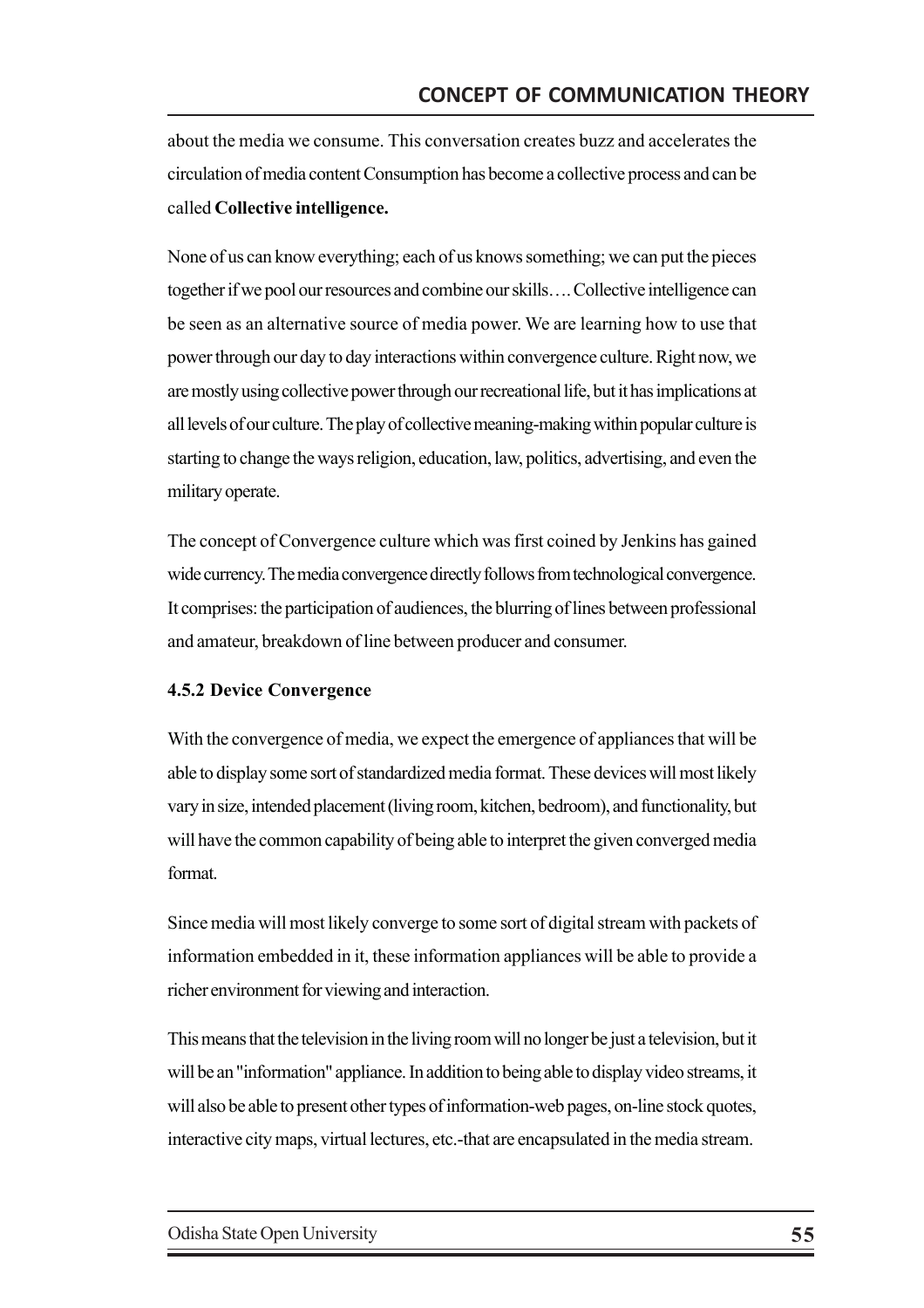#### **4.5.3 Implications of Communication Convergence:**

For video playback, this means the possibility of introducing different encoding and compression schemes into the stream. So a large, entertainment device in the living room may receive a movie in wide-screen format with Dolby Surround Sound, while a smaller device in the kitchen used to get the morning news may only receive the bare essentials.

Consider the idea of private vs. public space. With converged media, one can imagine a scenario in which a user is creating or modifying content on a small "information" appliance like a PDA while sitting in a private meeting. Since the device is using converged media, the user will then be able to instantly upload this work into a public display, like a large video wall in a conference room, for presentation.

Convergence would push for media and devices that would be able to easily accommodate both formats, so that switching hardware during the middle of a presentation will no longer be necessary.

With media convergence, it is possible to get a mix of your favorite songs and be able to play it at home, in the car, and at work, since you are using a common media format that can be read by many devices.

Audio equipment manufacturers are creating devices that have the capability to play more and more audio formats (some stereos have built in tape decks, radio receivers, MiniDisc players, and CD players). This seems to be analogous to the idea of device convergence and an argument for it.

For content providers, the switch to convergent media may initially be expensive, as they will have to invest in new equipment. But in the long run, it will open up more possibilities. As of now, television advertisements are usually very elaborate, but the experience is passive. Viewers cannot simply click on them if they want more information or want to purchase the item being mentioned as they can on the Internet. With converged media, it would be possible to integrate both types of advertisement into one, allowing for both elaborate presentations and complex interactions.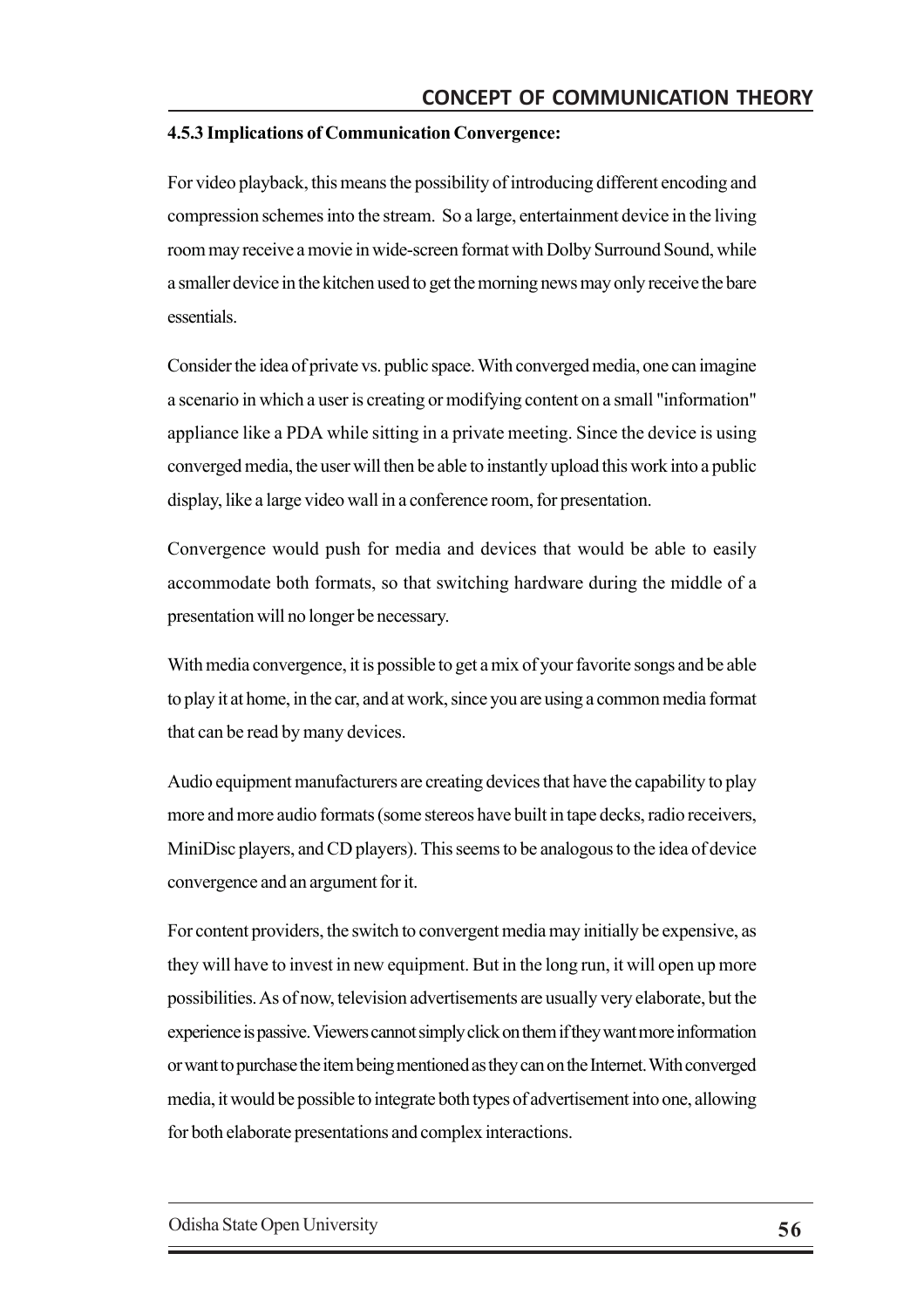For content providers, media convergence also implies that creative content will only have to be created once, not several times for the varying media formats. This too, will save content providers time and money in the long run.

The addition of informational bits to the media stream, in combination with these all-inone devices, will allow content to be more customized to the viewer's needs and wants. The device may have some sort of filtering agent that only displays advertisements that are of interest to the viewers.

# **Check Your Progress:**

4.1 What are the benefits of Development Communication Theory?

\_\_\_\_\_\_\_\_\_\_\_\_\_\_\_\_\_\_\_\_\_\_\_\_\_\_\_\_\_\_\_\_\_\_\_\_\_\_\_\_\_\_\_\_\_\_\_\_\_\_\_\_\_\_\_\_\_\_\_\_\_\_\_\_\_\_\_\_\_\_\_\_\_\_\_\_\_\_\_\_\_\_\_\_\_\_\_\_\_\_\_\_

\_\_\_\_\_\_\_\_\_\_\_\_\_\_\_\_\_\_\_\_\_\_\_\_\_\_\_\_\_\_\_\_\_\_\_\_\_\_\_\_\_\_\_\_\_\_\_\_\_\_\_\_\_\_\_\_\_\_\_\_\_\_\_\_\_\_\_\_\_\_\_\_\_\_\_\_\_\_\_\_\_\_\_\_\_\_\_\_\_\_\_\_

\_\_\_\_\_\_\_\_\_\_\_\_\_\_\_\_\_\_\_\_\_\_\_\_\_\_\_\_\_\_\_\_\_\_\_\_\_\_\_\_\_\_\_\_\_\_\_\_\_\_\_\_\_\_\_\_\_\_\_\_\_\_\_\_\_\_\_\_\_\_\_\_\_\_\_\_\_\_\_\_\_\_\_\_\_\_\_\_\_\_\_\_

\_\_\_\_\_\_\_\_\_\_\_\_\_\_\_\_\_\_\_\_\_\_\_\_\_\_\_\_\_\_\_\_\_\_\_\_\_\_\_\_\_\_\_\_\_\_\_\_\_\_\_\_\_\_\_\_\_\_\_\_\_\_\_\_\_\_\_\_\_\_\_\_\_\_\_\_\_\_\_\_\_\_\_\_\_\_\_\_\_\_\_\_

\_\_\_\_\_\_\_\_\_\_\_\_\_\_\_\_\_\_\_\_\_\_\_\_\_\_\_\_\_\_\_\_\_\_\_\_\_\_\_\_\_\_\_\_\_\_\_\_\_\_\_\_\_\_\_\_\_\_\_\_\_\_\_\_\_\_\_\_\_\_\_\_\_\_\_\_\_\_\_\_\_\_\_\_\_\_\_\_\_\_\_\_

\_\_\_\_\_\_\_\_\_\_\_\_\_\_\_\_\_\_\_\_\_\_\_\_\_\_\_\_\_\_\_\_\_\_\_\_\_\_\_\_\_\_\_\_\_\_\_\_\_\_\_\_\_\_\_\_\_\_\_\_\_\_\_\_\_\_\_\_\_\_\_\_\_\_\_\_\_\_\_\_\_\_\_\_\_\_\_\_\_\_\_\_

\_\_\_\_\_\_\_\_\_\_\_\_\_\_\_\_\_\_\_\_\_\_\_\_\_\_\_\_\_\_\_\_\_\_\_\_\_\_\_\_\_\_\_\_\_\_\_\_\_\_\_\_\_\_\_\_\_\_\_\_\_\_\_\_\_\_\_\_\_\_\_\_\_\_\_\_\_\_\_\_\_\_\_\_\_\_\_\_\_\_\_\_

\_\_\_\_\_\_\_\_\_\_\_\_\_\_\_\_\_\_\_\_\_\_\_\_\_\_\_\_\_\_\_\_\_\_\_\_\_\_\_\_\_\_\_\_\_\_\_\_\_\_\_\_\_\_\_\_\_\_\_\_\_\_\_\_\_\_\_\_\_\_\_\_\_\_\_\_\_\_\_\_\_\_\_\_\_\_\_\_\_\_\_\_

4.2 What is Media Convergence Theory?

نسآه

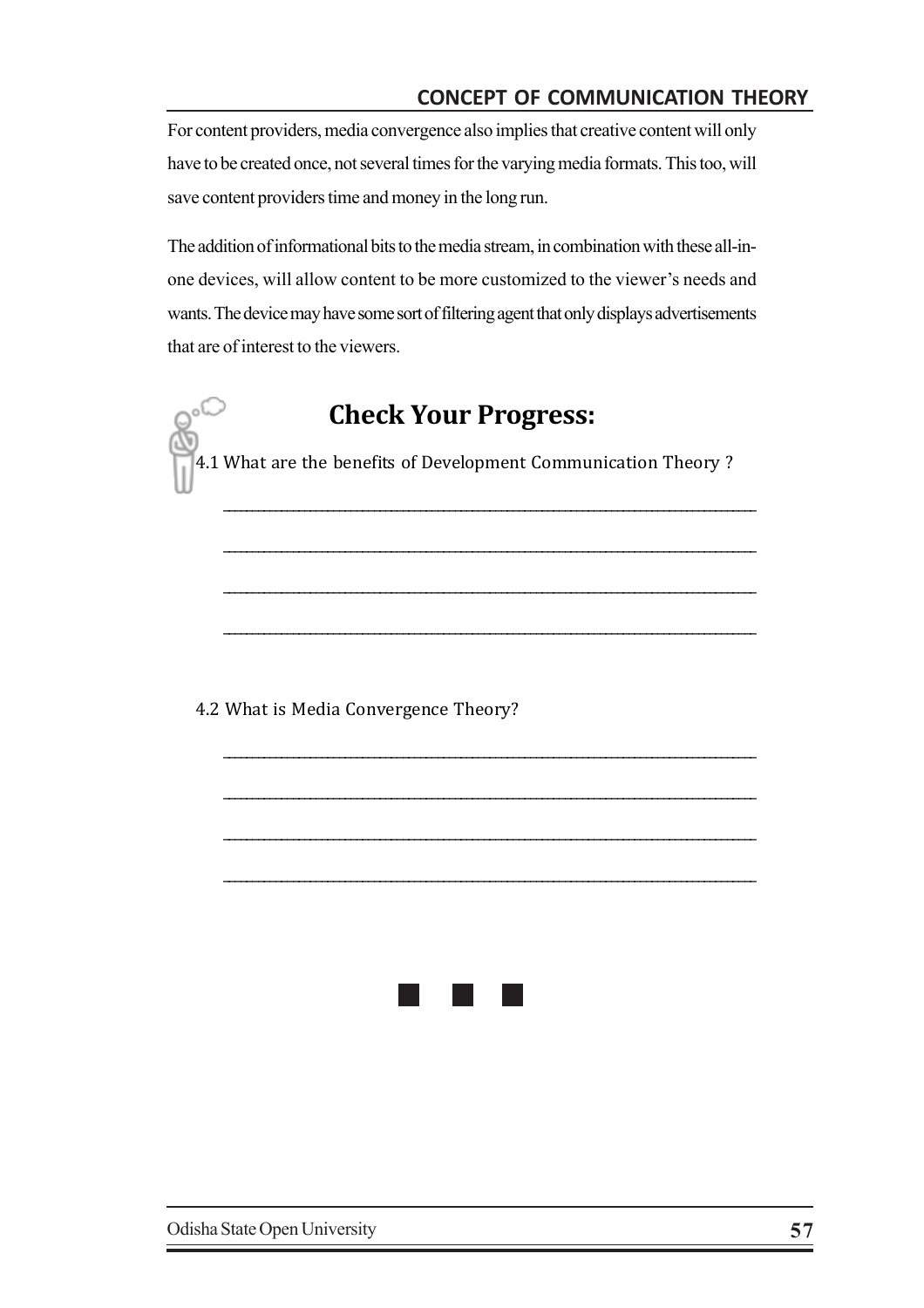### **CONCEPT OF COMMUNICATION THEORY**

### **FURTHER READINGS**



- 1. McQuail's Mass Communication Theory By Denis McQuail, SAGE Publications
- 2. Mass Communication Journalism by Bright Publications
- 3. Mass Communication: Theory and Practice in the 21st Century by Diwakar Sharma, Deep and Deep Publications
- 4. Dynamics Of Mass CommunicationTheory And Practice by Uma Narula Atlantic Publishers
- 5. https://www.utwente.nl/en/bms/communication-theories/sorted-bycluster/Mass%20Media/

# **ANSWER TO CHECK YOUR PROGRESS**

#### **UNIT - I**

1.1 The Hypodermic needle theory or magic bullet theory suggests that mass media could directly influence a large number of people by 'shooting' or 'injecting' them with the information. The theory graphically suggests that the message in media is the bullet fired from media gun straight into the viewer's head. Or the hidden messages in media are injected into the individual passive audiences.

1.2 The two-step theory claims that majority of people are indirectly influenced and informed by the media through opinions leaders in the society. 'Opinion leaders' are influential and well informed personalities who when exposed to a specific media content interpret it and form their own opinion. They pass on this opinion to people in their social circle who become the 'opinion followers'. These opinion leaders have access to elite media sources as opposed to general main stream media.

### **UNIT - II**

2.1 The major limitation of Agenda Setting Theory is that it is well suited for election campaigns and news but not for other types of content. The theory based on causation can easily be turned around and it can be argued that it is the audience that picks the agenda and media simply responds to the public opinion.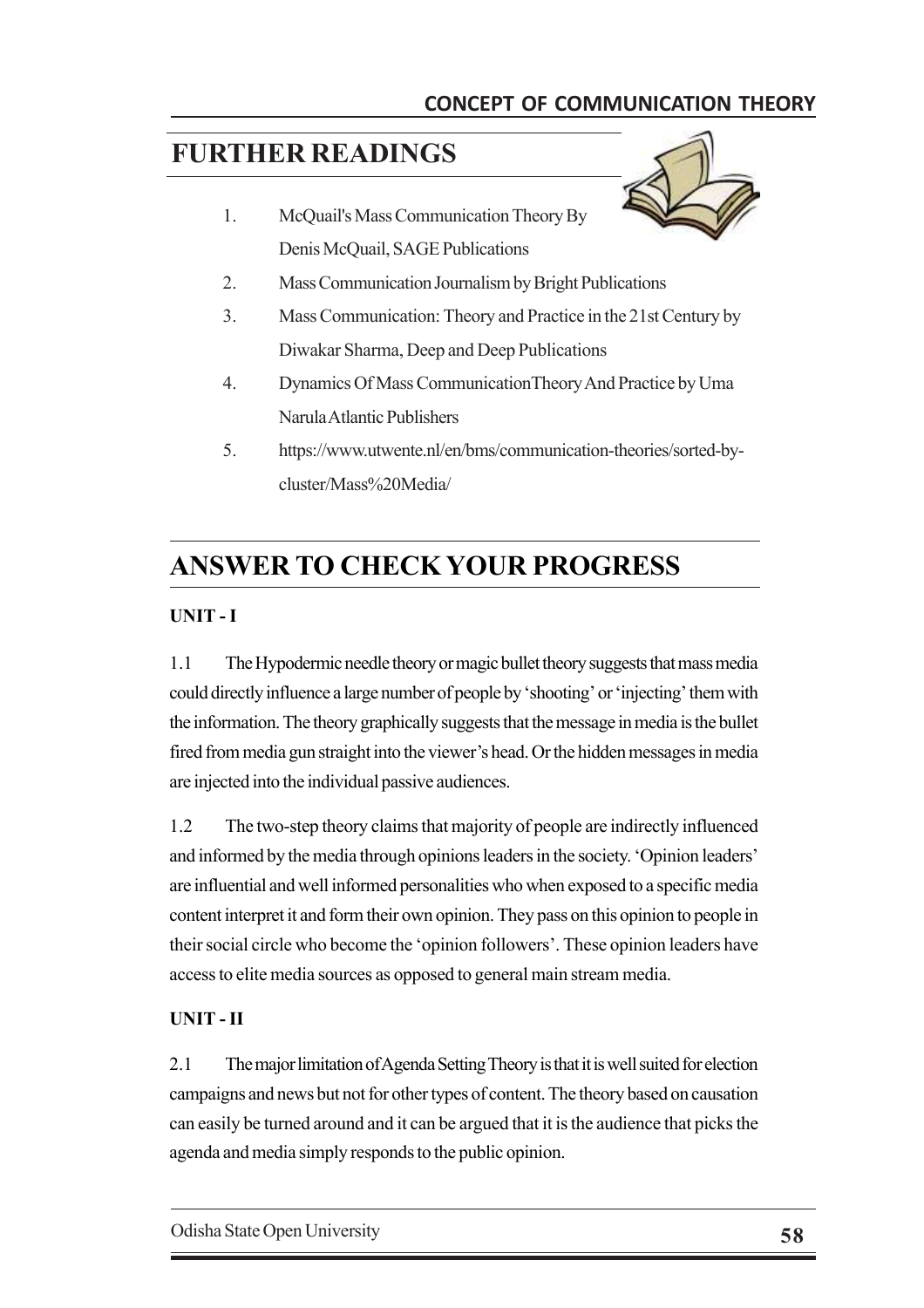2.2 Diffusion is defined as "process by which an innovation is communicated through certain channels over time among the members of a social system". And innovation is "an idea, practice, or object, that is perceived to be new by an individual or other unit of adaptation".

### **UNIT - III**

3.1 The Authoritarian Theory placed all forms of communication under the strict control of a governing elite or authority. This authority was justified as a means to protect and preserve a divinely ordained social order. The media operated under a strict control of content by the state and there is a general lack of freedom for the public to criticize state policies

3.2 The Libertarian Theory originally came from liberal thought in Europe from the 16th Century. This seeds of the theory arose as resentment against the times when the feudal lords had complete control over the lives of the commoners grew. This age was rocked by major social upheaval. The Protestant Reformation had a great impact on the demand for personal freedom in thoughts and beliefs. Many early followers of this theory were Protestants fighting the Church restrictions on the freedom to communicate. They believed that if no restrictions were imposed on individuals communication then they could follow their conscience, communicate accordingly and ultimately find the truth.

### **UNIT - IV**

- 4.1 The benefits of Development Communication Theory are as given under
	- It has development roles and objectives.
	- Its main aim is to help people.
	- Development Communication avoids manipulation or propaganda
	- It Generates genuine response and feedback from the audience
	- Self-responsibility and self-determination

4.2 The theory of Media Convergence posits that new technologies bring together different mediums and consequently redefine the media environment. According to the theory, changes in communications and information technologies reshape and change everyday life, altering patterns of creation, consumption, learning, and interpersonal interaction.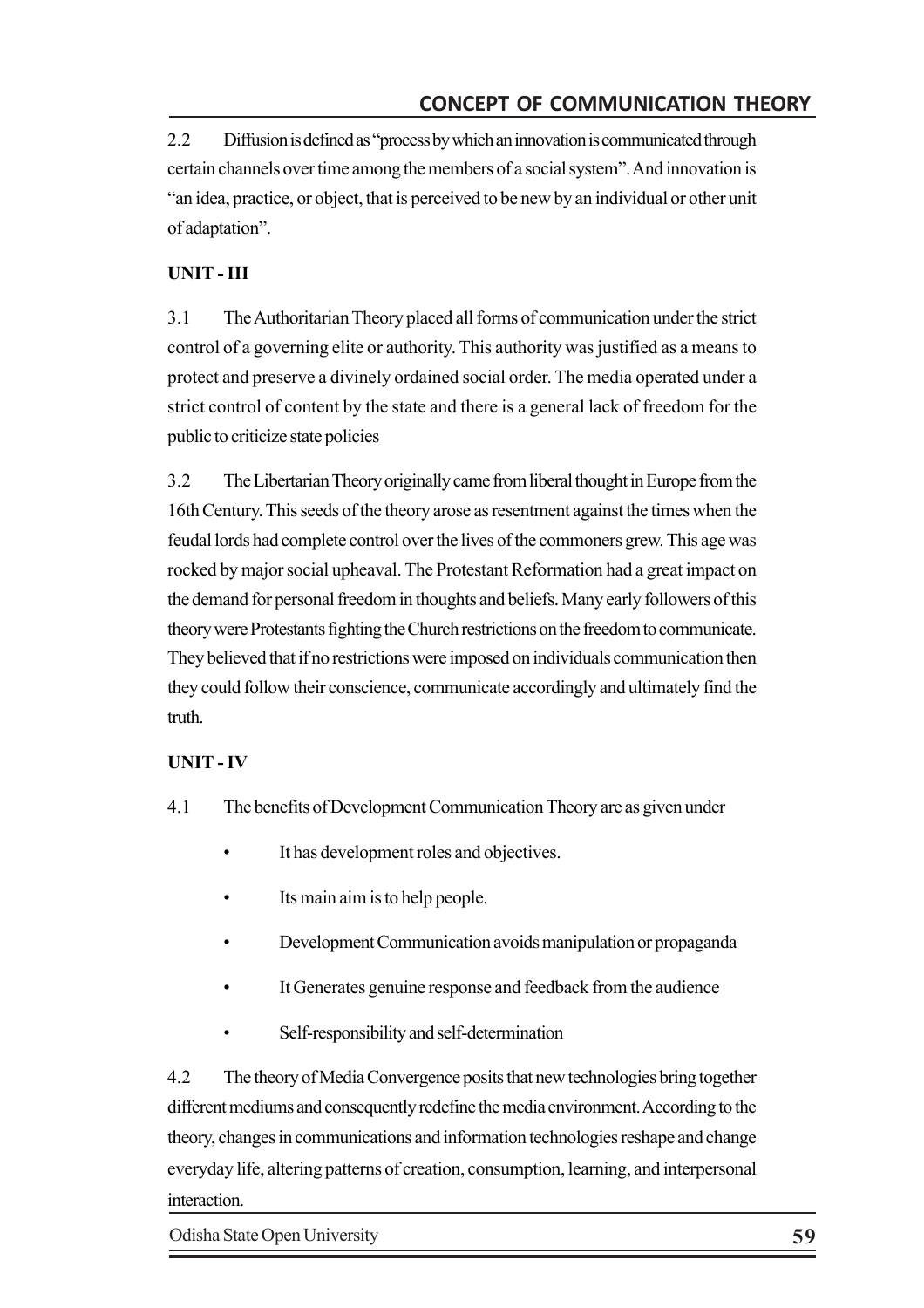### **MODEL QUESTIONS**

- 1. Give a brief history of evolution of Mass Communication theory.
- 2. Why is Mass Communication Theory important? Discuss.
- 3. How relevant is Hypodermic Needle Theory or Magic Bullet theory relevant today?
- 4. Difference between Hypodermic Needle Theory and Personal influence Theory.
- 5. Write an essay on Two step flow Theory and Multistep theory.
- 6. Write a note on Individual Difference Theory.
- 7. What do you understand by Gatekeeping Theory? How relevant is gatekeeping today?
- 8. What are the criteria for news selection by a journalist?
- 9. Write an essay on Agenda setting theory.
- 10. Briefly explain the concept of Framing Theory. What are its limitations?
- 11. What do you understand by Normative Theories of Media? What is the various kinds of normative theories?
- 12. The Authoritarian Theory of media best describes the media under a dictatorship regime. Comment.
- 13. How has Karl Marx affected the Soviet Communist Theory?
- 14. Social Responsibility theory is a radical media theory. Discuss
- 15. Elaborate on the features of Libertarian Theory.
- 16. What do you understand by Development Communication? Can development take place through communication?
- 17. Write a note on development Communication in India.
- 18. What are the major features of Democratic-participant Theory?
- 19. Media Convergence Theory. What is the impact of communication convergence on media today?

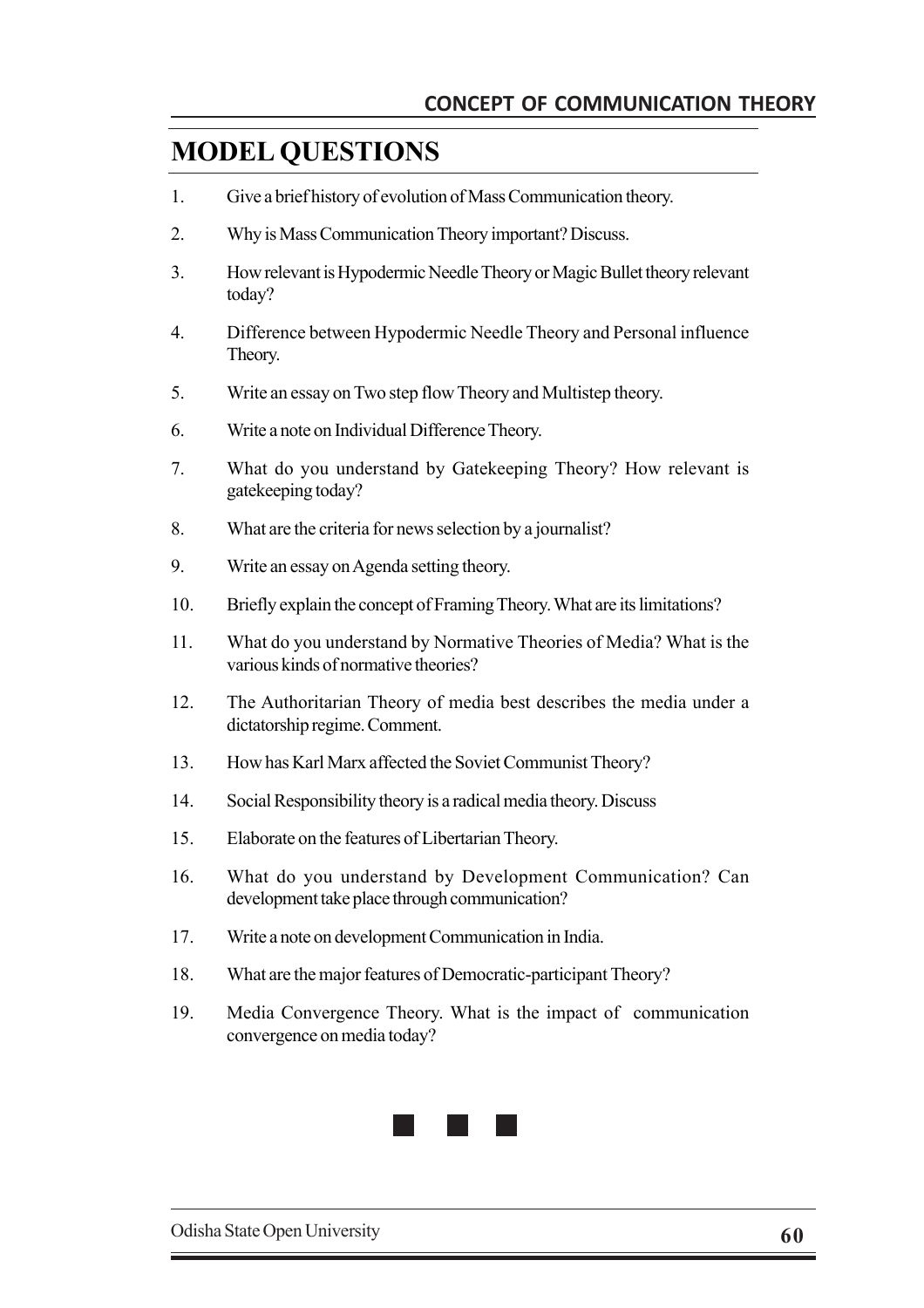### **Comments**

B.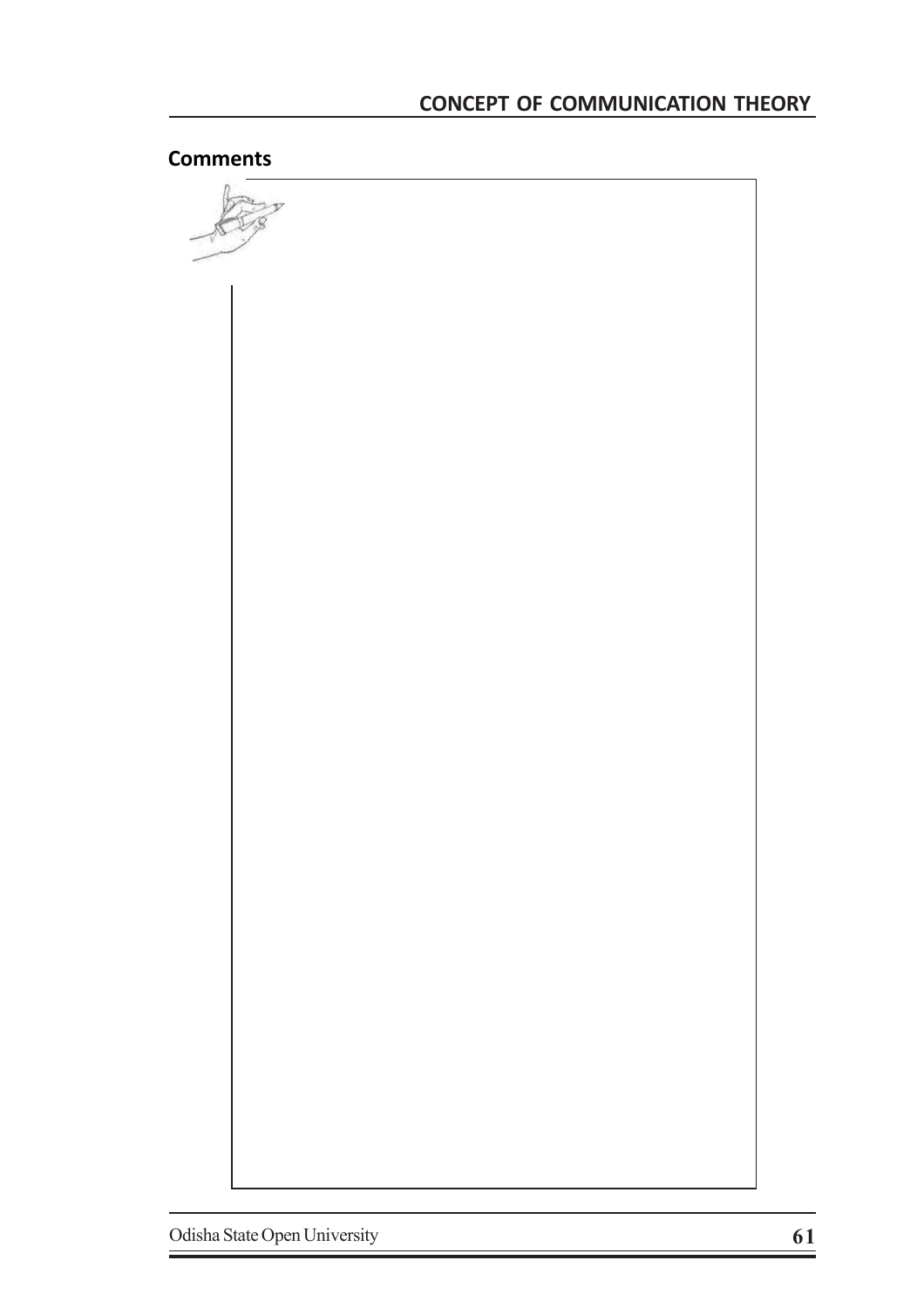### **Comments**

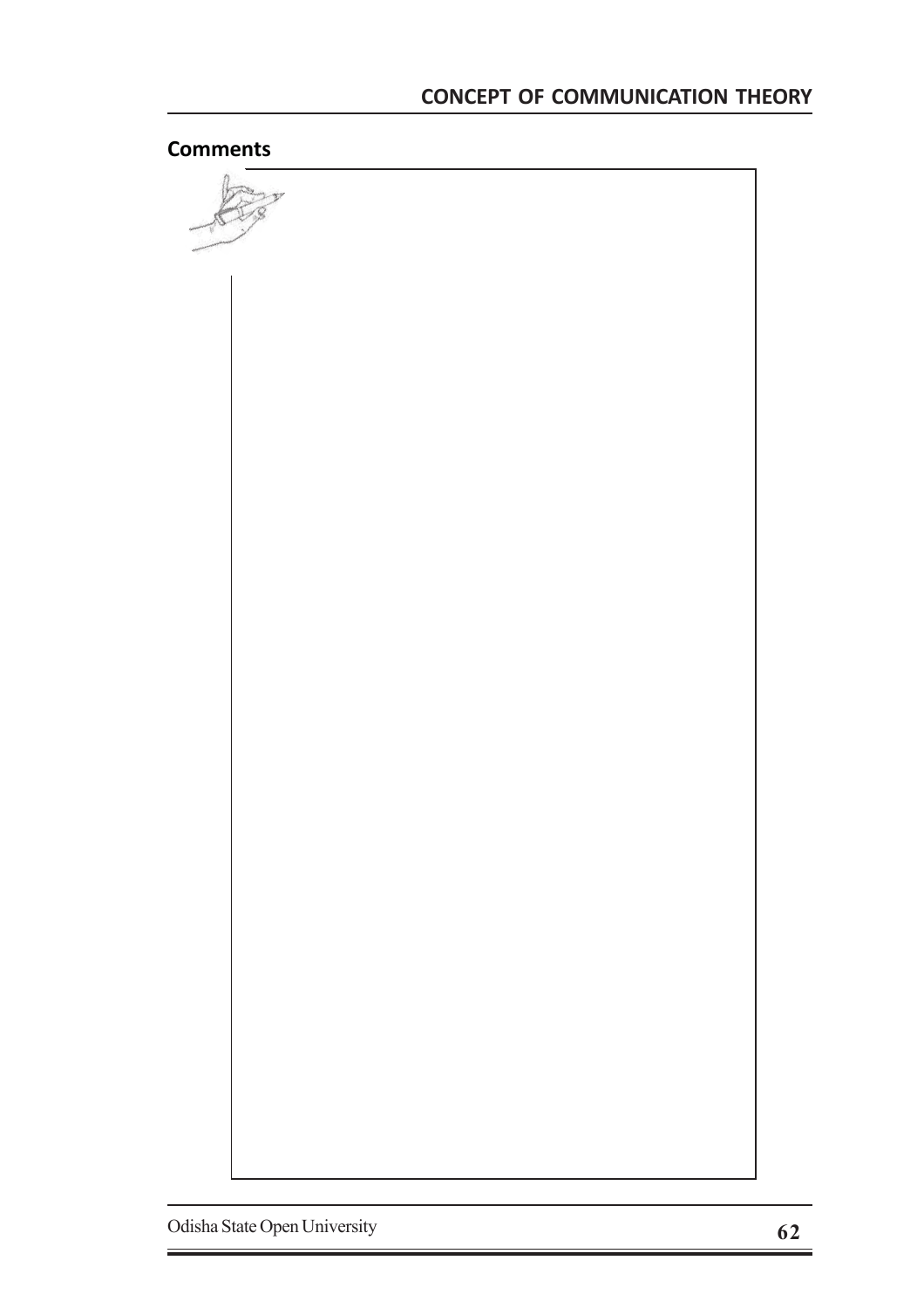### **Comments**